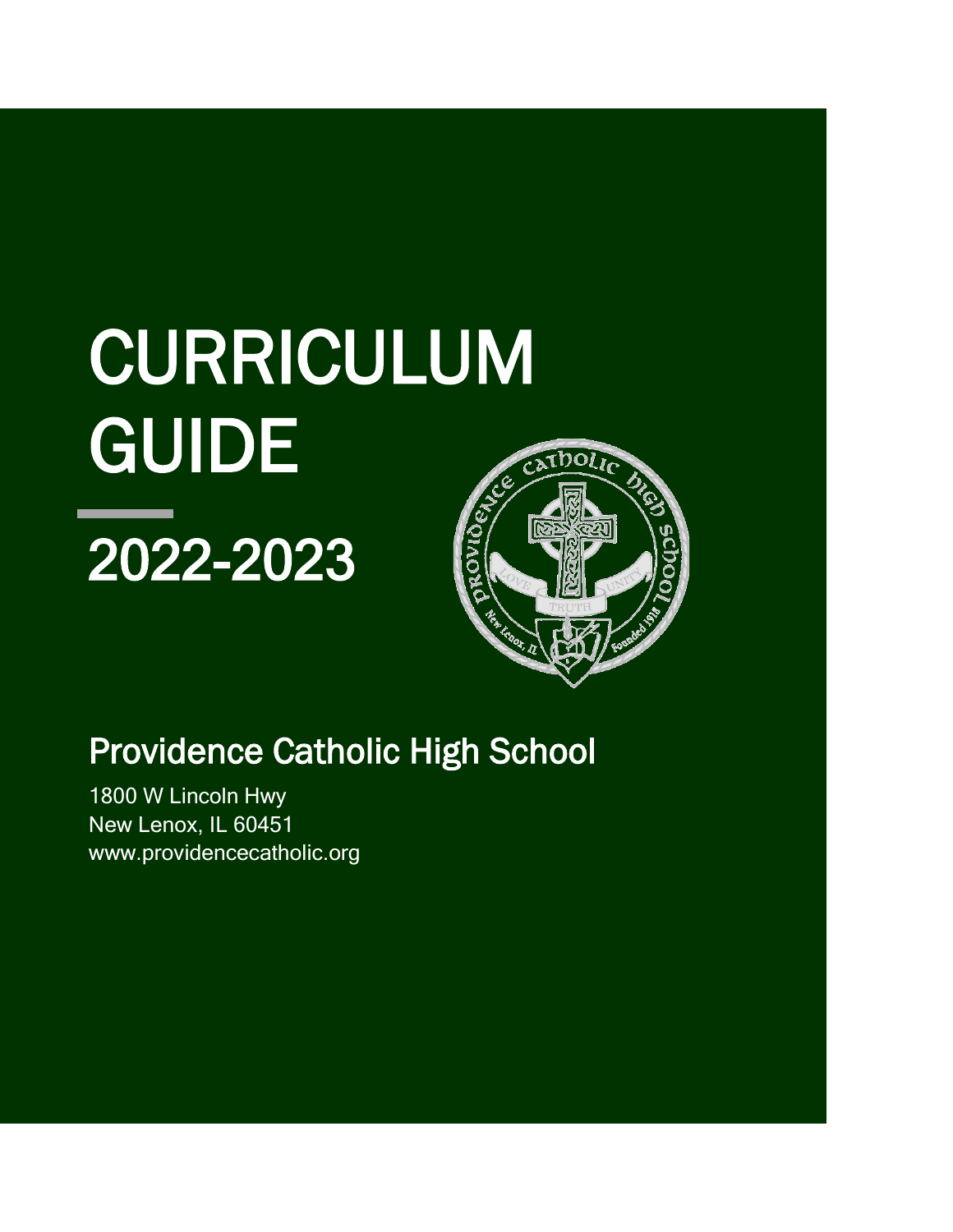### The Providence Catholic High School College Preparatory Academic Program

A Providence Catholic High School education is intended to provide each student with a four-year college preparatory program. A Providence education is a unified program of instruction which emphasizes a fundamental understanding of the basic skills and disciplines in the liberal arts. The Providence Catholic curriculum emphasizes excellence in theology, language arts, social science, mathematics, world languages, the sciences, the arts, computer science and applications, physical education and business education. Providence Catholic graduates are expected to demonstrate mastery of many skills and disciplines.

### Graduation Requirements

The following courses constitute graduation requirements to prepare students for the most appropriate and successful college placement. In order to receive a diploma from Providence Catholic High School:

- 1. Each student must earn at least 22 credits to meet the academic requirement for graduation. Therefore, each year a student must take and pass courses worth at least 5  $\frac{1}{2}$  credits except students taking freshman extension classes. If a student earns less than 5 ½ credits (5 credits freshman year) because of semester failures, these deficiencies must be made up in summer school to remain eligible to return to Providence Catholic for the next school year.
- 2. Each student must complete the following in order to graduate:
	- 4 years of Theology
	- 4 years of English
	- 3 years of Math

Ι

- 3 years of Laboratory Science
- 3 years of Social Science (U.S. History & American Government)
- 2 years of World Languages (Same & Consecutive)\*
- 1 year of Physical Education or Band
- $\frac{1}{2}$  year of Health
- ½ year of Economics
- ½ year of Technology

The remaining credits are electives to equal at least 5 ½ credits per year or 22 credits over a fouryear program of study. A student may not have more than one study hall per semester. \*The Principal may substitute designated courses from the Fine Arts or Computer Science & Applications Departments for the two-year foreign language requirement when needed. Each student will take at least a ½ credit of Theology per semester.

- 3. Each student is required to pass an examination on the United States and Illinois Constitutions.
- 4. Each student must complete the Illinois Civics requirement.
- 5. Each student must complete an approved retreat all 4 years.
- 6. Each student must take an ACT test.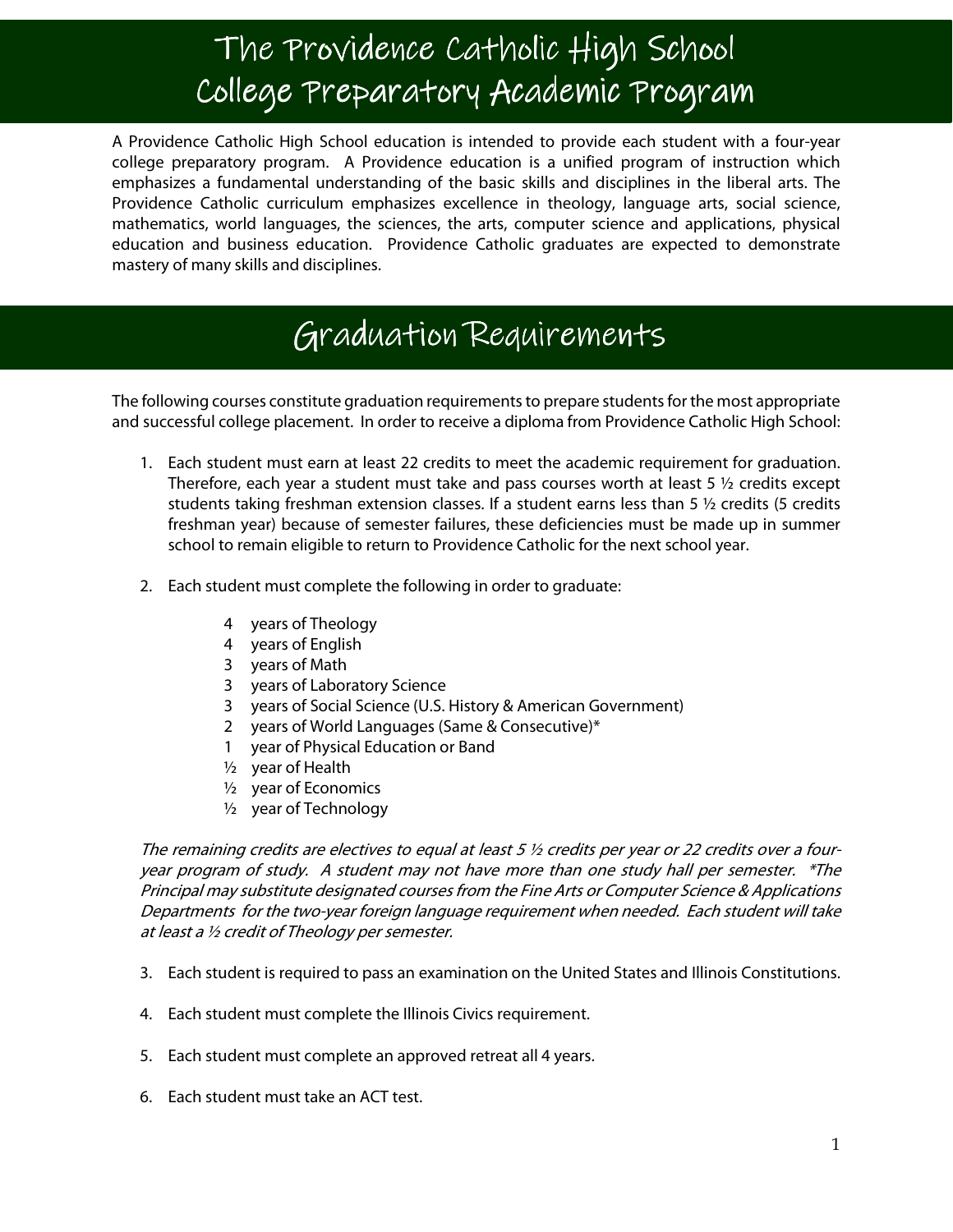- 7. Students must complete A.C.T.S. hours per grade requirement in order to advance to the next grade/graduate.
- 8. Each student, in order to participate in commencement exercises and/or receive a diploma, must satisfy penalties imposed for poor conduct, financial obligations, and attend all baccalaureate and graduation practices and/or services.

### Honors & Advanced Placement Courses

#### Honors Courses

Providence Catholic welcomes the challenge of gifted academic students and provides them with honors courses to meet their needs. Honors courses are intended to challenge and promote independent logical thinking, good study skills and academic achievement. Students are invited to participate in honors courses based on the following criteria:

- 1. Students must score in the 85<sup>th</sup> percentile or above in the particular academic subject area on the placement exam.
- 2. The student's academic ability must be verified by his/her elementary or junior high school.
- 3. Students enrolled in honors courses will be required to maintain a certain grade for each semester in order to take honors courses in a particular subject area the following year.
- 4. Students in honors courses must demonstrate high motivation, quality work and excellent study habits.
- 5. Students seeking admission into an honors course must have the approval of the chairperson of the academic department in which the course is taken. Selection criteria will include academic performance, motivation, study habits and attitude.
- 6. Students who did not take honors courses as freshmen, but wish to take them after freshman year, must have an A in the subject matter for each semester of the previous year and also receive the recommendation of the department chairperson.
- 7. Students not currently enrolled in an honors course but wish to take an honors course the following year, must achieve a certain grade each semester to qualify to move up to an honors course. The approval of the Department Chairperson may also be required.

| Freshman Year                                                                                                                                      | Sophomore Year                                                                                                                                                             | Junior Year                                                                                                                                                                                                                              | Senior Year                                                                                                                                                                                                       |
|----------------------------------------------------------------------------------------------------------------------------------------------------|----------------------------------------------------------------------------------------------------------------------------------------------------------------------------|------------------------------------------------------------------------------------------------------------------------------------------------------------------------------------------------------------------------------------------|-------------------------------------------------------------------------------------------------------------------------------------------------------------------------------------------------------------------|
| Algebra 1 Honors<br>Algebra 2 Honors<br><b>Biology Honors</b><br>English 1 Honors<br><b>Geometry Honors</b><br>French 2 Honors<br>Spanish 2 Honors | Algebra 2 Honors<br><b>Band Honors</b><br><b>Chemistry Honors</b><br><b>Geometry Honors</b><br>English 2 Honors<br>Spanish 2 Honors<br>French 2 Honors<br>Spanish 3 Honors | Algebra 2 Honors<br><b>Band Honors</b><br><b>Chemistry Honors</b><br><b>Choir Honors</b><br>English 3 Honors<br>French 3 Honors<br><b>INCubatoredu Honors</b><br><b>Physics Honors</b><br><b>Pre-Calculus Honors</b><br>Spanish 3 Honors | <b>Band Honors</b><br><b>Calculus Honors</b><br><b>Choir Honors</b><br>English 4 Honors<br>French 4 Honors<br><b>Physics Honors</b><br><b>Pre-Calculus Honors</b><br>Spanish 4 Honors<br><b>INCubatorEdu Hnrs</b> |
|                                                                                                                                                    |                                                                                                                                                                            | Spanish 4 Honors                                                                                                                                                                                                                         |                                                                                                                                                                                                                   |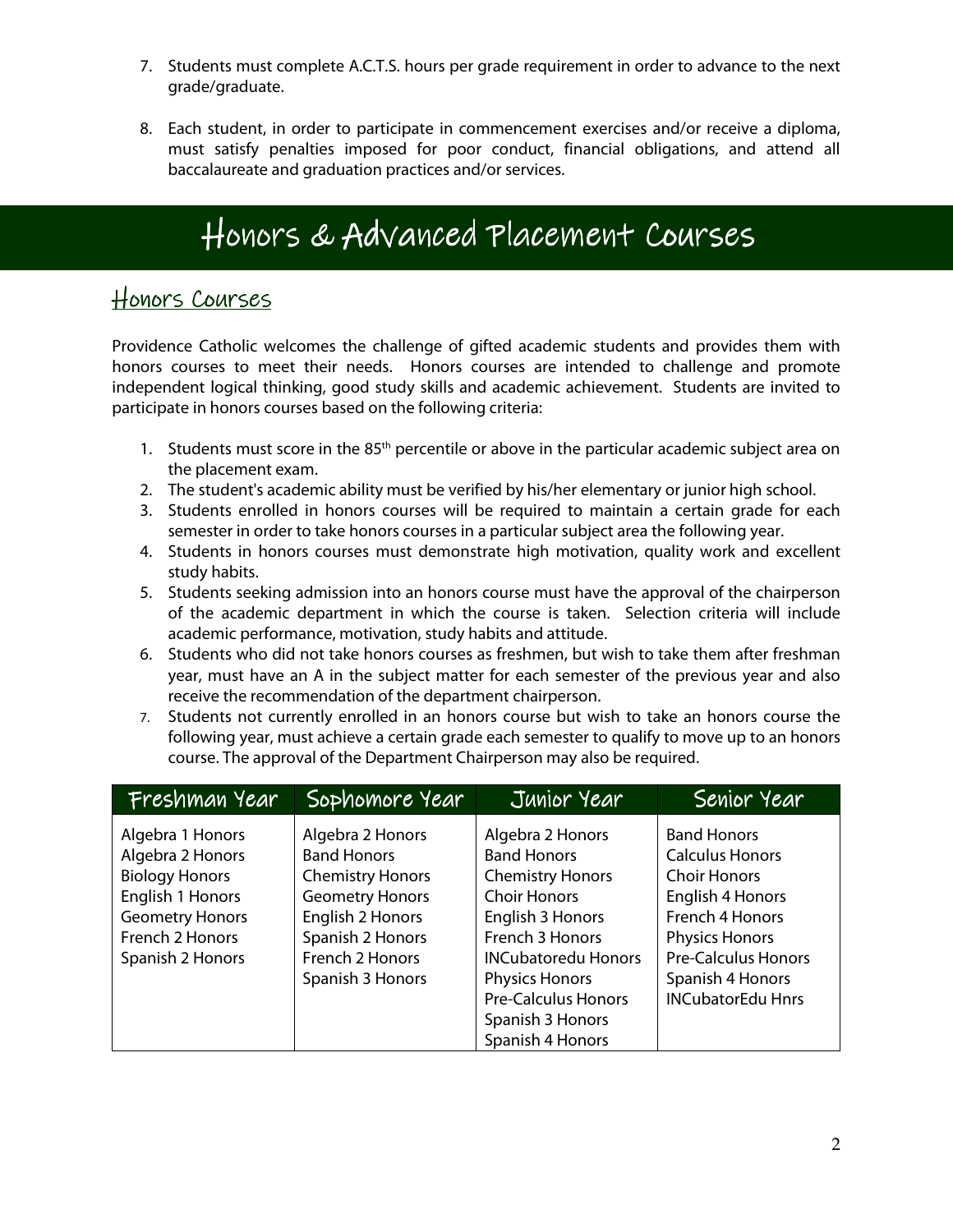#### Advanced Placement Courses

Advanced Placement courses are available for students who are capable of sustaining the demands these courses impose. All students taking Advanced Placement courses are required to complete the Advanced Placement examination at the end of the school year. Failure to take the AP exam will result in the student's semester grade being lowered by 1 letter grade. Students must have school approval to take one or more AP courses. Providence Catholic reserves the right to add or delete Advanced Placement courses.

| Sophomore Year      | Junior Year                       | Senior Year                         |
|---------------------|-----------------------------------|-------------------------------------|
| AP European History | <b>AP Biology</b>                 | AP Art: 2-Dimensional Design        |
| AP US History       | <b>AP Chemistry</b>               | AP Art: Drawing                     |
|                     | AP Computer Science               | AP Biology                          |
|                     | AP European History               | AP Calculus AB                      |
|                     | AP English Language & Composition | AP Calculus BC                      |
|                     | AP French                         | <b>AP Chemistry</b>                 |
|                     | AP Music Theory                   | AP Computer Science                 |
|                     | <b>AP Statistics</b>              | AP European History                 |
|                     | AP US Government                  | AP English Literature & Composition |
|                     |                                   | AP French                           |
|                     |                                   | AP Microeconomics                   |
|                     |                                   | AP Music Theory                     |
|                     |                                   | <b>AP Physics</b>                   |
|                     |                                   | AP Psychology                       |
|                     |                                   | AP Spanish                          |
|                     |                                   | <b>AP Statistics</b>                |
|                     |                                   | AP US Government                    |

### Additional Academic Information

#### <u>Proficiency Exam</u>

Incoming freshmen who have taken the equivalent of Algebra 1, French 1 or Spanish 1 in eighth grade may request a proficiency exam. Students who demonstrate mastery of course content in any of these areas will be placed in the next level with the approval of the Department Chairperson. Credit for passing the exam will be indicated on the student's permanent record.

#### Celtic Learning Center

The Celtic Learning Center is designed to respond to the needs of students who have documented learning disabilities as determined by a neuropsychological evaluation administered by a psychologist. Students must meet all the requirements for acceptance to Providence Catholic High School and possess work habits and behavior that demonstrate the potential to succeed in a college preparatory high school.

#### Homework Homework

Homework is an integral part of the college preparatory curriculum. Teachers assign home study and written work to reinforce and amplify material taught in class. Students are expected to do assigned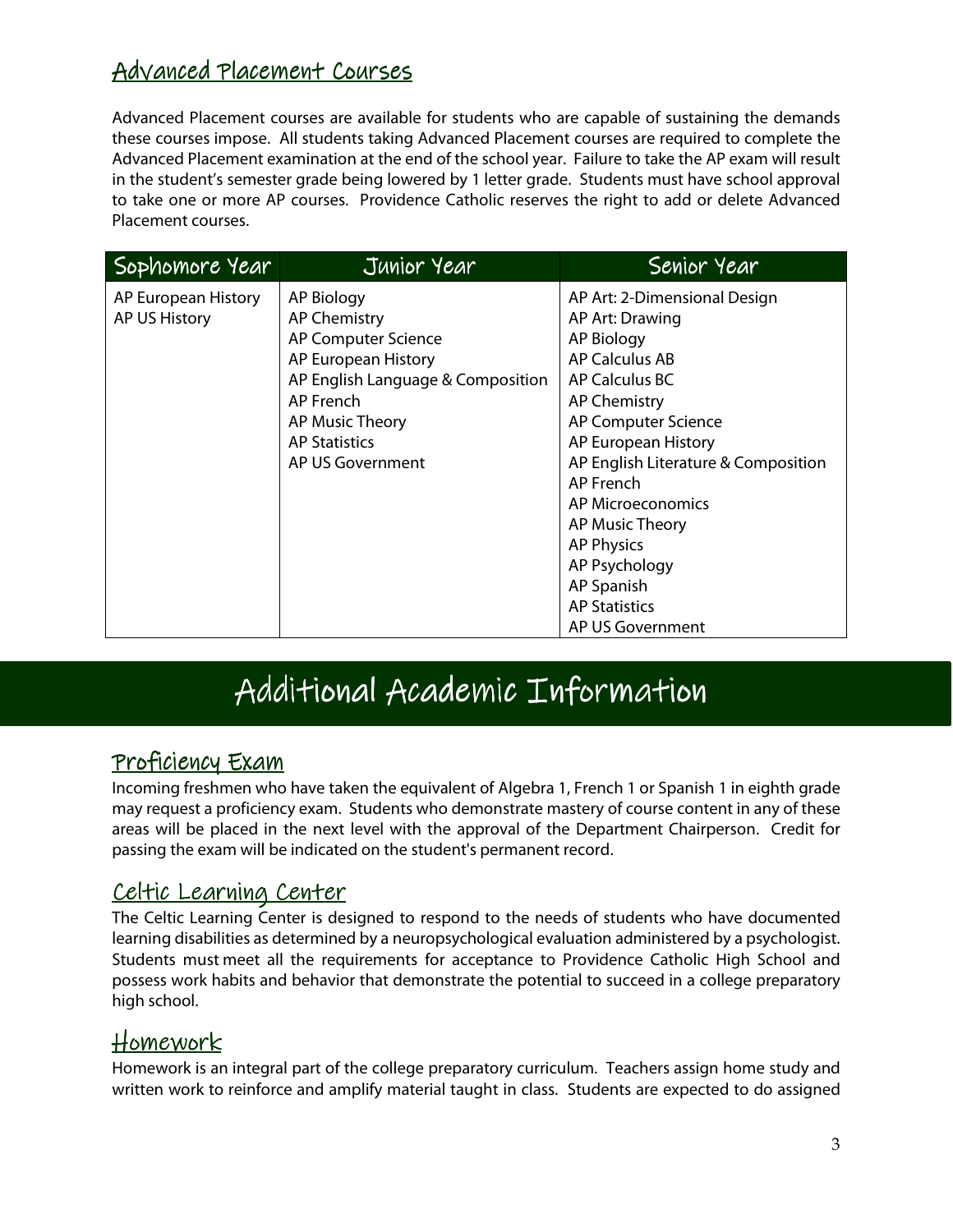homework whether it is written work, material to be read, or material to study, when told to do so by the teacher. Parents should expect that homework will be the rule each day, not the exception.

#### Study Skills Courses within the College Preparatory Program

Providence Catholic High School believes all students can learn. We welcome and assist students who need additional preparation to master our college preparatory program.

Our Summer Study Skills Program is an essential part of the preparation for students who need help with basic skills. Incoming freshmen who score at or below the thirtieth percentile on the placement test are strongly encouraged to attend a three-week program which concentrates on improving study habits as well as skills in reading, literature, writing, and basic math. Summer classes feature small class sizes for more individualized attention. At the completion of this program, each student's placement is reviewed and adjusted accordingly.

For those students who would benefit from further study skills assistance, the following courses are offered to meet those needs.

#### Freshman Year

English Extension Algebra Extension

Our goal is to bring students to a level of skill where they can successfully complete a college preparatory program.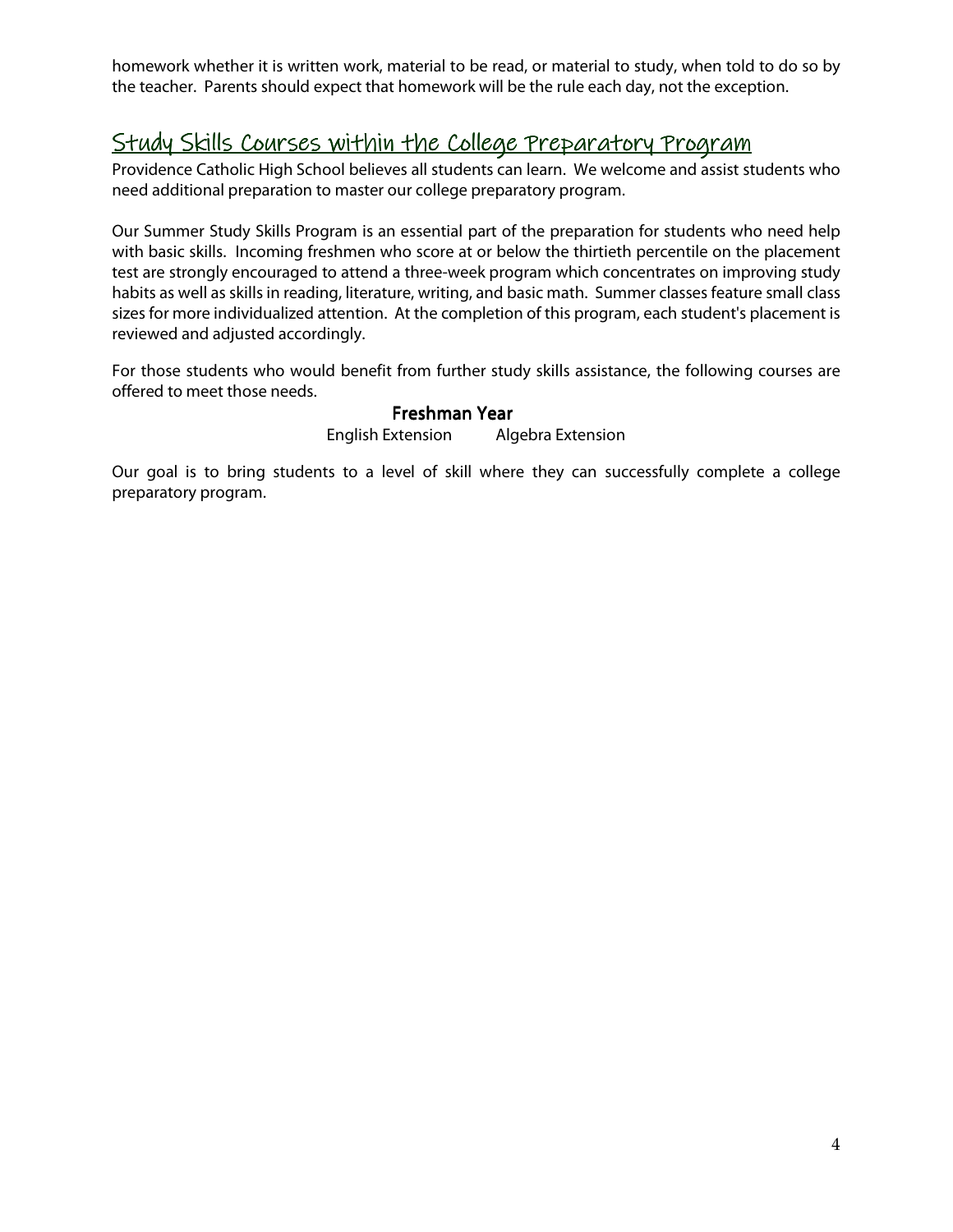### Grading Scale & Weighted Grades

Below is the Providence Catholic grading scale. Honors and AP courses receive weighted grades beginning freshman year. Each academic year features three or more weighted courses. Grades in weighted courses receive more quality points than grades in non-weighted courses. Quality points affect grade point average. The student transcript, which is forwarded to colleges and universities, will indicate honors courses and AP courses.

| Percentage<br><b>Earned</b> | <b>Letter Grade</b><br><b>Earned</b> | Non-Weighted<br><b>GPA Points</b> | <b>Honors Level</b><br><b>GPA Points</b> | <b>AP Level GPA</b><br><b>Points</b> |
|-----------------------------|--------------------------------------|-----------------------------------|------------------------------------------|--------------------------------------|
| 97-100                      | $A+$                                 | 4.33                              | 5.33                                     | 5.83                                 |
| 93-96                       | A                                    | 4.17                              | 5.17                                     | 5.67                                 |
| 90-92                       | $A-$                                 | 4.0                               | 5.0                                      | 5.50                                 |
| 87-89                       | $B+$                                 | 3.67                              | 4.67                                     | 5.17                                 |
| 83-86                       | B                                    | 3.33                              | 4.33                                     | 4.83                                 |
| 80-82                       | $B -$                                | 3.0                               | 4.0                                      | 4.50                                 |
| 77-79                       | $C+$                                 | 2.67                              | 3.67                                     | 4.17                                 |
| 73-76                       | $\mathcal{C}$                        | 2.33                              | 3.33                                     | 3.83                                 |
| 70-72                       | $C-$                                 | 2.0                               | 3.0                                      | 3.50                                 |
| 67-69                       | $D+$                                 | 1.67                              | 1.67                                     | 1.67                                 |
| 63-66                       | D                                    | 1.33                              | 1.33                                     | 1.33                                 |
| 60-62                       | $D-$                                 | 1.00                              | 1.00                                     | 1.00                                 |
| 59 or below                 | F                                    | 0.00                              | 0.00                                     | 0.00                                 |

### Providence Catholic Tutoring Center

The Providence Catholic High School Tutoring Center, located in the Bishop Blanchette Learning Commons, provides academic support and tutorial services to all students in all subject areas, while equipping them with the skills needed to be successful, independent, life-long learners. The Tutoring Center is staffed with both certified teachers and peer tutors, and is open to students during the school day and after school Monday – Thursday from 2:45 p.m. – 3:30 p.m.

The Tutoring Center is staffed by several teachers in a variety of content areas. After school, one or two teachers are available to assist students and they will follow up with content specialists to ensure the needs of the students are met.

The Tutoring Center is available for students to drop in with questions in any subject area at any level. Services include writing revisions, test preparation and concept review. When students drop in, they should come prepared with specific question/topic to discuss. No appointment is needed.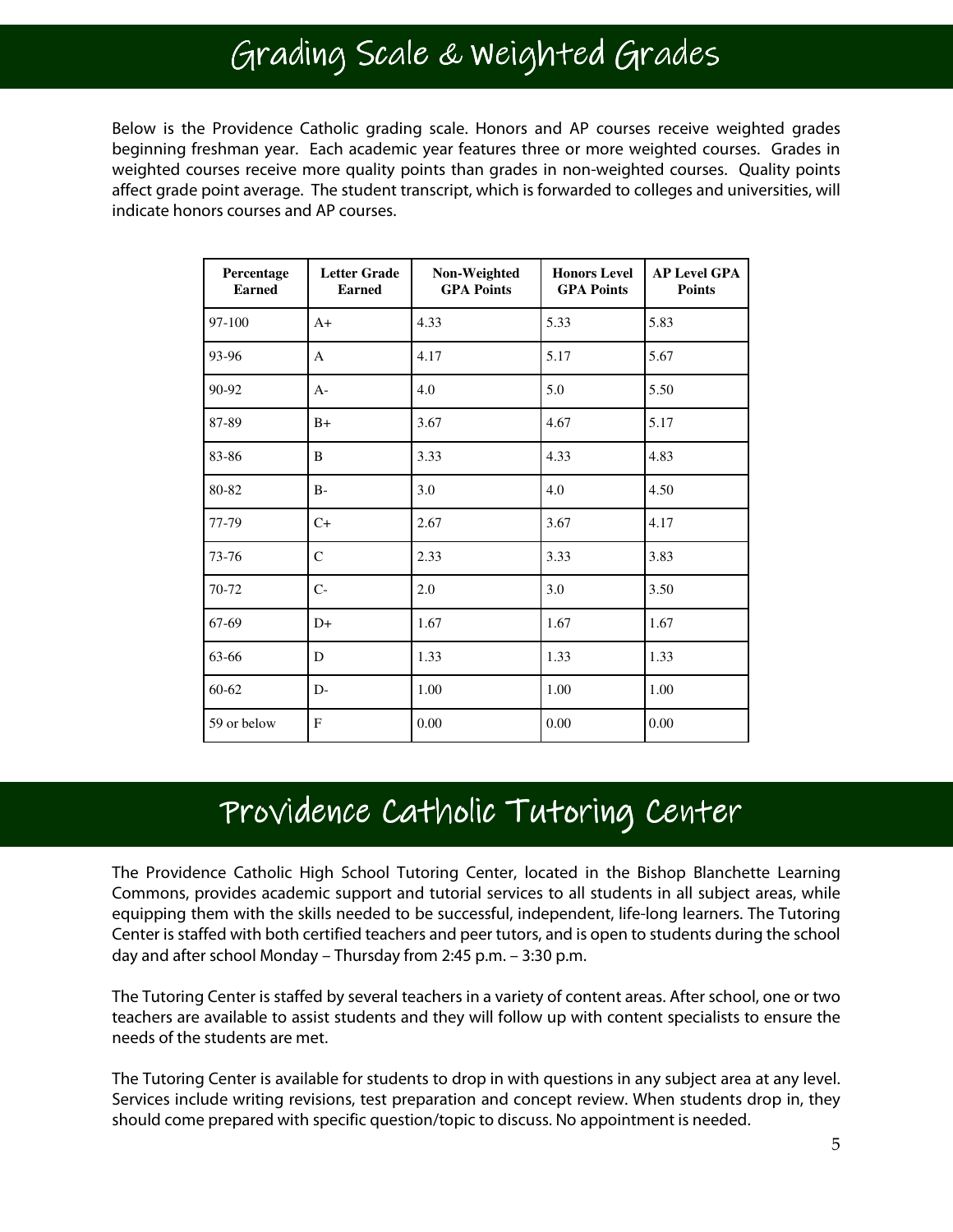Prior to accessing the services of the Tutoring Center for an extended period of time, students are first required to meet with their classroom teacher(s). Most student-learning problems can be addressed and successfully resolved by the classroom teacher(s). If additional academic supports above and beyond those provided by the classroom teacher become necessary, the teacher will submit a formal referral to the Tutoring Center. This referral leads to the development of a comprehensive, coordinated, and well-communicated plan of action involving the student, the classroom teacher, the parents and the staff in the Tutoring Center.

### Outside Reading Program

Providence Catholic High School offers a college preparatory curriculum to all students. It is our goal to enable Providence Catholic graduates to adjust gracefully to the academic demands of any college or university and to be successful students because of the preparation, understanding, knowledge, and experience they have acquired as students at Providence Catholic. Reading assignments outside of class are required by several academic departments. The responsibilities connected to completing these outside reading assignments require that students learn to budget their time, to read independently for meaning, content, and point of view, and to make themselves ready to engage a larger world through this experience. Many of the required outside reading books are listed on the Advanced Placement College Board List of reading recommended for college bound students and on other college reading lists. Students who read more are also likely to become better writers. Students who participate in outside reading are better prepared for college than those who do not. Outside reading encourages students to think critically, to work and think independently, and to become life-long learners and readers.

Outside reading assignments are chosen for their educational value. They may address challenging topics, important social justice issues, values issues, or other aspects of life which require thought and reflection. Some books are chosen because they are written by minority authors and show a different point of view on life or values. Some are considered current classics; others are enduring classics. Many books address specific literary themes and literary terms which are part of the educational process. Outside reading assignments are intended to provoke discussion and thought by the student. Many selections allow teachers to address difficult and challenging cultural, religious, and moral issues within the safe and value-oriented environment of Providence Catholic. Outside reading also promotes crosscurricular teaching and a more integrated and thorough approach to education.

Students are taught to understand how literary elements and techniques are used to convey meaning and purpose and to understand how a text reflects a culture, society, or historical period. Students should be able to read and interpret a variety of literary works and texts understanding their time, place, and circumstances. In doing so, they construct connections to relevant aspects of contemporary and historical human experience, enhancing a well-rounded holistic approach to education. Students should be able to evaluate issues in written works from varying historical periods and cultural perspectives.

The society in which our students and families live presents them with a constant barrage of messages, sets of choices, values, and situations which are not consistent with our Catholic values. We do not believe that ignorance of other points of view and knowledge about moral behavior different from our own standards is an advantage for our students; we wish to prepare them for morally challenging situations and circumstances and enable them to cope with people who have values much different addressing them directly, rather than by shielding students from them, so that we can better prepare students to respond to a secular world with the virtues of our faith, enlightened by a deep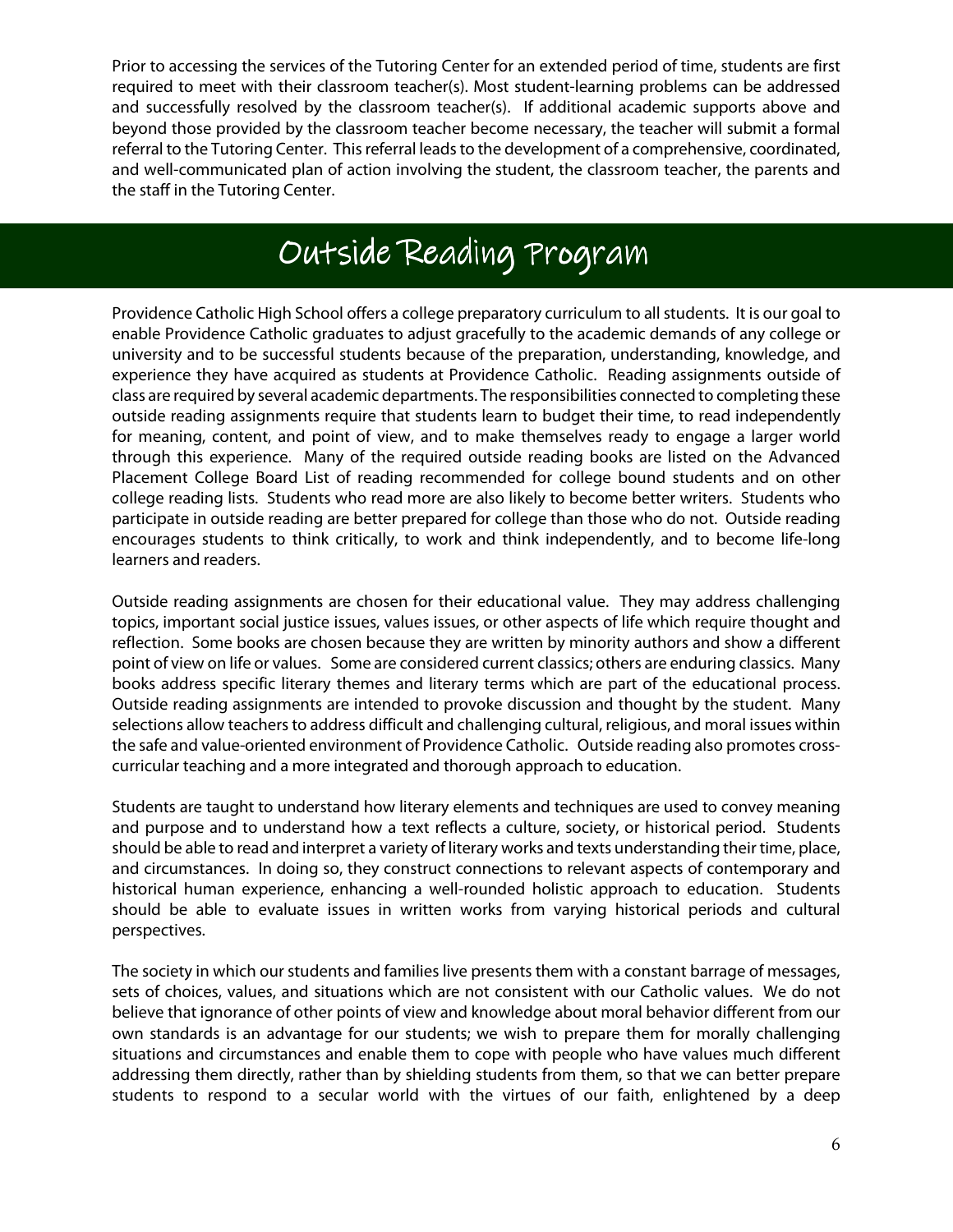understanding of our values and morality. High school is the optimal time to teach our teenagers adult moral values and the coping skills necessary to face moral dilemmas and personal issues.

 Following our mission, Providence Catholic attempts to fully integrate the core Augustinian values of Truth, Unity and Love into all dimensions of student life. To accomplish this, we teach students to evaluate reading texts within the context of the values of our school and our faith and their personal family values. Students are encouraged to learn about those who may or may not share our core values and are exposed, through reading assignments, to those who have different opinions and values than our own.

Occasionally outside reading may contain offensive language, sexual situations or language, or morally unacceptable activities. Reading assignments may present morally unacceptable choices not consistent with our values. These elements, which are in conflict with our values, are not presented to undermine those values or to endorse these unacceptable behaviors. Rather, they are presented within the context of the book and the point of view of the author, so that students may think these issues through, guided by a competent and well-trained teacher, and come to an appropriate moral response. As responsible young adults, students are taught to cope with moral issues and to face a world which does not share our values and understandings while affirming a strong sense of our values and moral points of view. Outside reading assignments are carefully chosen by our faculty; substitutions will not be made.

Students are taught to understand, analyze, interpret, and make good decisions about points of view advocated in books and in society, while being helped to form their character as Catholic Christians facing adulthood. Controversial points should be evaluated within the context of our values and beliefs, so that differences between our values and those of other people may be explored, discussed, and evaluated, affirming our Catholic values and the teachings of the Catholic Church.

All outside reading assignments should be understood within their historical frame of reference, either in reference to the period they describe, or as a way of understanding the period during which the author wrote them. The context of the book should be examined and understood seeking its educational value, its historicity, the moral lessons presented, and the life lessons which can be learned.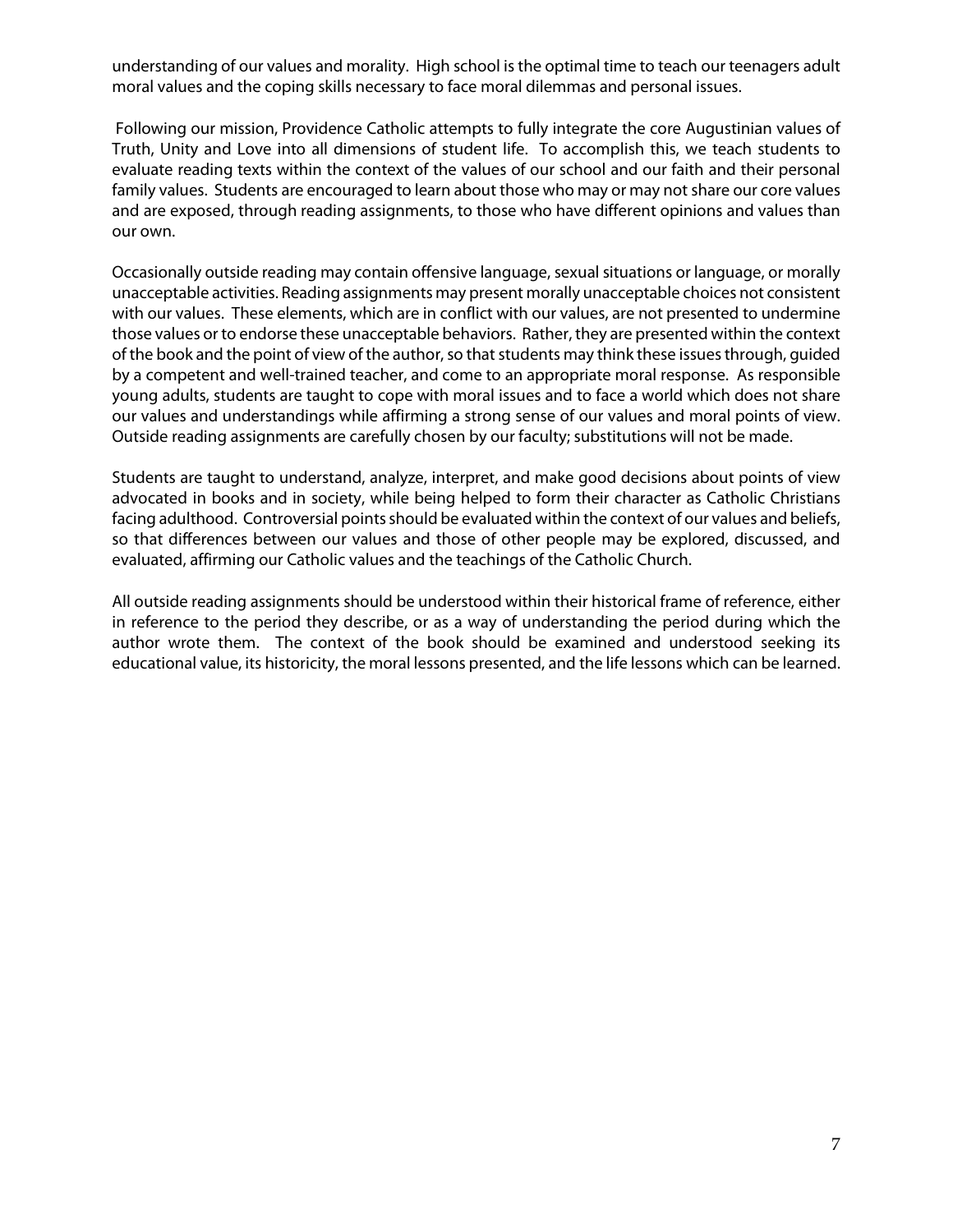#### Department Philosophy

The Computer Science & Applications Department strives to equip students with knowledge, abilities and values that will enable them to live productively in an increasingly complex world. Through their experiences in the CSA classes, students will learn to use personal computers and devices effectively and intelligently. Through their coursework, they will strengthen creativity and problem-solving skills. CSA students will become proficient in the technology skills needed for success in their personal lives and all academic disciplines and careers.

The CSA Department offers courses in the following categories: personal productivity, digital media, and computer programming.

#### Dual Credit

I

Together, our courses create a robust college-level curriculum. Not only do we offer AP Computer Science, but all our other courses are eligible for dual credit through Moraine Valley Community College (There is an additional, nominal fee). Dual credit allows the student to earn college credit while simultaneously earning high school credit here at Providence Catholic. These credits can fulfill general education and career course requirements towards your college degree, no matter what field you choose to study.

If the student earns a grade of C or better, he/she will earn 3 hours of college credit per course. That is in addition to the high school credit. For more information, please visit our department page on the PCHS website.

#### Course Offerings

The Computer Science & Applications Department curriculum was developed using the Computer Science Teachers Association Standards.

| Freshman Year        | Sophomore Year       | Junior Year          | Senior Year          |
|----------------------|----------------------|----------------------|----------------------|
| Digital Media 2.0    | Digital Media 2.0    | AP Computer Science  | AP Computer Science  |
| Intro to Programming | Intro to Programming | Digital Media 2.0    | Digital Media 2.0    |
| Intro to Technology  | Web Page Design      | Intro to Programming | Intro to Programming |
| Web Page Design      |                      | Web Page Design      | Web Page Design      |

#### Course Descriptions & Requirements

#### INTRODUCTION TO TECHNOLOGY (Grade: 9)

1 Semester; ½ Credit Eligible for Dual Credit

This course will provide students with technology skills necessary for success in high school and the next level of study. Students will master skills for researching, problem-solving, and presentation. Most of the Introduction to Technology course curriculum is designed to develop the integrated productivity application skills required for the completion of personal and business projects using the Microsoft Office 365 Suite. Projects utilize fundamental techniques of word processing, spreadsheet and database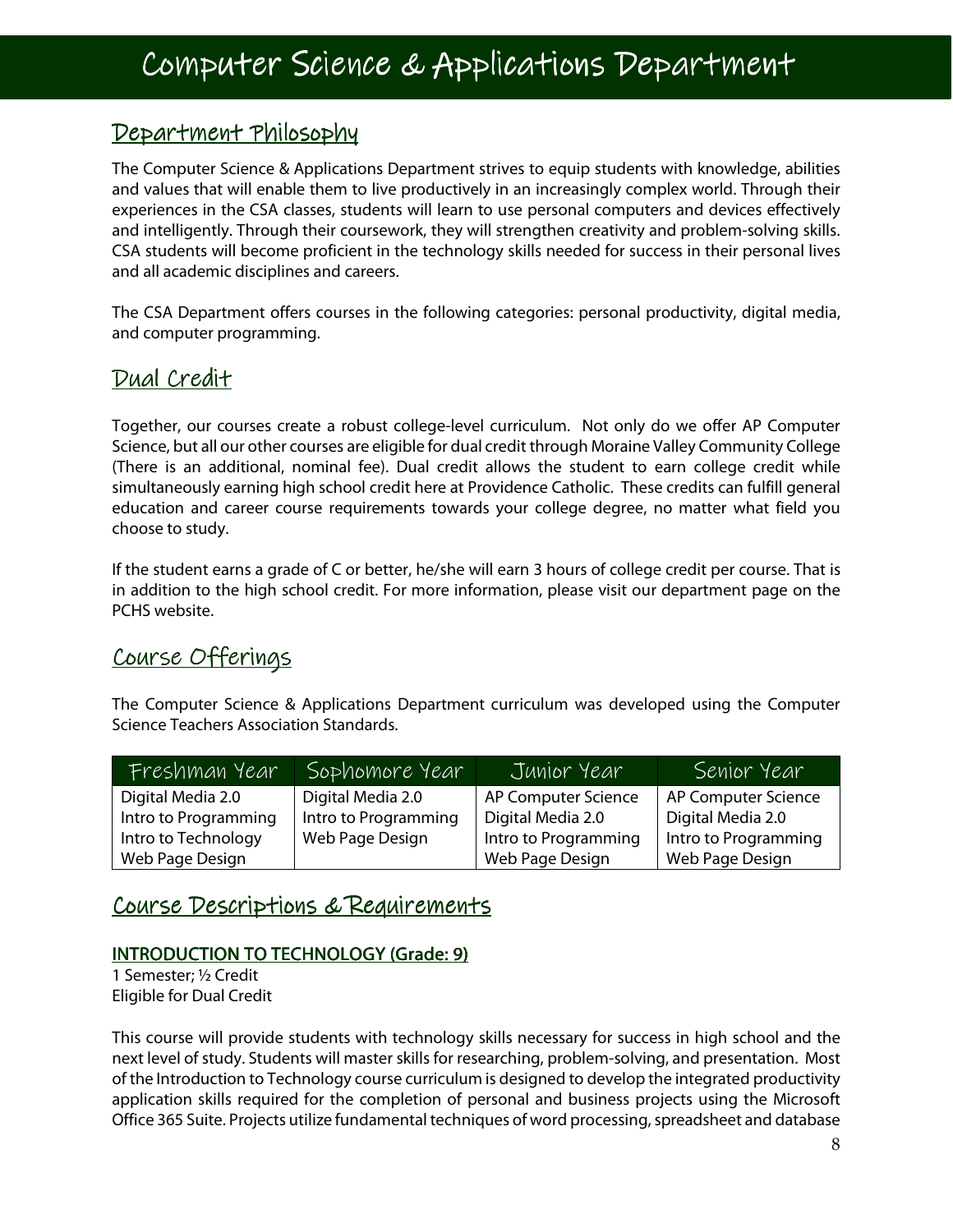### Computer Science & Applications Department

management, and presentation graphics software, as well as operating systems and file management skills. Accompanying the technical curricula are rich learning objectives reflective of professional fields such as marketing, advertising, engineering, and graphic design. Beyond their work in Office 365 applications, students will take on challenging activities and projects in programming, coding, augmented and virtual realities and software development.

#### WEB PAGE DESIGN (Grade: 9, 10, 11, 12)

1 Semester; ½ Credit Eligible for Dual Credit Prerequisite: Introduction to Technology

There are currently over 1.6 billion websites located around the world. With online retailers such as Amazon, the web is responsible for a growing percentage of commerce. The world wide web connects people from around the world and provides access to goods and services around the globe.

Students in the Web Design course will learn the concepts and skills necessary to develop the websites that impact our lives. Students will learn the details of the HTML5 and CSS3 standards that are the basis for currents web sites. Focus will be on responsive design standards, usability and accessibility. The class stimulates the real world by providing students the ability to upload their work to a class web server. Students will learn to evaluate websites and use current web development tools, gaining hands-on experience that will enable them to design and produce professional quality websites.

#### DIGITAL MEDIA 2.0 (Grade 9, 10, 11, 12)

1 Semester; ½ Credit Eligible for Dual Credit Prerequisite: Introduction to Technology (Freshmen MUST take Introduction to Technology the previous semester in order to be eligible.)

#### REVISED FOR 22-23 SCHOOL YEAR

A typical student has taken hundreds, if not thousands of digital photos and videos already in his/her life. Whether it be for social media, a class project, a business proposal, or an advertisement, digital media skills are useful in all careers and areas of study.

Digital Media 2.0 combines the content of our two previous classes: Graphic Design and Digital Media. Students will learn to edit still images and create their own digital artwork. They will also learn to enhance videos through special effects, transitions, panning and zooming and other editing tools.

Students in this course will use the most current graphic design tools used by professional graphic designers and video editors: Adobe Creative Suite. This is an entirely hands-on, project-based class which provides students the opportunity to be creative and expressive while learning valuable design and editing skills.

#### INTRODUCTION TO PROGRAMMING (Grade: 9, 10, 11, 12)

1 Semester; ½ Credit Eligible for Dual Credit Prerequisite: Introduction to Technology; Algebra 1 with grade of C- or better

According to the Bureau of Labor Statistics, software development jobs are expected to increase 24% by 2026. Salaries continue to rise, and job demand increases for people with programming skills. This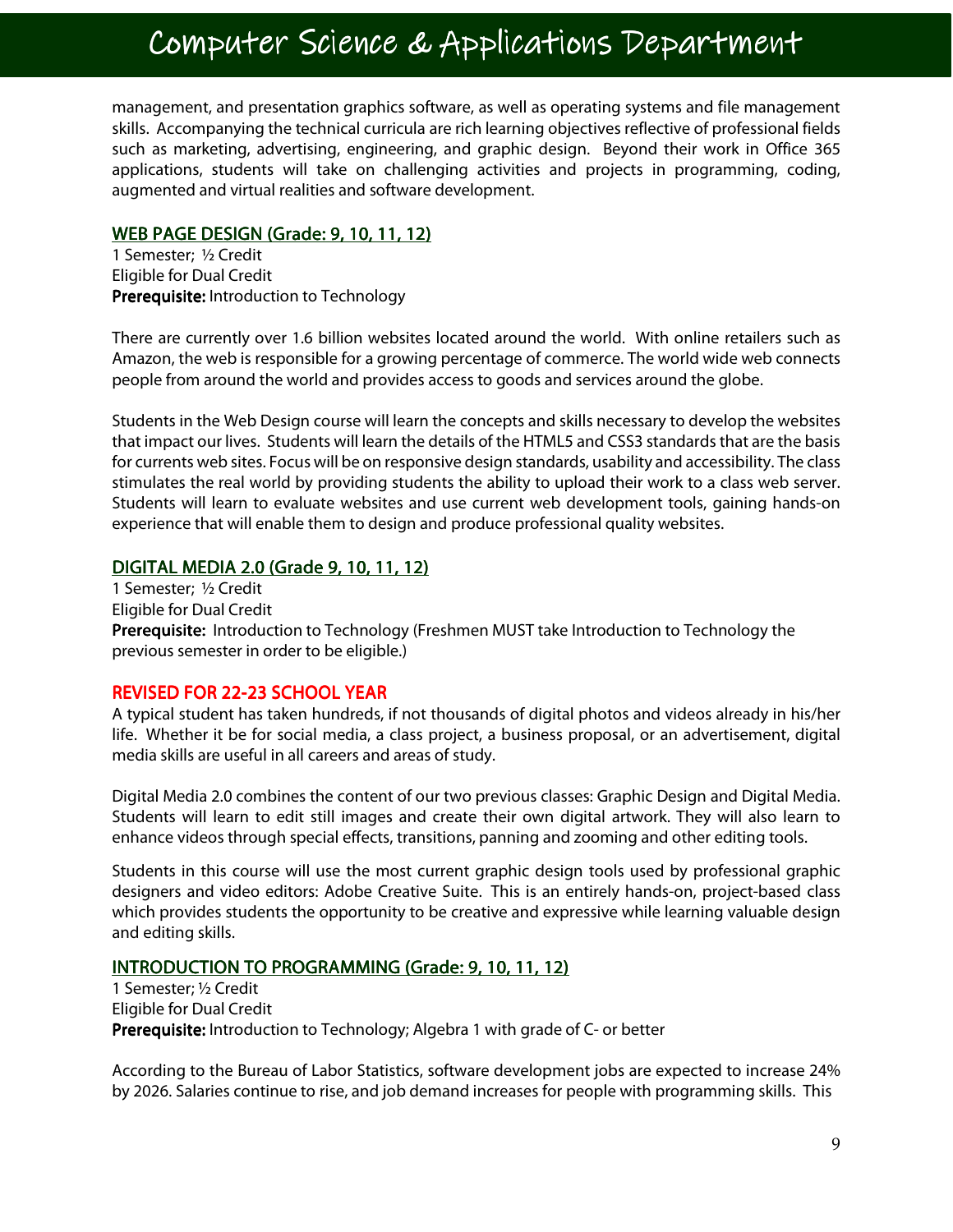### Computer Science & Applications Department

 introductory programming class assumes no prior programming experience and will teach valuable problem-solving skills that can be applied to other academic areas.

This course uses the Java programing language to teach students algorithms, program design, data structures, conditions, looping, arrays, methods and the basic components common to all programming languages. Successful students can continue programming in their AP computer Science course.

#### AP COMPUTER SCIENCE A (Grade: 10, 11, 12)

#### 2 Semesters; 1 Credit; Weighted

Prerequisite: Introduction to Computer Programming with a grade of B or better; Consent of the Department Chairperson & Instructor

Computer Science related jobs are among the highest paying jobs directly out of college. The job market continues to be bright for engineering and computer science majors. Engineering Science related careers will require experience with computer science and programming. Students pursuing engineering and computer science majors in college will be required to take at least one programming course. This college-level course will prepare students for programming at the next level.

AP Computer Science students will code large-scale programs including an interactive Grid Game project. Previous AP students have developed programs like Tetris, Minesweeper, Connect-Four, Worm, Centipede as well as original games. Students will gain skills in more advanced programming topics such as object-oriented design, abstract classes, arrays, array lists, methods, advanced strings and inheritance. In addition, students will study topics such as searching, sorting, algorithm design and program testing. This class is highly recommended for students interested in studying computer science, engineering and related fields in college.

**Exam:** AP Computer Science students will take the 3-hour AP Computer Science A exam. This exam consists of two sections: a multiple-choice section (40 questions in 1 hour and 15 minutes), which tests proficiency in a wide variety of topics, and a free-response section (4 questions in 1 hour and 45 minutes), which requires the student to demonstrate the ability to solve problems involving more extended reasoning. Minor points of syntax are not tested on the exam. All examples use the Java programming language. For both the multiple-choice and the free-response sections of the exams, an appendix containing a quick reference to both the case study and the classes in the AP Java subset will be provided.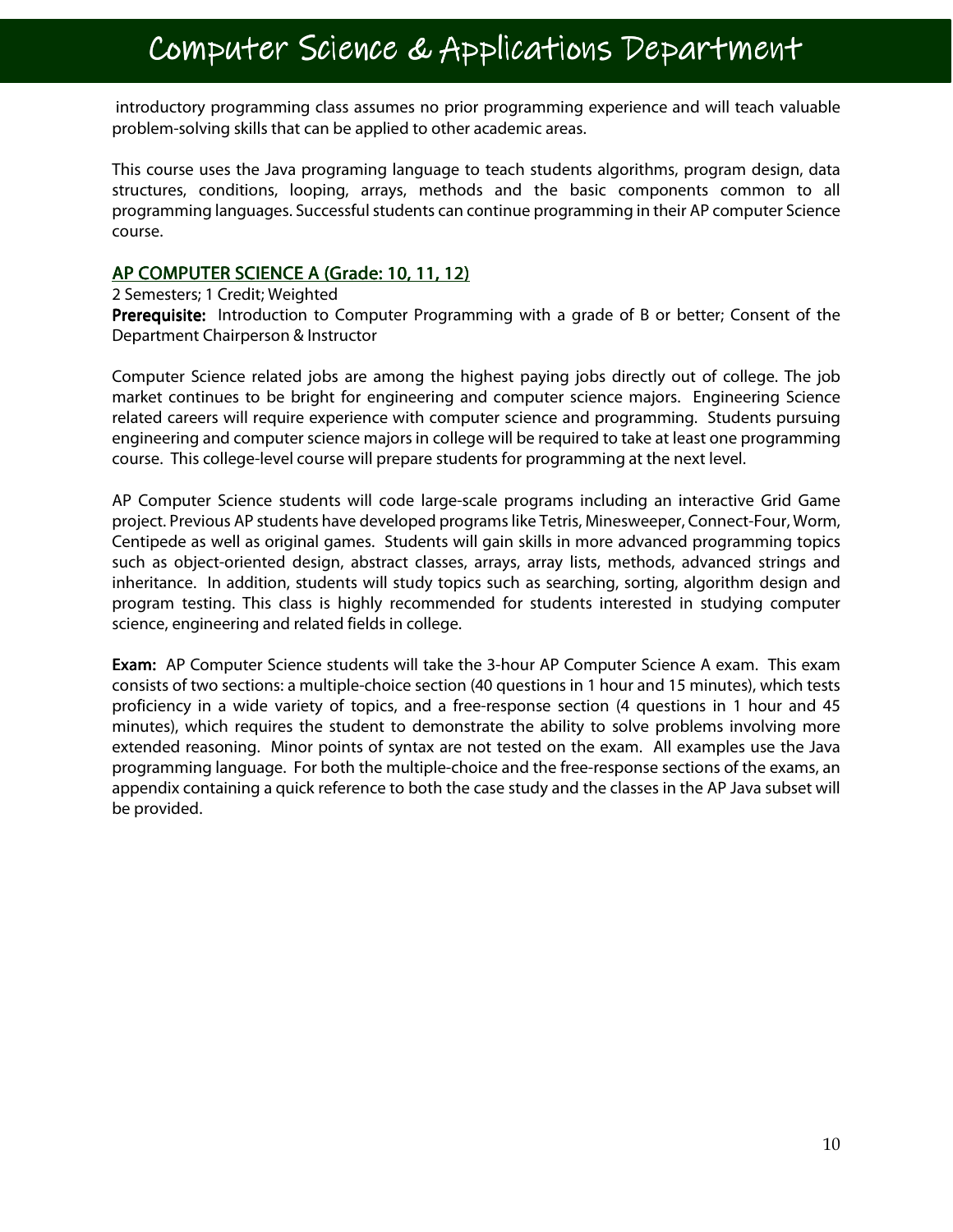٦

#### Department Philosophy

The department teaches every student the correct and effective use of language, both oral and written. The department teaches literature with an emphasis on literary terms and analysis. The English program balances the study of literature with language by incorporating composition, vocabulary, listening and speaking skills to the curriculum.

#### Course Offerings

The English Department curriculum was developed using Common Core Standards.

| Freshman Year            | Sophomore Year   | Junior Year                 | Senior Year                 |
|--------------------------|------------------|-----------------------------|-----------------------------|
| English 1                | English 2        | AP English Lang & Comp      | AP English Lit & Comp       |
| English 1 Honors         | English 2 Honors | English 3                   | English 4                   |
| <b>English Extension</b> |                  | English 3 Honors            | English 4 Honors            |
|                          |                  | <b>Speech Communication</b> | <b>Speech Communication</b> |

#### Course Descriptions & Requirements

#### **ENGLISH 1 (Grade: 9)**

2 Semesters; 1 Credit

English 1 is a course divided between the teaching and analyzing of literature, writing and grammar. In literature, the definitions and applications of the literary terms and comprehension of novels, short stories, poetry and drama are studied. Selected readings of classical literature are required. Study skills are reviewed. Strong emphasis is given to the five-paragraph essay. Commentary, concrete detail, thesis statements and topic sentences are stressed.

#### **ENGLISH EXTENSION (Grade: 9)**

2 Semesters; Concurrent with Eng. 1 Prerequisite: Placement in English 1; Recommendation based on entrance exam scores and/or teacher recommendation

English Extension offers support to select English 1 students. Students will complete additional guided practices to complement the reading and writing skills taught in their English class. Students will use a variety of reading strategies to increase reading comprehension. Students will also focus on prewriting, drafting, and revision of the multi-paragraph essay, addressing grammar as needed within the context of writing. English Extension is designed to give freshmen a strong foundation in reading and writing so as to prepare them for the rigors of the sophomore curriculum.

#### ENGLISH 1 HONORS (Grade: 9)

2 Semesters ; 1 Credit; Weighted

Students in English 1 Honors and English 1 use the same texts. The expectations in the honors class are much greater and demand a more mature approach to study. The assignments are more difficult with students going into greater depth in the reading and writing assignments. Additional novels are read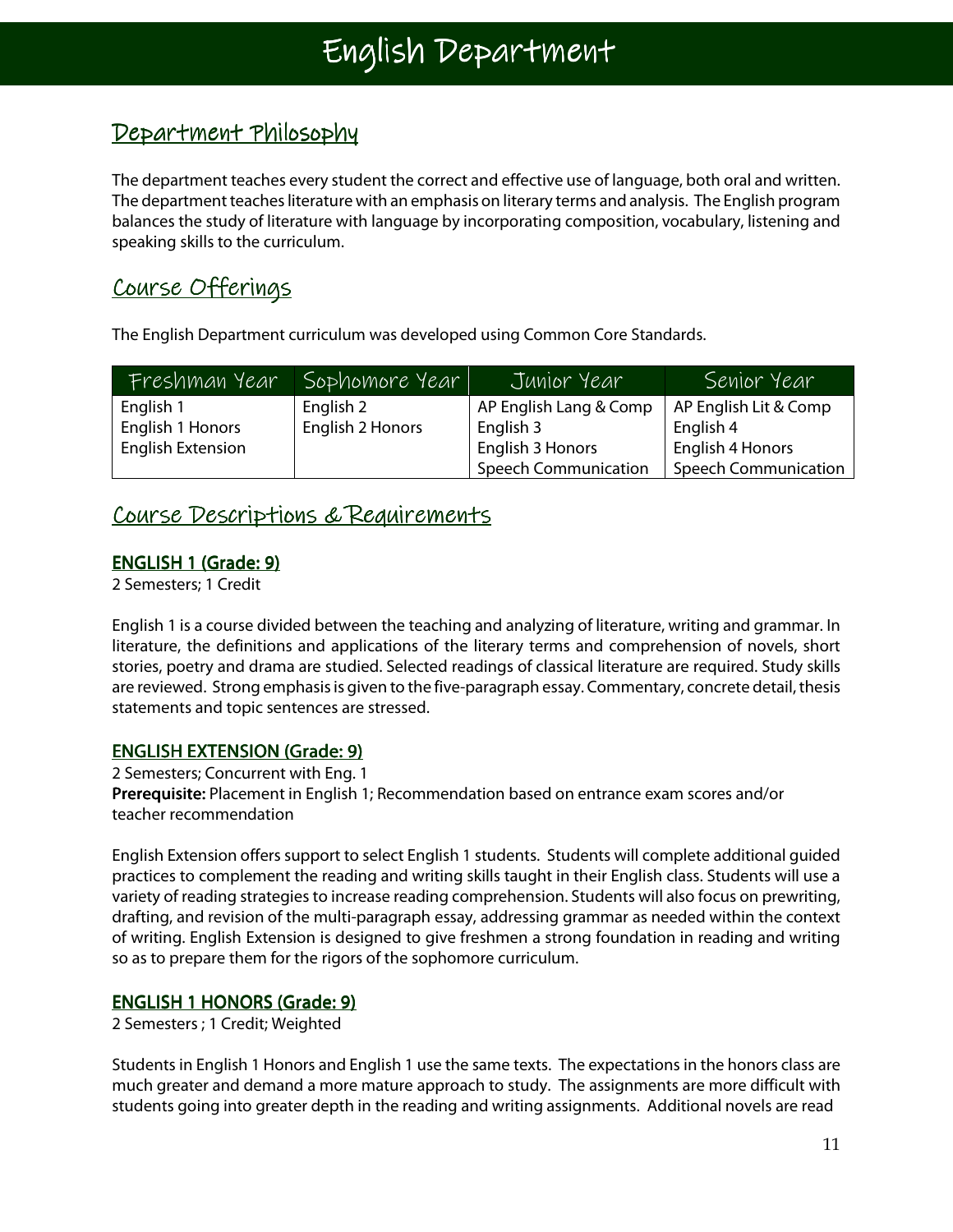### English Department

independently, and students discuss and interpret the readings with greater maturity. Students in this course should be comfortable working independently and should have mastered grammar and writing skills in junior high.

#### ENGLISH 2 (Grade: 10)

2 Semesters ; 1 Credit

The English 2 course combines the study of traditional grammar and literature in a one-year course of study. In grammar, students review the parts of speech, capitalization and punctuation, and usage. Techniques in composition are practiced using themes taken from literature, which include short stories, poetry, drama and novel study. Library skills are reviewed, and students complete at least one MLA research paper project including the development of a thesis statement, note taking, correct citation form and a works cited page.

#### **ENGLISH 2 HONORS (Grade: 10)**

2 Semesters; 1 Credit; Weighted

Prerequisite: English 1 Honors with semester grades of B or better or English 1 with semester grades of A or better; Consent of the Department Chairperson

This course covers additional material in greater depth than English 2. The English 2 Honors course combines the study of traditional grammar and literature in a one-year course of study. In grammar, students review the parts of speech, capitalization and punctuation, and usage. Techniques in composition are practiced using themes taken from literature, which include short stories, poetry, drama and novel study. Selected outside reading is required by the instructor. Library skills are reviewed, and students complete at least one MLA research paper project including the development of a thesis statement, note taking, correct citation form and a works cited page.

#### **ENGLISH 3 (Grade: 11)**

2 Semesters; 1 Credit

In this course, students study a diverse selection of American authors. This is an historical approach, beginning with Native American myths and legends and ending with twenty-first century authors. Literary terms, trends, and genres are discussed while making the connection to the time period. Essay opportunities (definition, persuasion, and comparison/contrast) are generated either from the literature book or the novels. Each junior will write at least one research-based paper. Grammar and writing skills will be reviewed in preparation for the ACT.

#### **ENGLISH 3 HONORS (Grade: 11)**

2 Semesters; 1 Credit; Weighted

Prerequisite: English 2 Honors with semester grades of B or better or English 2 with semester grades of A or better; Consent of the Department Chairperson

In this course, students study a diverse selection of American authors. This is an historical approach, beginning with Native American myths and legends and ending with twenty-first century best-selling authors. Literary terms, trends, and genres are discussed while making the connection to the time period. Essay opportunities (definition, persuasion, comparison/contrast) are generated either from the literature book or the novels. Each junior will write at least one research-based paper. Grammar and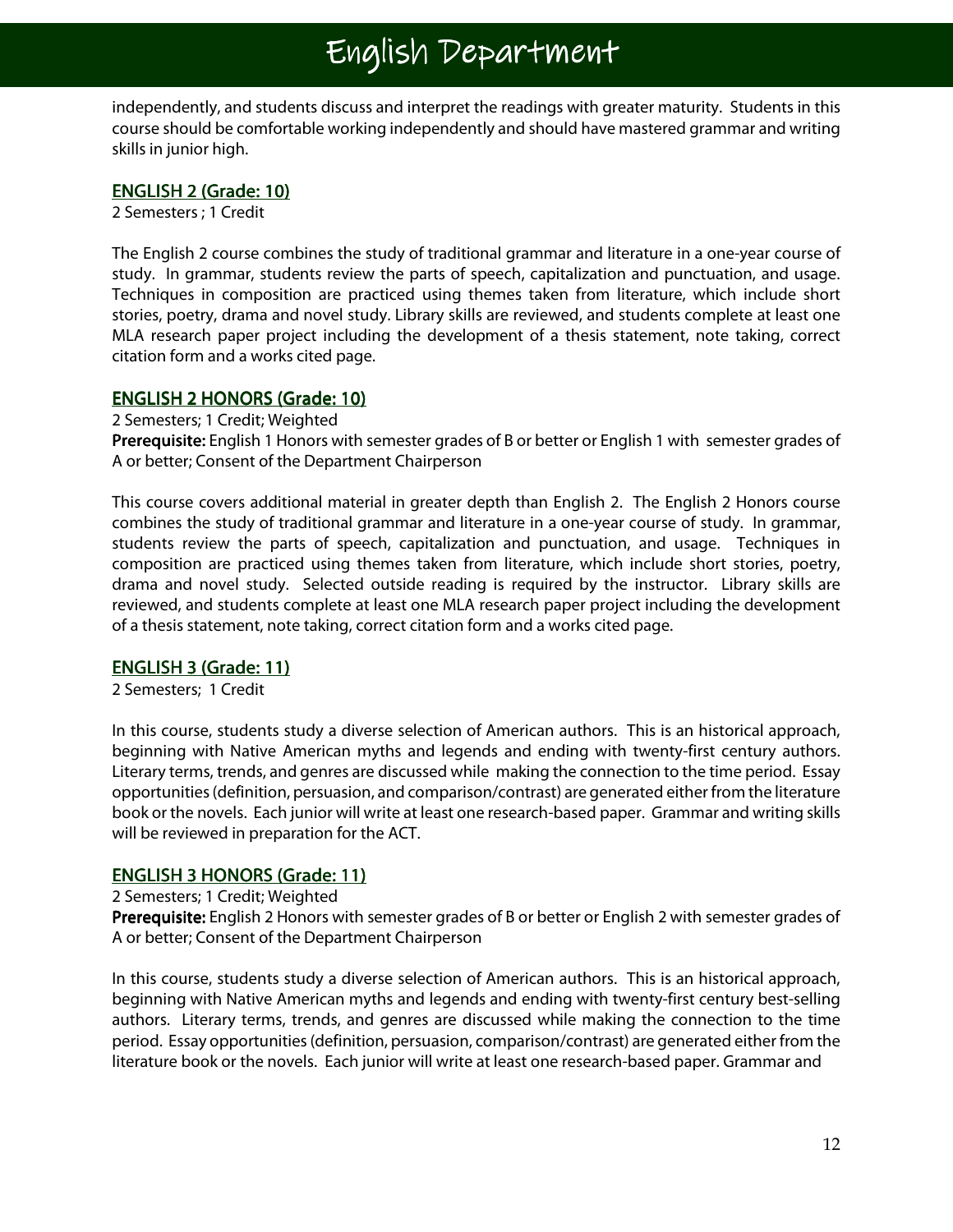writing skills will be reviewed in preparation for the ACT. A number of novels will be read independently.

#### AP ENGLISH LANGUAGE & COMPOSITION (Grade:11)

2 Semesters; 1 Credit; Weighted

Prerequisite: English 2 Honors with semester grades of B or better each semester; Consent of the Department Chairperson

This course is reading intensive. Students study a diverse selection of American authors with a concentrated focus on nonfiction texts from many disciplines and historical periods. Students in AP English Language and Composition read closely and actively. Students will read widely and reflect on their reading through extensive discussion, writing, and rewriting. The works taught in the course require students to analyze, interpret, identify, and explain authors' use of rhetorical strategies, techniques, and elements of rhetoric.

AP Language and Composition is writing-intensive and research-intensive with a focus on synthesis, rhetorical analysis, and argumentation. This course enables students to read complex texts with understanding and write prose of sufficient richness and complexity to communicate effectively with mature readers. The emphasis is on content, purpose, and audience with a focus on the organization of students' writing. Students are offered additional instruction in argumentation and are taught the skills of synthesizing, summarizing, paraphrasing, quoting, and citing secondary source material. Students write in both informal and formal contexts to gain authority and learn to take risks in writing.

Exam: The AP English Language and Composition exam is 3 hours and 15 minutes in length and covers a full-year introductory college course. The exam contains one hour of multiple-choice questions and 2 hours and 15 minutes of free-response questions which includes a 15-minute reading period. The AP English Language and Composition Exam tests students' skills in analyzing prose passages and asks them to demonstrate their skills in composition by writing essays in various rhetorical modes. One of the three free-response questions requires students to synthesize information from a variety of sources to inform their own discussion of a topic. Students will be given a 15-minute reading period to accommodate the additional reading required for the question; the writing time for the free-response section remains two hours.

#### ENGLISH 4 (Grade: 12)

2 Semesters; 1 Credit

This course is a survey of British literature from the Anglo-Saxon period to the twentieth century. First, the background history of the time period is presented. The students are asked to use critical thinking to see how the literature studied reflects both the historical context in which it was written (political, social, and/or religious) and the author's life. Students also make connections between the literature and the present day. The writing curriculum continues; senior students write a cause-effect and a persuasion essay. They produce one research-based paper.

#### **ENGLISH 4 HONORS (Grade: 12)**

2 Semesters; 1 Credit; Weighted

Prerequisite: English 3 Honors with semester grades of B or better or English 3 with semester grades of A or better; Consent of the Department Chairperson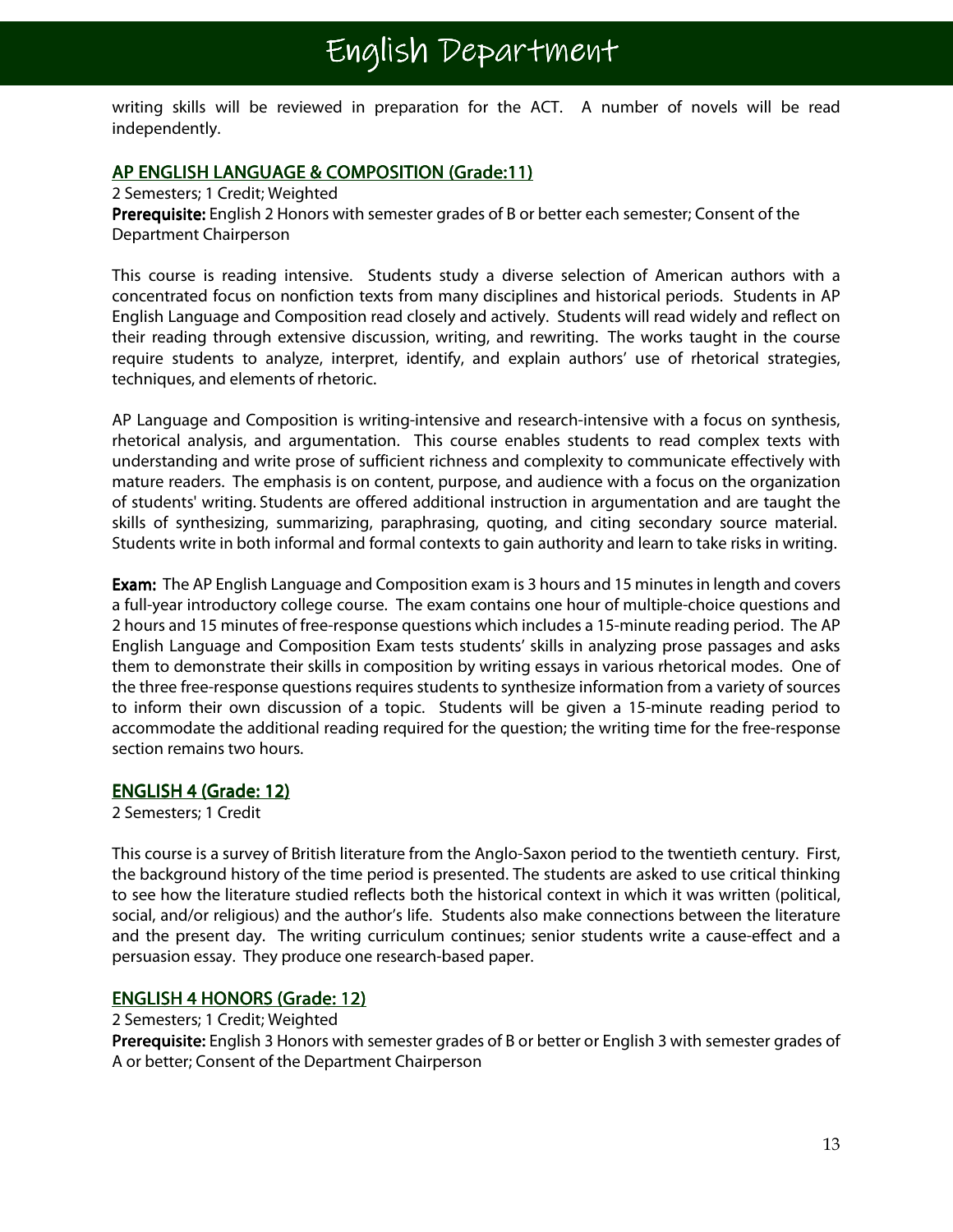### English Department

This course is a survey of British literature from the Anglo-Saxon period to the twentieth century. First, the background history of the time period is presented. The students are asked to use critical thinking to see how the literature studied reflects both the historical context in which it was written (political, social, and/or religious) and the author's life. Students also make connections between the literature and the present day. Students write a cause-effect and a research-based persuasion essay. In addition, they write various in-class essays and read several full-length works independently.

#### AP ENGLISH LITERATURE & COMPOSITION (Grade: 12)

2 Semesters; 1 Credit; Weighted Prerequisite: English 3 Honors or AP Language & Composition with semester grades of B or better; Consent of the Department Chairperson

This course includes British literature from the Anglo-Saxon period to the twentieth century as well as other AP level selections. Students in AP English Literature and Composition read actively. The works taught in the course require careful, deliberate reading, and the approach to analyzing and interpreting the material involves students in learning how to make careful observations of textual detail, establish connections among their observations, and draw a series of inferences leading to an interpretive conclusion about a piece of writing's meaning and value. Knowledge of specific literary devices is also applied to literature analysis. Students use critical thinking to evaluate the literature using a variety of perspectives based on different approaches to literary criticism.

The course is writing-intensive with a focus on argumentation, analysis, and synthesis. Students write one research paper on a literary topic. Although critical analysis makes up the bulk of student writing for the course, well-constructed creative writing assignments may help students see from the inside how literature is written. Such experiences sharpen their understanding of what writers have accomplished and deepen their appreciation of literary artistry. The goal of both types of writing assignments is to increase students' ability to explain clearly, cogently, even elegantly, what they understand about literary works and why they interpret them as they do.

Exam: The AP English Literature exam is three hours in length and covers a full-year introductory college course. The exam contains one hour of multiple-choice questions and two hours of free-response questions. The exam tests students' skills in analyzing selected poems and prose passages and their ability to write critical or analytical essays based on poems, prose passages, novels, or plays.

#### SPEECH COMMUNICATION (Grade: 11, 12)

1 Semester; ½ Credit

Speech Communication is a two-way process. Effective speaking and listening skills involving critical thinking will be taught. Students will be expected to master the principles involved in selecting, organizing, outlining, introducing, developing and concluding a speech. They will also learn to use clear, effective language and develop the skills of poise, confidence and self-control. These goals will be accomplished through the preparation and presentation of various speaking opportunities in the classroom.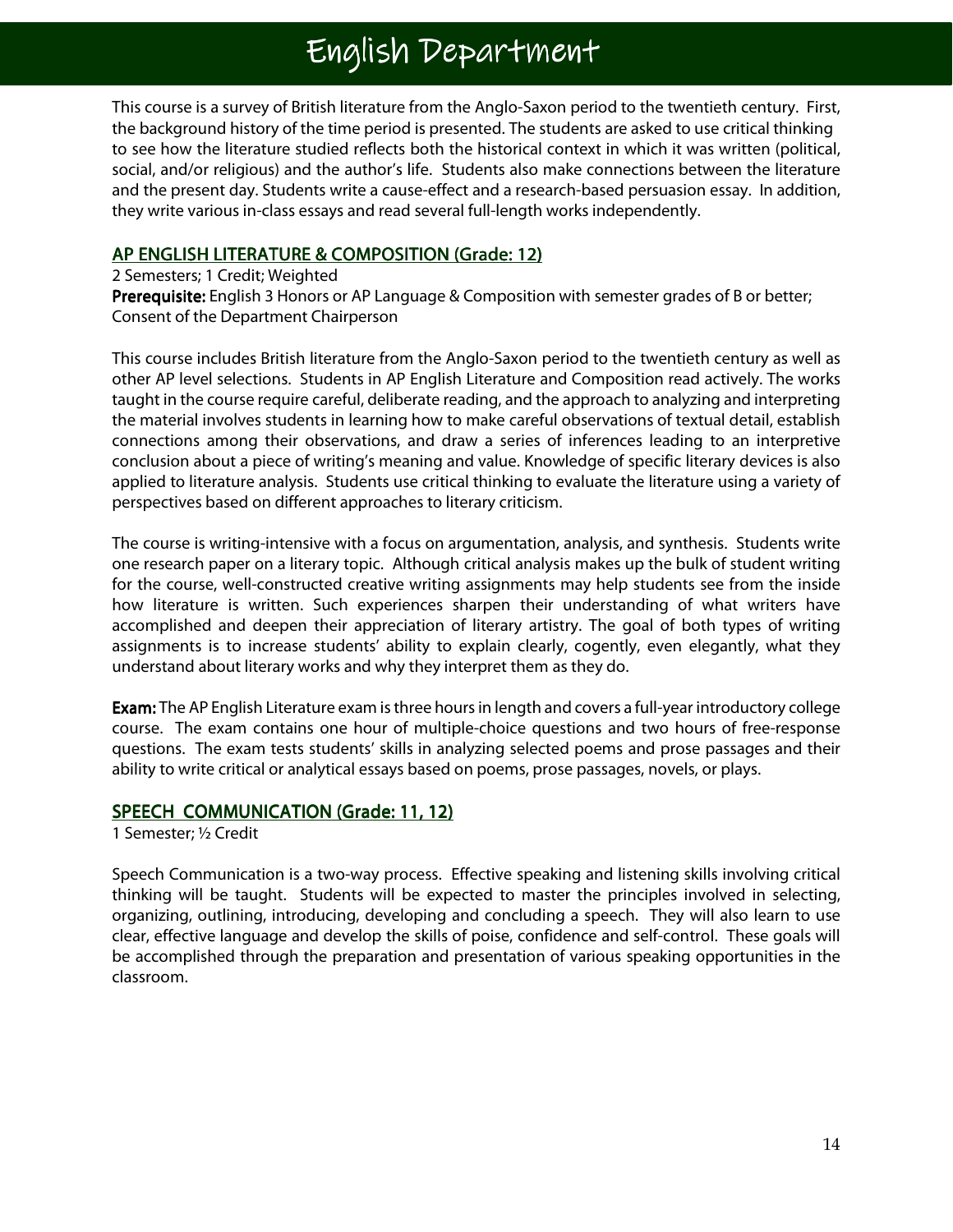#### Department Philosophy

People are evaluated by their ability to communicate their thoughts, ideas and feelings. The Fine Arts Department teaches students the fundamentals of self-expression and creativity. It provides an avenue for the development of the aesthetic potential of the student and a means of achieving emotional satisfaction and fulfillment in an artistic experience. Sensitivity to aesthetics illuminates an individual's environment, everyday life experiences, and innermost reflection on humane living.

#### Course Offerings

The Art Department curriculum was developed using the Illinois Learning Standards. The Band and Choir curriculum was developed using the National Music Standards (NAfME) & National Choir Standards.

| Freshman Year                 | Sophomore, Year               | Junior Year                   | Senior Year                   |
|-------------------------------|-------------------------------|-------------------------------|-------------------------------|
| Band                          | <b>Band</b>                   | AP Music Theory               | AP 2-Dimensional Design       |
| Cadet Band                    | <b>Band Honors</b>            | Band                          | <b>AP Drawing</b>             |
| <b>Beginning Choir</b>        | Cadet Band                    | <b>Band Honors</b>            | AP Music Theory               |
| Drawing                       | <b>Beginning Choir</b>        | Cadet Band                    | Band                          |
| Intro to Art                  | <b>Concert Choir</b>          | <b>Beginning Choir</b>        | <b>Band Honors</b>            |
| <b>Music Appreciation</b>     | Drawing                       | <b>Concert Choir</b>          | <b>Beginning Choir</b>        |
| Painting                      | Intro to Art                  | <b>Honors Choir</b>           | <b>Concert Choir</b>          |
| <b>Two-Dimensional Design</b> | <b>Music Appreciation</b>     | Drawing                       | <b>Honors Choir</b>           |
|                               | Painting                      | Intro to Art                  | Drawing                       |
|                               | <b>Two-Dimensional Design</b> | <b>Music Appreciation</b>     | Intro to Art                  |
|                               |                               | Painting                      | <b>Music Appreciation</b>     |
|                               |                               | Studio                        | Painting                      |
|                               |                               | <b>Two-Dimensional Design</b> | Studio                        |
|                               |                               |                               | <b>Two-Dimensional Design</b> |

#### Course Descriptions & Requirements

#### **INTRODUCTION TO ART (Grade: 9, 10, 11, 12)**

1 Semester; ½ Credit

This course offers a "hands-on" introduction to the visual arts for the beginning student. The course is based upon the fundamental elements of art. Basic techniques and materials in drawing, painting, color theory, and sculpture are presented. An appreciation of art is developed through the application of a variety of experiences. Artistic terminology is emphasized within the course. An array of artistic and movements in Art will be incorporated throughout the course.

#### TWO-DIMENSIONAL DESIGN (Grade: 9, 10, 11, 12)

#### 1 Semester; ½ Credit

**Prerequisite:** Introduction to Art with semester grade of C- or better

This course is a creative "hands-on" approach to the study of two-dimensional design. Students will experience a variety of materials and techniques while being introduced to the areas of graphic design, interior design, architectural design, typography, calligraphy, and animation.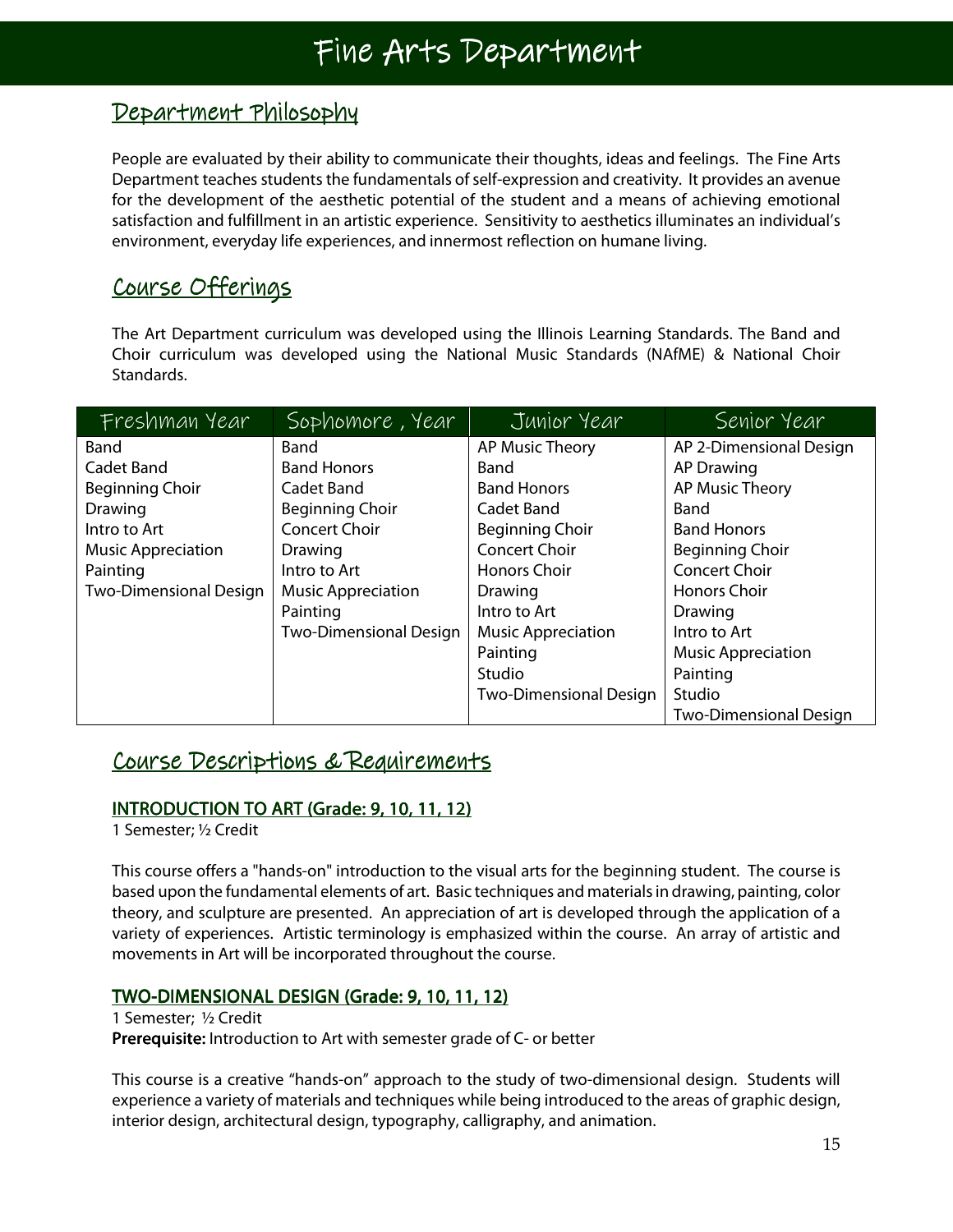Ξ

#### DRAWING (Grade: 9, 10, 11, 12)

l

1 Semester; ½ Credit Prerequisite: Introduction to Art with semester grades of C- or better

This course introduces the student to several techniques and materials used in drawing. Perspective, still life, portraiture, and figure drawing will be incorporated. An emphasis on observation and composition will be made throughout the course. Materials to be used will include pen and ink, scratchboard, charcoal, pastel, craypa, colored pencil and graphite.

#### PAINTING (Grade: 9, 10, 11, 12)

1 Semester; ½ Credit Prerequisite: Introduction to Art with semester grades of C- or better

This course introduces the student to the concepts and materials of painting. A variety of painting media will be explored in realistic, abstract, and non-objective paintings. Watercolor, tempera paints and acrylic paints will be used.

#### **STUDIO (Grade: 11, 12)**

2 Semesters; 1 Credit Prerequisite: Introduction to Art; Two or more semester Art Courses with semester grades of C- or better

This course is an advanced art class that is designed to prepare students for AP Art & Design. The major objective of this course is to create a portfolio suitable for admission into a visual arts program. Students will work in a variety of media and techniques. Observational drawing will be strongly emphasized throughout the course. A minimum of 1 semester of drawing prior to taking this course is strongly recommended. Each student is required to create a portfolio of 10-15 pieces.

#### AP ART & DESIGN: DRAWING (Grade: 12)

2 Semesters; 1 Credit; Weighted Prerequisite: Studio with a semester grade of A; Consent of instructor after a review of student artwork

#### AP ART & DESIGN: TWO-DIMENSIONAL DESIGN (Grade: 12)

2 Semesters; 1 Credit; Weighted Prerequisite: 4 or more semesters of Art is required.

The AP Art & Design courses are designed for the highly motivated junior or senior interested in the serious study of art. To succeed in this course, the student must be willing to put in hours of work outside of the classroom. Students must prepare a portfolio and complete all requirements. In May, the portfolios are sent to be judged for Advanced Placement college credit. A summer assignment will be required.

#### The instructional goals of the AP Art & Design Program can be described as follows:

- o Encourage creative investigation of formal and conceptual issues.
- $\circ$  Emphasize making art as an ongoing process that involves the student in informed and critical decision making.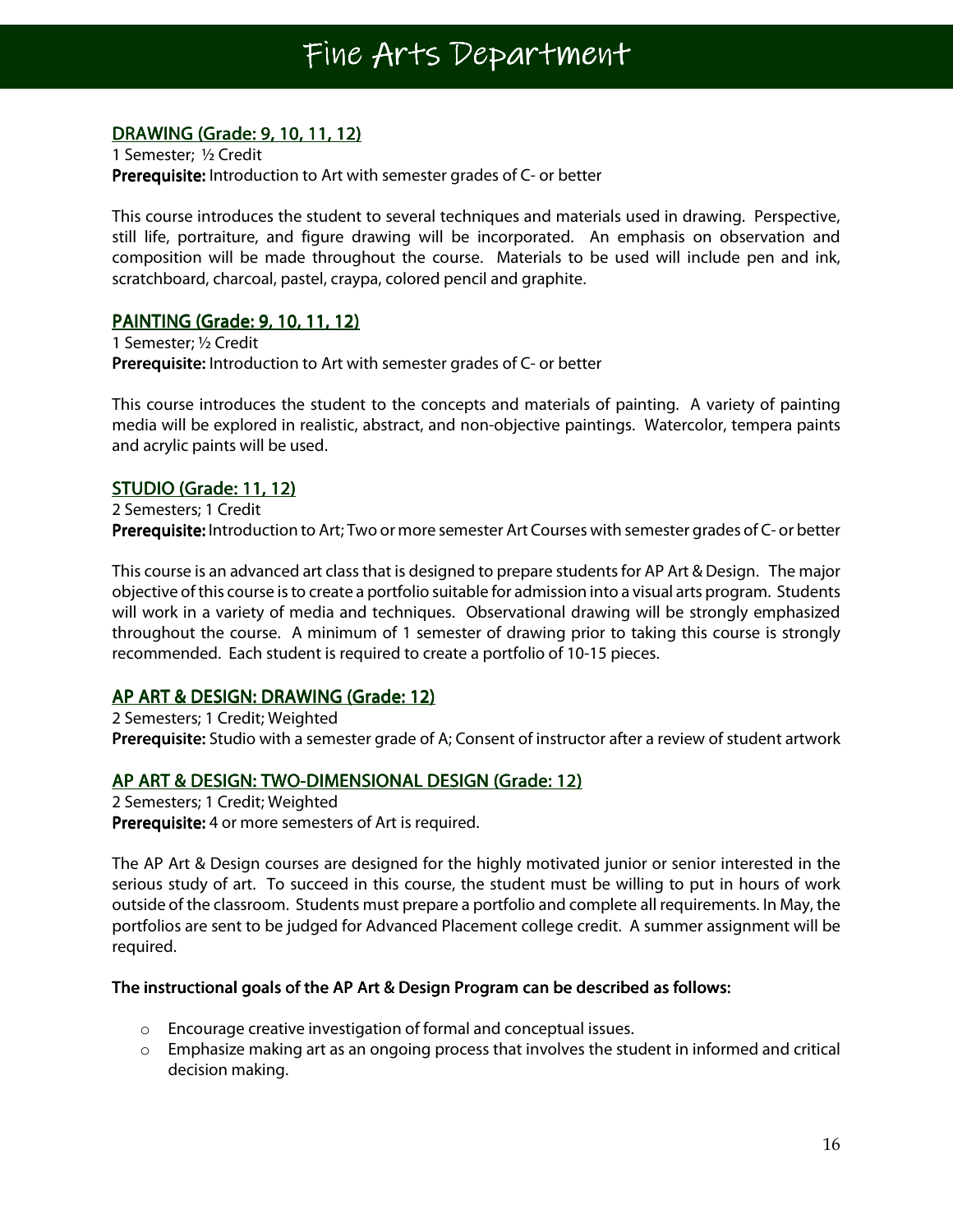- o Help students develop technical skills and familiarize them with the functions of the visual elements.
- $\circ$  Encourage students to become independent thinkers who will contribute inventively and critically to their culture through the making of art.

Portfolio in lieu of exam: The portfolio is sent digitally to the College Board and is graded in lieu of an exam.

#### CADET BAND (Grade: 9, 10, 11)

2 Semesters; 1 Credit Prerequisite: Previous Instrument or Music Experience

This course is designed for the musician who is new to high school band. The student studies the mechanics of the instrument, basic playing techniques, performance approach, and pedagogical skills. The course expands the musician's knowledge and execution of technical skills, intonation, tone quality, and ensemble performance. All band classes begin with the Marching Band season in late June in the form of summer camps, ending around late October. Then, the band transitions to Concert Band for the remainder of the school year until May. Pep Band is also part of the requirements for all band members. Daily rehearsals include full band and sectional rehearsals during school and after school. All band members are required to participate in all band performances as well as attend the full band camp at the end of the summer.

#### BAND (Grade: 9, 10, 11, 12)

2 Semesters; 1 Credit

Band is designed for individual and group work for students who wish to pursue instrumental music throughout high school. The student studies the mechanics of the instrument, high school level playing techniques, performance approach, and pedagogical skills. The course expands the musician's knowledge and execution of technical skills, intonation, tone quality, and ensemble performance. All band classes begin with the Marching Band season in late June in the form of summer camps, ending around late October. Then, the band transitions to Concert Band for the remainder of the school year until May. Pep Band is also part of the requirements for all band members. Daily rehearsals include full band and sectional rehearsals during school and after school. All band members are required to participate in all band performances as well as attend the full band camp at the end of the summer

#### **BAND HONORS (Grade: 10, 11, 12)**

2 Semesters; 1 Credit; Weighted Prerequisite: 1 year of Band or Cadet Band

This course includes all requirements for Band. To be eligible for honors credit, students must fulfill certain criteria.

- o Students must have completed a full year of band class.
- $\circ$  Students must pass a written music proficiency exam given by the director to demonstrate the appropriate knowledge of the subject matter. This exam will include performance techniques, rhythmic counting, building of scales, definitions of common musical terms, fingerings, and performance practices used to assist less experienced players.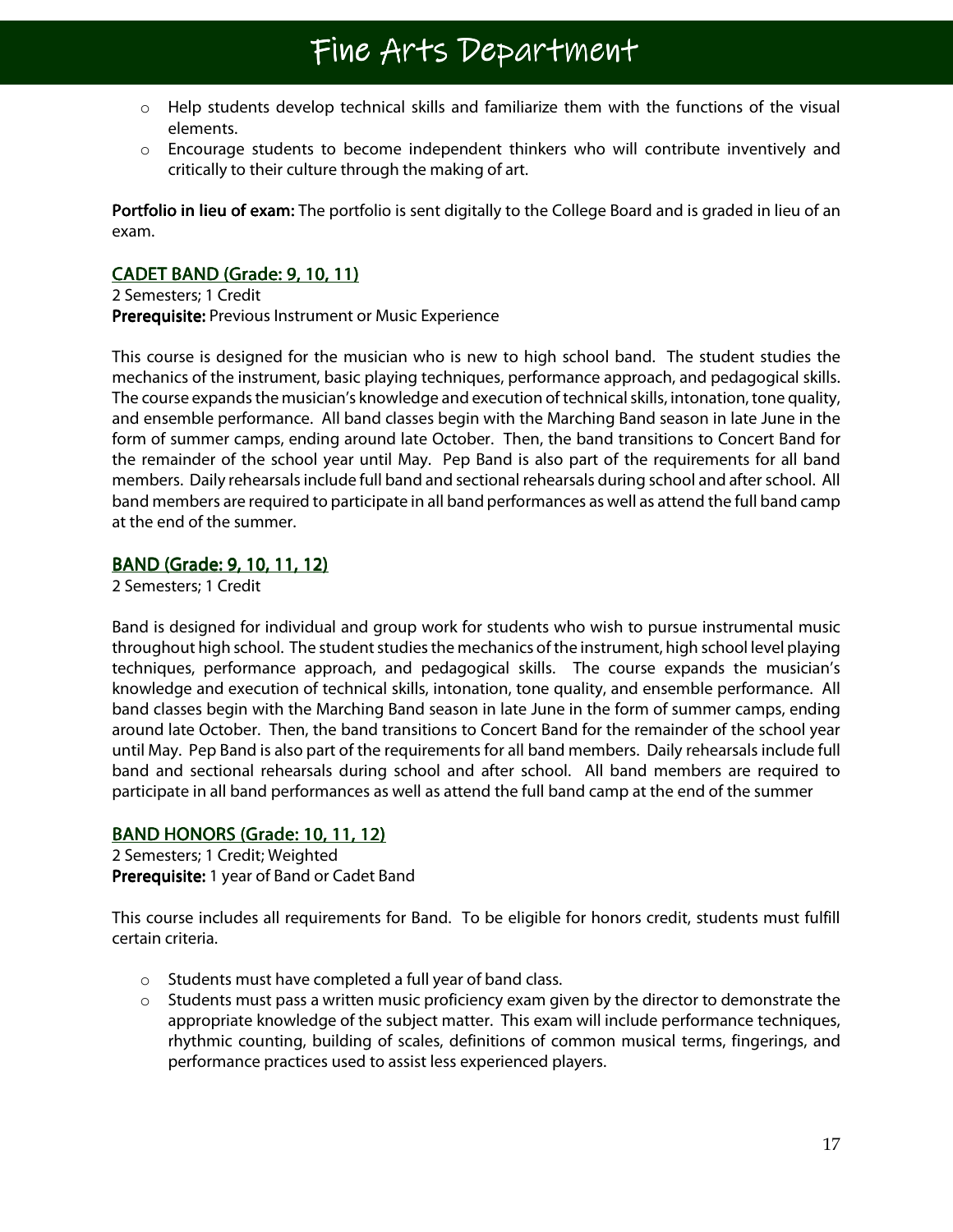- o Students must pass a performance exam consisting of the Illinois Music Educators Association All-State band audition scales, sight-reading, and performance of an excerpt given by the band director prior to the exam.
- o Students are required to prepare the Illinois Music Educators Association (ILMEA) All-District Audition material, perform the material for the director, and they also must take the ILMEA District 1 Audition at the host school in the fall. If students make it in to either All-District or All-State, they are required to participate in those prestigious festivals.
- $\circ$  Students are also required to participate in the IHSA Solo & Ensemble Contest in the spring. The student will prepare a "Solo" work for their primary band class instrument that should be accompanied by a pianist. Students are welcomed and encouraged to prepare an "Ensemble" work as well, but a Solo for their primary band instrument is required for Honors credit.

#### SINGING CELTICS BEGINNING CHOIR (Grade: 9, 10, 11, 12)

2 Semesters; 1 Credit

This course is designed for students who cannot read music, and/or have little or no experience in choir. Students will learn how to read music notation at a Novice level. Work in solfege for sight-singing and vocal tonal skills (scales and chords) will begin. Introduction of good vocal health and vocal technique standards. Students will participate in Masses, Concerts and Competitions.

In accordance with the NAfME national standards, students will gain the ability to demonstrate the following skills:

- $\circ$  Attention to technical accuracy and expressive qualities in prepared and improvised performances of a varied repertoire of music representing diverse cultures and styles
- o An understanding of the context of the music through prepared and improvised performances.
- $\circ$  Use music reading skills where appropriate, how the setting and formal characteristics of musical works contribute to understanding the context of the music in prepared or improvised performances; how interests, knowledge, and skills relate to personal choices and intent when creating, performing and responding to music.

In addition, students will:

- $\circ$  Develop strategies to address technical challenges in a varied repertoire of music and evaluate their success using feedback from ensemble peers and other sources to refine performances.
- $\circ$  Identify and support interpretations of the expressive intent and meaning of musical works, citing as evidence the treatment of the elements of music, contexts and (when appropriate) the setting of the text.
- $\circ$  Learn to explain the influence of experiences, analysis, and context on interest in the evaluation of music.

#### SINGING CELTICS CONCERT CHOIR (Grade 10, 11, 12)

1 Semester; ½ Credit or 2 Semesters; 1 Credit **Prerequisite:** Beginning Choir or Proficiency

This course is designed for those students who have some experience in choir and who can read music. Students will continue their work in vocal production/technique skills; music theory, sight-singing and ear-training; and musical expression and performance skills. Through folk, popular, classical, Broadway,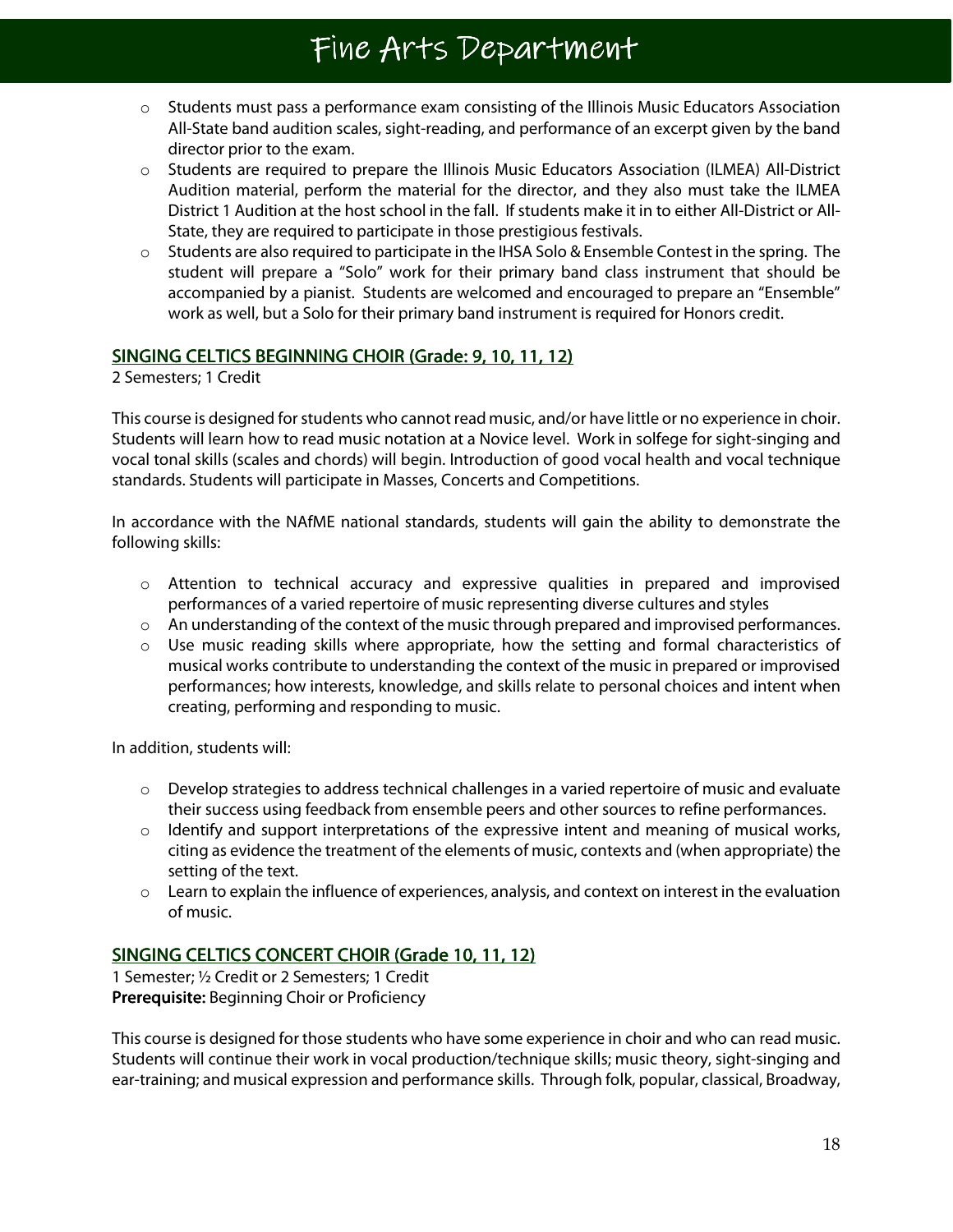sacred and secular music, the student will apply these principles. All choir members are required to participate in all choir performances.

#### SINGING CELTICS CHOIR HONORS (Grade: 11, 12)

2 Semesters; 1 Credit; Weighted Prerequisite: Audition and Proficiency Exam

Students wishing to pursue the Honors tract of the Singing Celtics Choir must have been enrolled in Concert Choir for a full year and passed the prerequisites. A more advance and serious training of Honor students will include advanced theory assignments; sight singing and creative or written projects requiring fine detail. Honors Choir students must audition for ILMEA District 1 Choir in October and participate in IHSA Solo and Ensemble competition in March.

#### MUSIC APPRECIATION (Grade 9, 10, 11, 12)

1 Semester; ½ Credit

Students will be introduced to the basic elements of music including rhythm, harmony, melody, texture and form -- with musical illustrations from various styles, genres and eras. Topics covered may include: the elements of music, music of the Middle Ages, Renaissance Styles, Baroque Styles, Classical Era composers and forms, the age of Romanticism, 20th Century Techniques, Jazz, The American Musical, Rock and Roll, and Non-western music styles. This course will make connections between music and society throughout the ages. This course will also explore music from different regions of the world. No prerequisite or prior musical experience is necessary to enroll in this class.

#### AP MUSIC THEORY (Grade: 11, 12)

2 Semesters; 1 Credit; Weighted

Prerequisite: Ability to read music at the high school level; Consent of Department Chairperson

This course is designed for the student who wants to complete studies at the secondary level that would be equivalent to the Introductory Music Theory course at the college level. The student will be introduced to basic chord structure, harmonic and rhythmic analysis, aural training, and composition. The student will be exposed to several styles of Western music.

The goal of this course is to develop the student's ability to recognize, understand and describe the basic materials and processes of music that are heard or presented in a score. These goals will be achieved by addressing fundamental aural, analytical and compositional skills using listening and written exercises. This course will include the harmonization of a melody while selecting appropriate chords, composition of a musical bass line to provide two-voice counterpoint, and the realization of figured-bass notation.

The AP Exam in Music Theory tests the student's understanding of musical structure and compositional procedures through recorded and notated examples. Strong emphasis is given to listening skills, particularly those involving recognition and comprehension of melodic and rhythmic patterns, harmonic functions, small forms, and compositional techniques. Most of the musical examples are taken from standard repertoire, although some examples of contemporary, jazz, vernacular music or music beyond the Western tradition are included for testing basic concepts. The exam assumes fluency in reading musical notation and a strong grounding in music fundamentals, terminology, and analysis.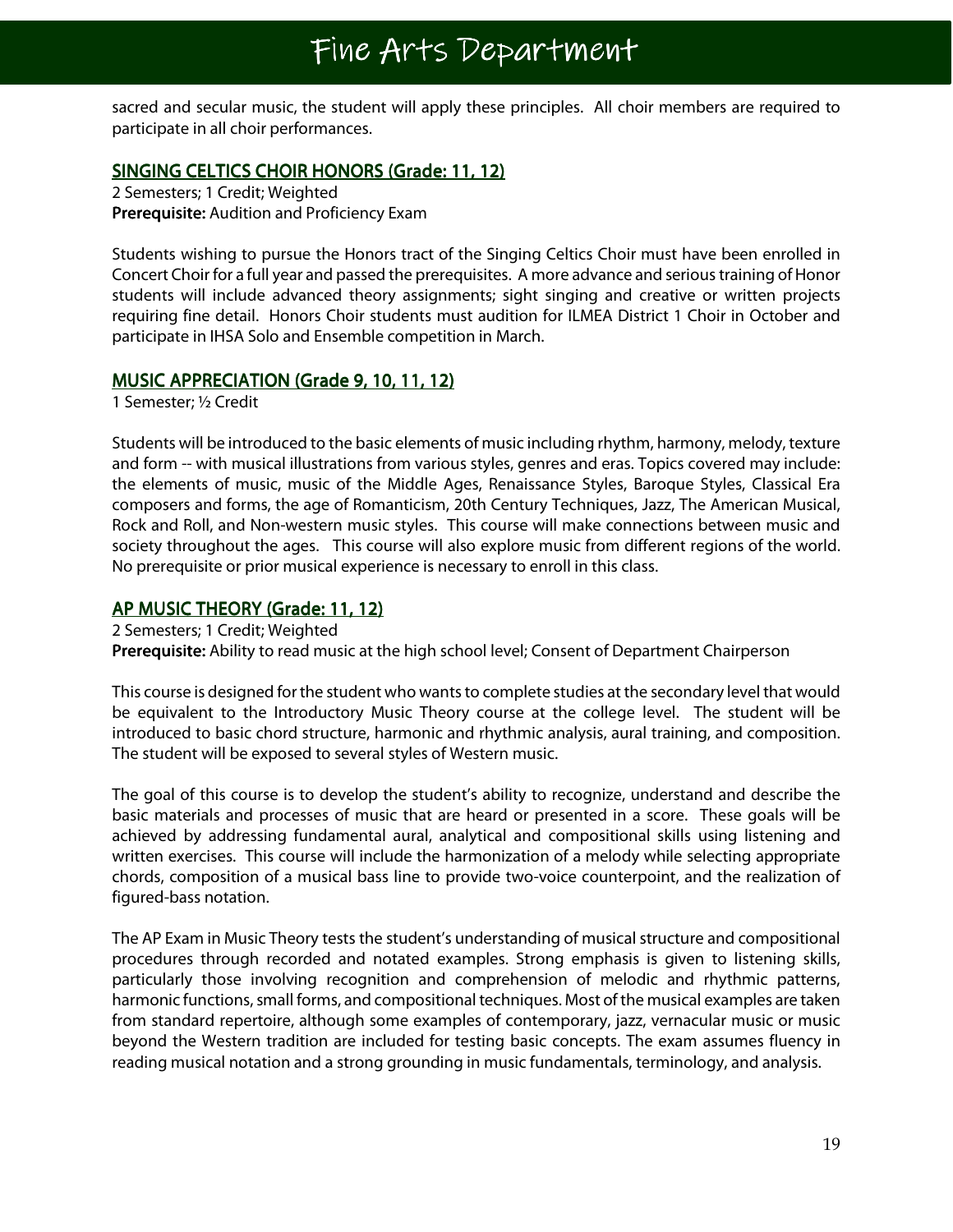l Exam: The AP Music Theory Exam is 2 hours and 38 minutes in length and covers a full year introductory college course. The exam contains 1 hour and 20 minutes of multiple-choice questions and 1 hour and 18 minutes of free response questions and a sight singing performance. In the free-response section, students are asked to do two exercises each of melodic and harmonic dictation; two part-writing exercises (one from figured bass, one from Roman numerals); and a composition exercise entailing composing a bass line from a given melody. In the sight-singing component, students are asked to sing two diatonic melodies after a brief practice period. Students will receive sub-score grades for the aural (listening and sight-singing) and non-aural (written) portions of this exam in addition to the overall composite grade.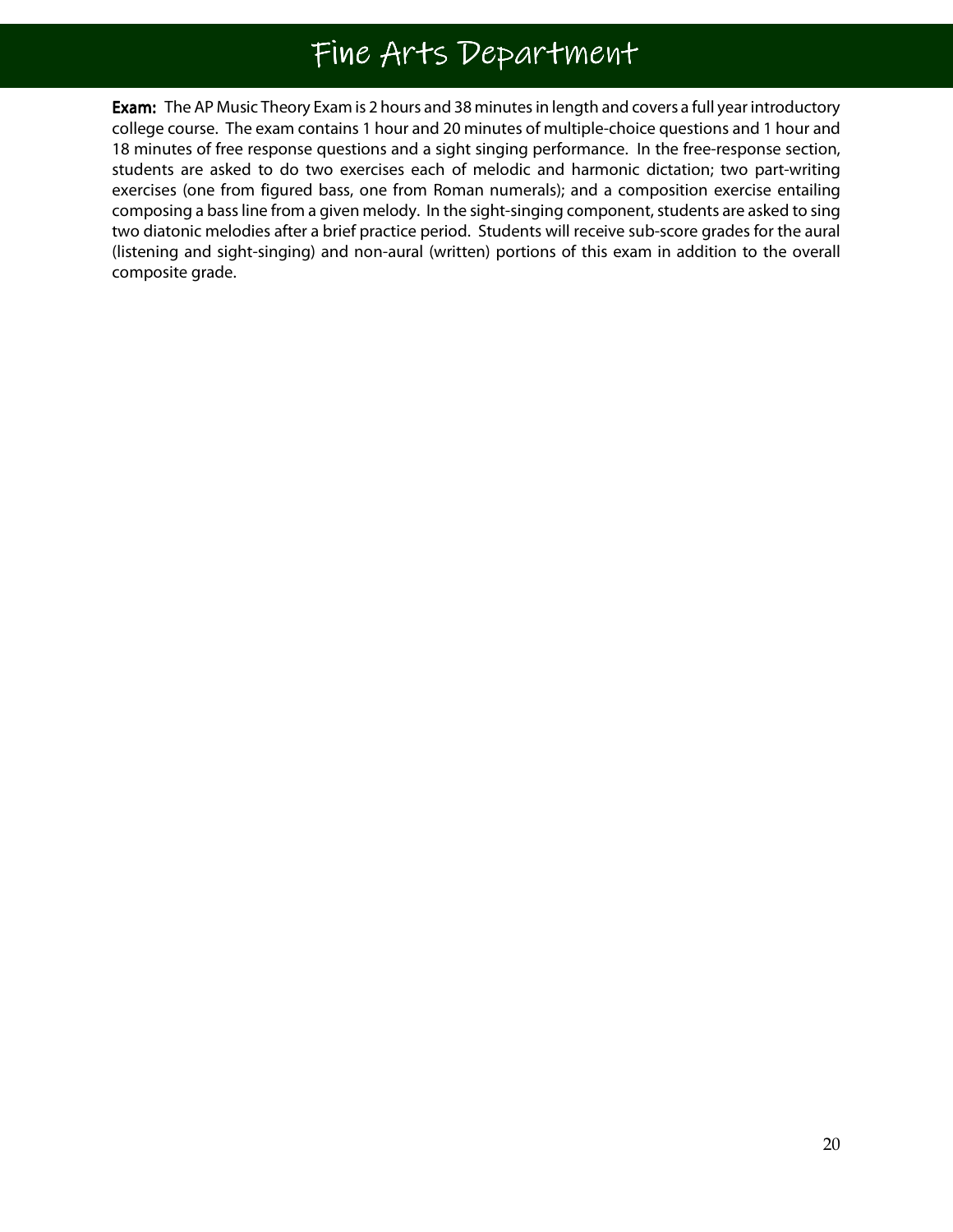#### Department Philosophy

The Mathematics Department provides experiences and opportunities that will enable students to realize their mathematical potential. To this end, a varied curriculum promotes the mathematical growth of the student through the knowledge of computation, logical thinking, and problem solving. The result should be a student who will develop an attitude of enjoyment, challenge, and satisfaction toward mathematics.

#### Dual Credit

Ξ

Dual Credit together, our courses create a robust college-level curriculum. Not only do we offer AP Calculus AB and BC and AP Statistics courses, but Algebra 2 Honors and AP Calculus AB and BC are eligible for dual credit through Moraine Valley Community College for an additional, nominal fee. Dual credit allows the student to earn college credit while simultaneously earning high school credit here at Providence Catholic. These credits can fulfill general education and career course requirements towards your college degree, no matter what field you choose to study.

If the student earns a grade of C or better, he/she will earn college credit. That is in addition to the high school credit. For more information, please visit our department page on the PCHS website.

#### Math Department Calculator Policy

Students enrolled in mathematics courses are required to have a Texas Instrument Nspire calculator (TI-Nspire CX II or TI-Nspire CX) and download the accompanying software on their computer. Students are not allowed to play games on their calculator at any time during the school day. Using stored information for class work not specifically approved by the teacher will be considered cheating.

If a TI-Nspire calculator is to be used during quizzes or exams, the student must place the calculator in "press to test" mode. Once the students have completed the quiz/exam, students can use cables to take their calculator out of "press to test" mode with the help of a calculator not in that mode.

TI-Nspire CX, CAS or CXII are not allowed for use in mathematics courses.

#### Course Offerings

The Mathematics Department curriculum was developed using Common Core Standards.

| Freshman Year          | Sophomore Year         | Junior Year                | Senior Year                         |
|------------------------|------------------------|----------------------------|-------------------------------------|
| Algebra 1              | Algebra 2 Honors       | Algebra 2                  | <b>Advanced Topics/Trigonometry</b> |
| Algebra Extension      | Geometry               | Algebra 2 Honors           | <b>AP Calculus AB</b>               |
| Algebra 1 Honors       | <b>Geometry Honors</b> | <b>AP Statistics</b>       | AP Calculus BC                      |
| Algebra 2 Honors       |                        | Pre-Calculus               | <b>AP Statistics</b>                |
| <b>Geometry Honors</b> |                        | <b>Pre-Calculus Honors</b> | <b>Calculus Honors</b>              |
|                        |                        |                            | Pre-Calculus                        |
|                        |                        |                            | <b>Pre-Calculus Honors</b>          |
|                        |                        |                            | <b>Statistics</b>                   |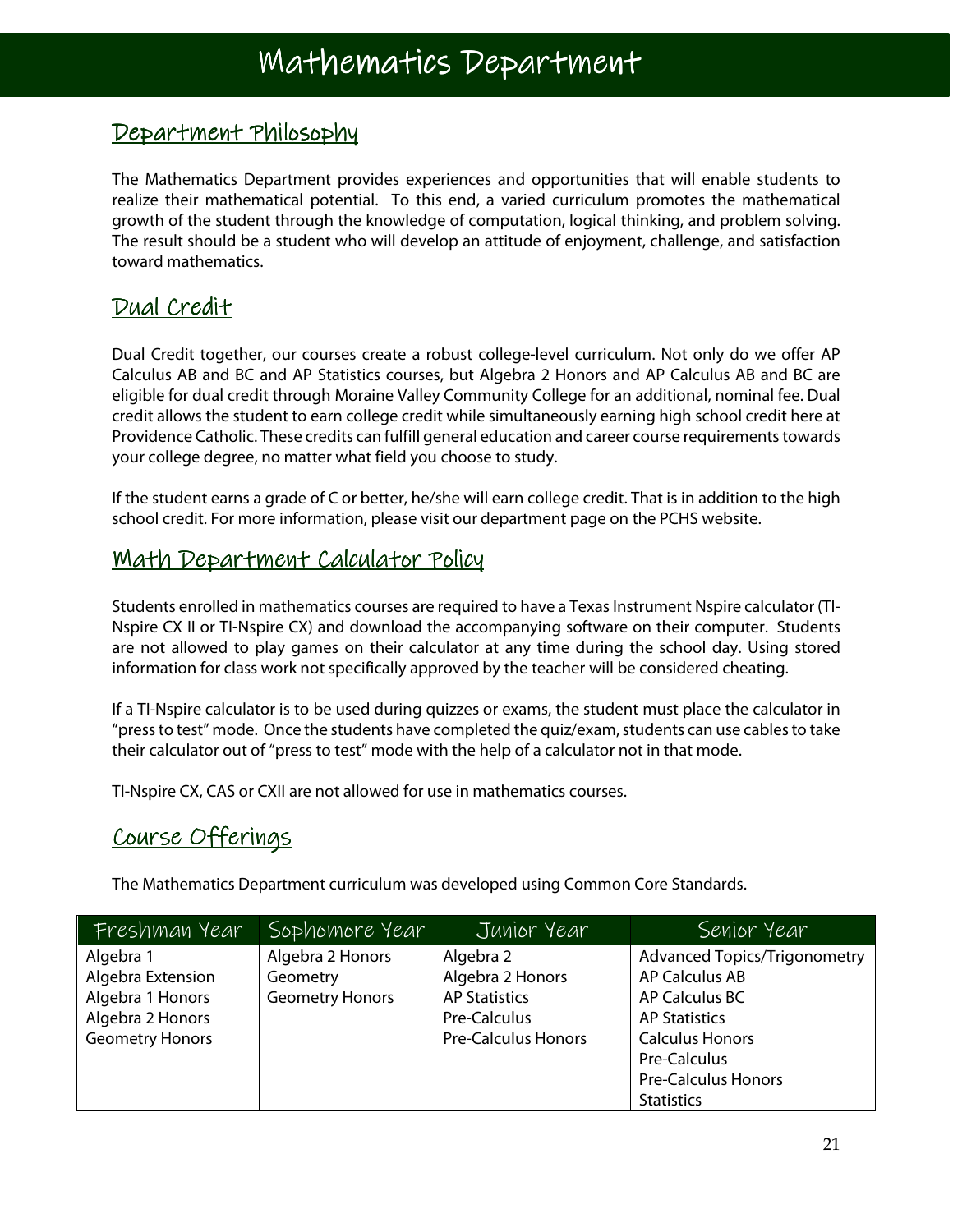#### ALGEBRA 1 (Grade: 9)

2 Semesters; 1 Credit

This course offers fundamental algebra with an emphasis on the structure of the number system. Basic algebraic properties are introduced and used for the following topics: solving and graphing equations, inequalities, polynomial and rational expressions, linear equations, systems of equations, relations and functions.

#### ALGEBRA EXTENSION (Grade: 9)

2 Semesters; Concurrent with Algebra 1

Prerequisite: Placement in Algebra 1; Recommendation based on placement exam scores and/or teacher recommendation.

The Algebra Extension offers support to select Algebra 1 students. Students will have the opportunity to receive additional instruction, receive additional guided practice, and work in guided study groups to complement the mathematical skills taught in their Algebra 1 class. The Algebra Extension is designed to give students the proper interventions they need to be successful in their future math class.

#### ALGEBRA 1 HONORS (Grade: 9)

2 Semesters; 1 Credit; Weighted Prerequisite: Placement entrance exam scores and/or teacher recommendation.

This course builds a solid foundation of algebra skills and concepts. Topics include solving equalities and inequalities, polynomials, rational expressions, linear equations, systems of equations, relations, functions and graphing of functions. Technology in the form of graphing calculators and computers is used when applicable.

#### GEOMETRY HONORS (Grade: 9, 10)

2 Semesters; 1 Credit; Weighted Prerequisite: Algebra 1 Honors with semester grades of B or better or Algebra 1 with semester grades of A each semester; Consent of Department Chairperson; Proficiency exam

This course is an in-depth study of geometry as a useful tool. Studies include: an introduction to geometry, basic concepts of geometry and proof, congruent triangles, lines in a plane, parallel lines and related figures, lines and planes in space, polygons, similarity, Pythagorean theorem, circles, areas, surface areas and volumes, coordinate geometry, locus and constructions, inequalities and enrichment topics. Higher level thinking skills will incorporate inductive and deductive reasoning.

#### GEOMETRY (Grade: 10)

2 Semesters; 1 Credit Prerequisite: Algebra 1

 This course introduces geometric concepts such as congruency, similarity, parallel and perpendicular lines, polygons, circles, right triangles, area, volume, and coordinate geometry. Inductive and deductive reasoning are emphasized through the use of two-column proofs.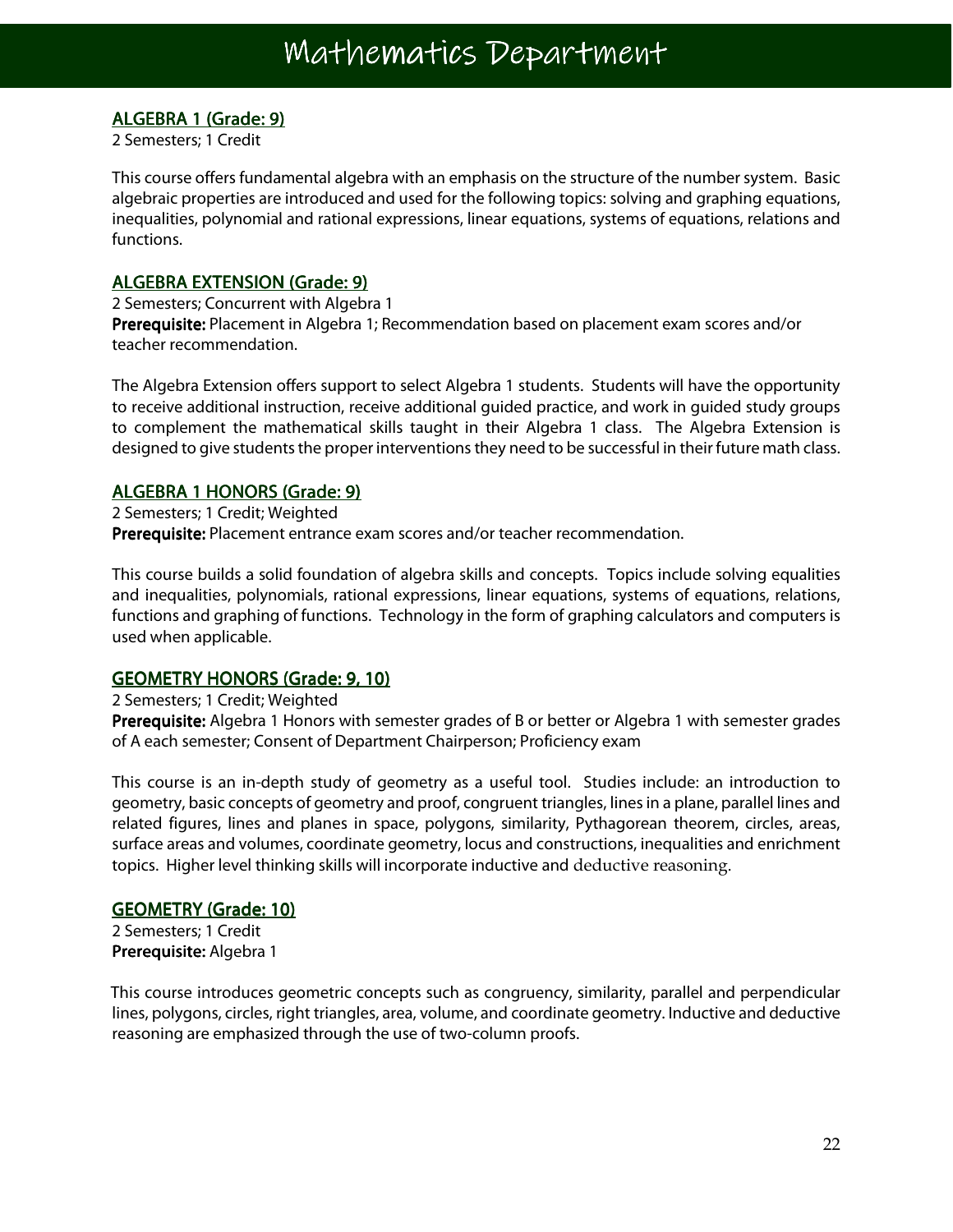Ξ

#### ALGEBRA 2 (Grade: 11)

Ī

2 Semesters; 1 Credit Prerequisite: Algebra 1 and Geometry. Algebra 1 and Geometry with semester grades of A-

This course reviews all of the topics of Algebra 1. Other course topics include complex numbers, quadratic functions, polynomial functions, matrix algebra, conic sections, exponential and logarithmic functions. Basic trigonometric topics are introduced.

#### ALGEBRA 2 HONORS (Grade: 9, 10, 11)

2 Semesters; 1 Credit; Weighted Prerequisite: Algebra 1 Honors. Geometry Honors previously or concurrently with semester grades of B or better or all semester A's in Algebra 1 & Geometry; Consent of Department Chairperson

This course quickly reviews all of the topics of Algebra 1. Other course topics include complex numbers, quadratic functions, polynomial functions, matrix algebra, conic sections, exponential and logarithmic functions. An introduction to trigonometry will follow with emphasis on trigonometric functions, graphs, identities and equations.

#### PRE-CALCULUS (Grade: 11, 12)

 2 Semesters; 1 Credit Prerequisite: Algebra 2 with semester grades of B- or better

This course is designed to prepare students to study Calculus in college. Emphasis is given to all phases of trigonometry. Topics that are covered include: matrices, determinants, sequences and series, conic sections, roots of higher ordered polynomial equations and functions including curve sketching.

#### PRE-CALCULUS HONORS (Grade: 11, 12)

2 Semesters; 1 Credit; Weighted Prerequisite: Algebra 2 Honors with semester grades of B or better or all semester grades of A in Algebra 2; Consent of Department Chairperson

This course is designed to prepare students to study Calculus. Heavy emphasis is given to all phases of trigonometry. Other topics that are covered in depth include: matrices, determinants, sequences and series, conic sections, roots of higher ordered polynomial equations and functions including curve sketching.

#### ADVANCED TOPICS/TRIGONOMETRY (Grade: 12)

2 Semesters; 1 Credit Prerequisite: Algebra 2 and Geometry

This course is designed to strengthen concepts learned in Algebra 2, as well as introduce other advanced topics. Included are the following: trigonometric functions, graphs, identities, polynomials, exponential, rational and log functions, conic sections, sequence and series, and probability and statistics.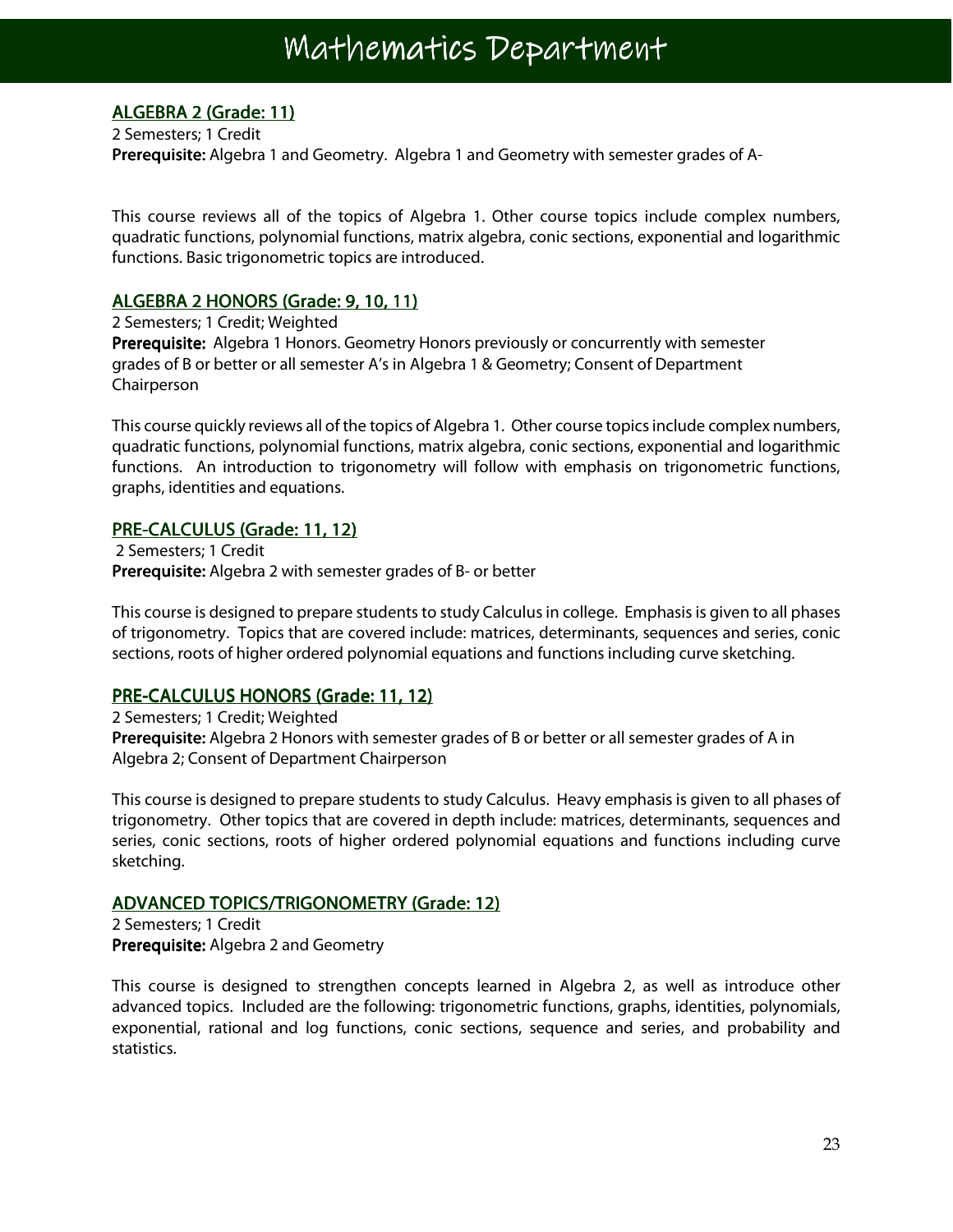٦

#### **CALCULUS HONORS (Grade: 12)**

2 Semesters; 1 Credit; Weighted

l

Prerequisite: Pre-Calculus Honors with semester grades of B or better. Pre-Calculus with semester grades of A; Consent of Department Chairperson

This course is designed for the student who desires a rigorous course in Calculus without being required to take the Calculus AB Advanced Placement Examination. Topics studied are derivatives and their applications, techniques of differentiation, exponential and natural logarithmic functions and their applications, the definite integral, trigonometric functions, techniques of integration, differential equations, probability, Taylor polynomials and infinite series.

#### AP CALCULUS AB (Grade: 12)

2 Semesters; 1 Credit; Weighted

Prerequisite: Pre-Calculus Honors with grade of B or better and semester A's in at least half of the honors courses taken; Consent of Department Chairperson

AP Calculus AB is designed for the student with a strong mathematics background. This course is equivalent to a first-year college calculus and analytic geometry course which includes topics on limits, derivatives, integrals, applications of elementary differentiation and integration, logarithmic and exponential functions.

In this class:

- $\circ$  Students will work with functions represented in a variety of ways: graphical, numerical, analytical, or verbal. They will demonstrate understanding of the connections among these representations.
- $\circ$  Students will state the meaning of the derivative in terms of a rate of change and local linear approximation and will be able to use derivatives to solve a variety of problems.
- $\circ$  Students will demonstrate understanding of the meaning of the definite integral both as a limit of Riemann sums and as the net accumulation of change and should be able to use integrals to solve a variety of problems.
- $\circ$  Students should understand the relationship between the derivative and the definite integral as expressed in both parts of the Fundamental Theorem of Calculus.
- $\circ$  Students will communicate mathematics and explain solutions to problems both verbally and in written sentences.
- o Students will model a written description of a physical situation with a function, a differential equation, or an integral.
- $\circ$  Students will use technology to help solve problems, experiment, interpret results, and support conclusions.
- $\circ$  Students will determine the reasonableness of solutions, including sign, size, relative accuracy, and units of measurement.
- $\circ$  Students will develop an appreciation of calculus as a coherent body of knowledge and as a human accomplishment.

**Exam:** The Calculus AB exam is a 3-hour-and-15-minute exam covering topics typically included in about two-thirds of a full-year college-level calculus sequence. The Calculus course requires a similar depth of understanding of common topics, and graphing-calculator use is an integral part of the courses. The exam contains 1 hour and 45 minutes of multiple-choice questions and 1 hour and 30 minutes of free-response questions. Both the multiple-choice and free-response sections contain parts in which a graphing calculator is required and sections in which calculator use is prohibited. Visit the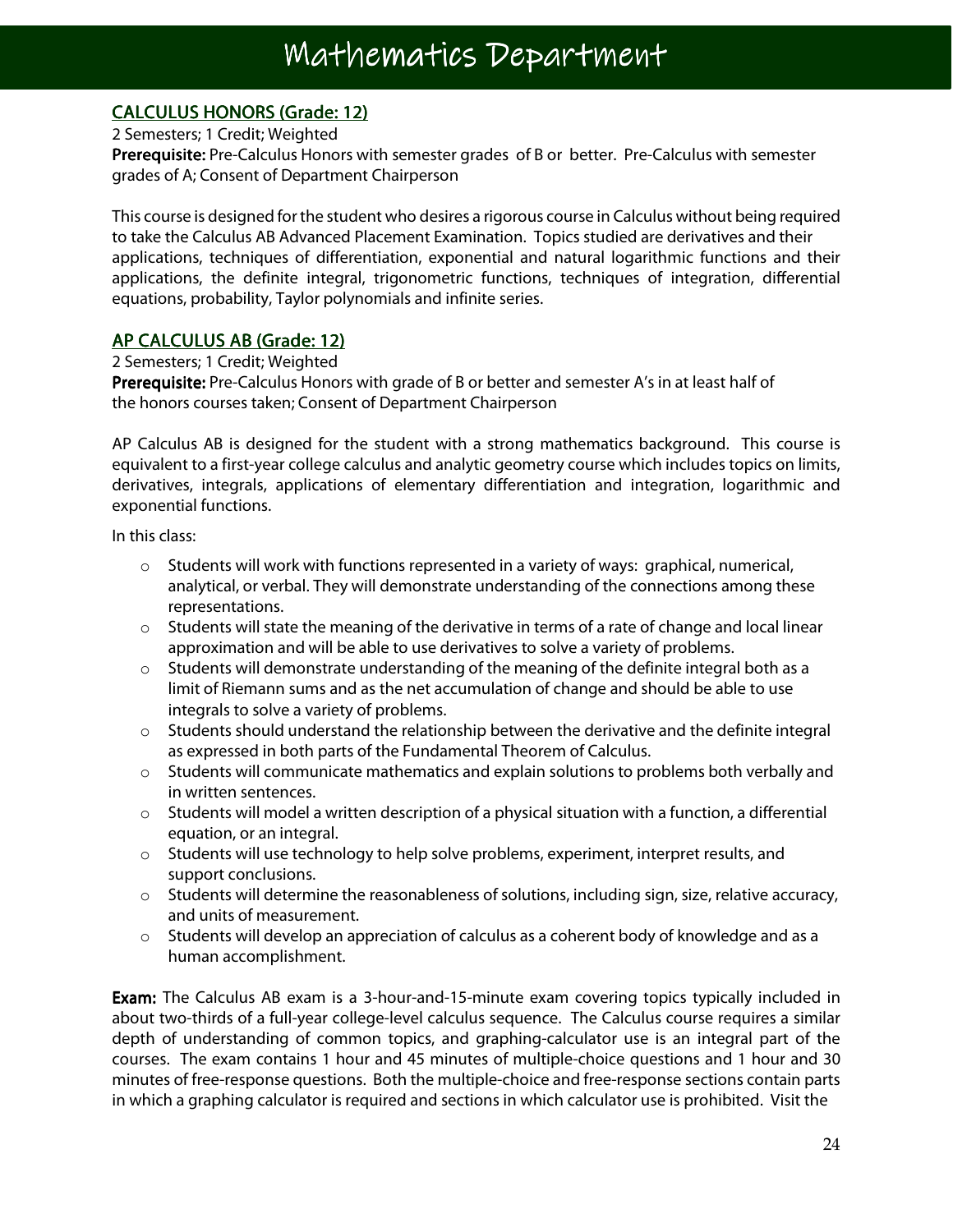AP Calculus section of www.collegeboard.com/apstudents for detailed information on the calculator policy and the most current list of AP-authorized calculators.

#### AP CALCULUS BC (Grade: 12)

2 Semesters; 1 Credit; Weighted

Prerequisite: Pre-Calculus Honors with grade of B or better and semester A's in at least half of the honors courses taken; Consent of Department Chairperson

AP Calculus BC is designed for the student with a strong mathematics background. This course is a full year college course in the calculus of functions of a single variable. It includes all topics taught in Calculus AB plus additional topics including parametric, polar, and vector functions, polynomial approximations, series, and advanced integration techniques.

In this class:

- $\circ$  Students will work with functions represented in a variety of ways: graphical, numerical, analytical, or verbal. They will demonstrate understanding of the connections among these representations.
- $\circ$  Students will state the meaning of the derivative in terms of a rate of change and local linear approximation and will be able to use derivatives to solve a variety of problems.
- $\circ$  Students will demonstrate understanding of the meaning of the definite integral both as a limit of Riemann sums and as the net accumulation of change, and should be able to use integrals to solve a variety of problems.
- $\circ$  Students should understand the relationship between the derivative and the definite integral as expressed in both parts of the Fundamental Theorem of Calculus.
- $\circ$  Students will communicate mathematics and explain solutions to problems both verbally and in written sentences.
- $\circ$  Students will model a written description of a physical situation with a function, a differential equation, or an integral.
- $\circ$  Students will use technology to help solve problems, experiment, interpret results, and support conclusions.
- o Students will determine the reasonableness of solutions, including sign, size, relative accuracy, and units of measurement.
- $\circ$  Students will develop an appreciation of calculus as a coherent body of knowledge and as a human accomplishment.

Exam: The Calculus BC exam is a 3-hour-and-15-minute exam covering topics typically included in about two-thirds of a full-year college-level calculus sequence. The Calculus course requires a similar depth of understanding of common topics, and graphing-calculator use is an integral part of the courses. The exam contains 1 hour and 45 minutes of multiple-choice questions and 1 hour and 30 minutes of free-response questions. Both the multiple-choice and free-response sections contain parts in which a graphing calculator is required and sections in which calculator use is prohibited. Visit the AP Calculus section of www.collegeboard.com/apstudents for detailed information on the calculator policy and the most current list of AP-authorized calculators.

#### STATISTICS (Grade: 12)

2 Semesters; 1 Credit

Prerequisite: Algebra 2 with semester grades of C- or better

The purpose of this course is to introduce students to the major concepts and tools for collecting, analyzing, and drawing conclusions from data. The course provides material at a slower pace and less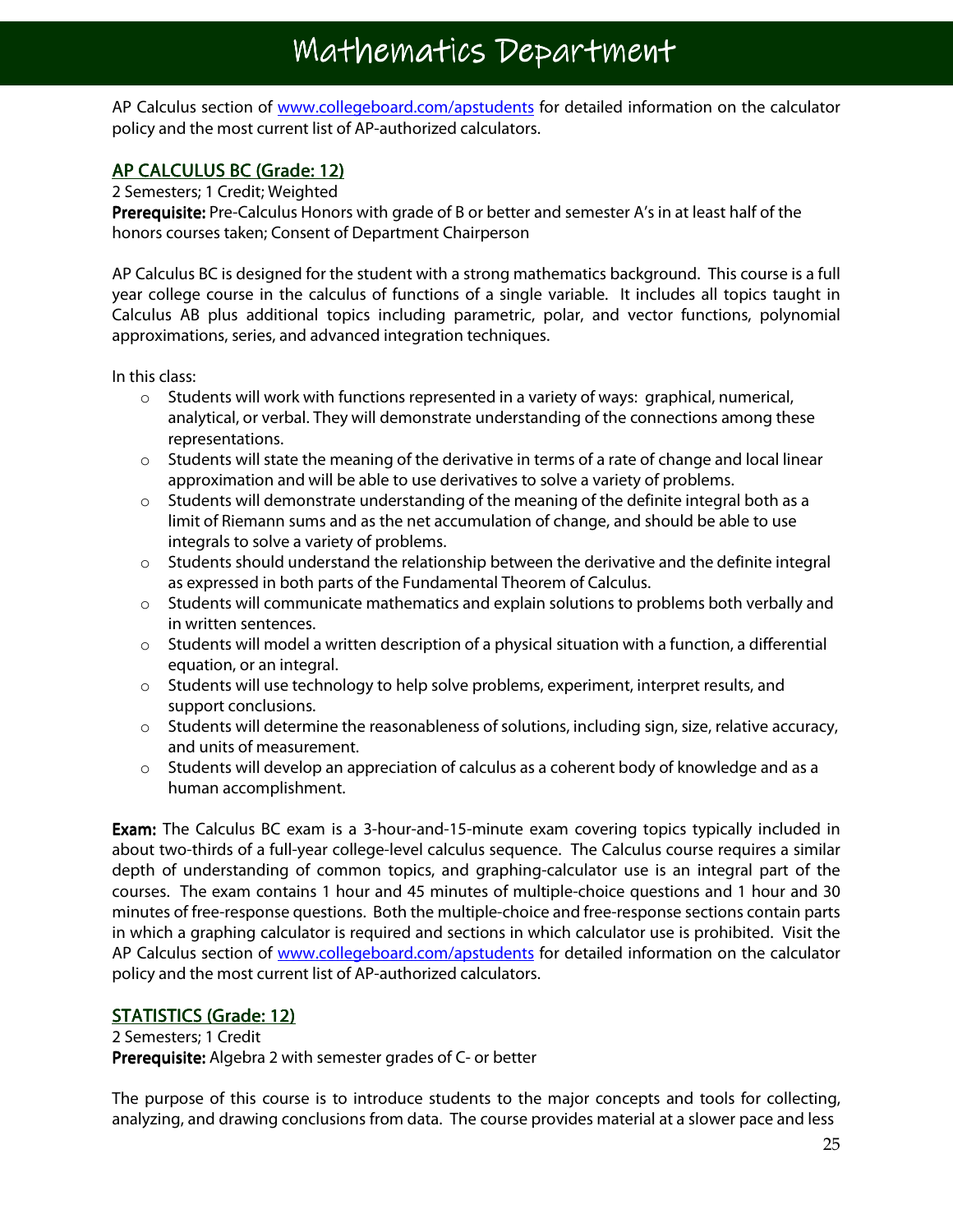in-depth content than the AP course. Students are not required to sit for the AP exam, but may choose to do so with additional independent study.

Students are exposed to four broad conceptual themes:

- o Exploring Data: Observing patterns and departures from patterns
- o Planning a Study: Deciding what and how to measure
- $\circ$  Anticipating Patterns: Producing models using probability and simulation
- o Statistical Inference: Confirming models

#### AP STATISTICS (Grade: 11, 12)

2 Semesters; 1 Credit; Weighted

Prerequisite: Algebra 2 Honors & Geometry Honors with semester grades of B or better for all semesters; A's in Algebra 1, Algebra 2, & Geometry; Consent of Department Chairperson

Advanced Placement Statistics is designed for students with a desire to apply their strong math skills and is equivalent to a first-year college statistics course. The purpose of this course is to introduce students to the major concepts and tools for collecting, analyzing, and drawing conclusions from data. Students are exposed to four broad conceptual themes:

- 1. Exploratory analysis of data makes use of graphical and numerical techniques to study patterns and departures from patterns. In examining distributions of data, students should be able to detect important characteristics, such as shape, location, variability, and unusual values. From careful observations of patterns in data, students can generate conjectures about relationships among variables. The notion of how one variable may be associated with another permeates almost all of statistics, from simple comparisons of proportions through linear regression.
- 2. Data must be collected according to a well-developed plan if valid information is to be obtained. If data are to be collected to provide an answer to a question of interest, a careful plan must be developed. Both the type of analysis that is appropriate and the nature of conclusions that can be drawn from that analysis depend in a critical way on how the data was collected. Collecting data in a reasonable way, through either sampling or experimentation, is an essential step in the data analysis process.
- 3. Probability is the tool used for anticipating what the distribution of data should look like under a given model. Random phenomena are not haphazard: they display an order that emerges only in the long run and is described by a distribution. The mathematical description of variation is central to statistics. The probability required for statistical inference is not primarily axiomatic or combinatorial but is oriented toward using probability distributions to describe data.
- 4. **Statistical inference guides the selection of appropriate models.** Models and data interact in statistical work: models are used to draw conclusions from data, while the data are allowed to criticize and even falsify the model through inferential and diagnostic methods. Inference from data can be thought of as the process of selecting a reasonable model, including a statement in probability language, of how confident one can be about the selection.

Exam: A three-hour exam covering a one-semester introductory non-calculus-based college course. The exam contains 1 hour and 30 minutes of multiple-choice questions and 1 hour and 30 minutes of free-response questions. The free-response section requires students to answer five open-ended questions and complete an investigative task involving more extended reasoning. The exam covers exploring data; sampling and experimentation (planning and conducting a study); anticipating patterns (exploring random phenomena using probability and simulation); and statistical inference (estimating population parameters and testing hypotheses). Students are expected to bring a graphing calculator with statistical capabilities to the exam, and to be familiar with its use.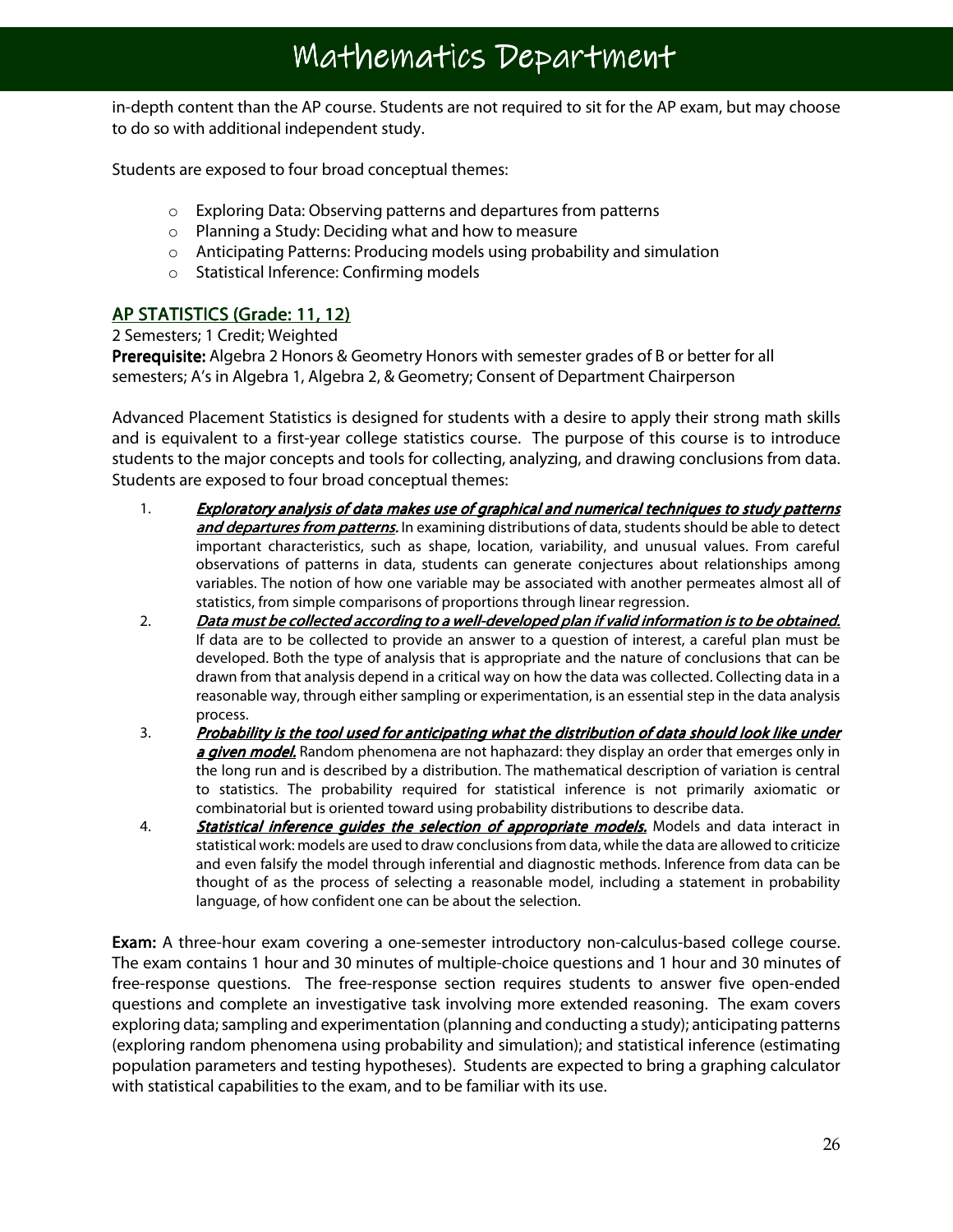#### Department Philosophy

Physical Education and Health provides an avenue for students to gain an understanding and appreciation of the importance of living and maintaining a healthy lifestyle. Positive health and wellness development will be achieved through teaching the values of exercise, good nutrition, proper rest and hygiene. Students will also develop important attributes such as Christian values, teamwork, sportsmanship and self-discipline through team sports, fitness and lifelong physical activities.

#### Course Offerings

The Physical Education curriculum was developed using the Illinois State Standards.

| Freshman Year                | Sophomore Year           | Junior Year                     | Senior Year              |
|------------------------------|--------------------------|---------------------------------|--------------------------|
| <b>Physical Education 09</b> | Co-Ed Physical Education | <b>Co-Ed Physical Education</b> | Co-Ed Physical Education |
| Health                       | <b>Strength Training</b> | <b>Sports Medicine</b>          | <b>Sports Medicine</b>   |
|                              |                          | <b>Strength Training</b>        | <b>Strength Training</b> |

#### Course Descriptions & Requirements

#### PHYSICAL EDUCATION 09 (Grade: 9)

2 Semesters; 1 Credit

This course provides the student with the fundamental skills of various team and individual sports. The course offers knowledge of rules and scoring in those sports.

#### CO-ED PHYSICAL EDUCATION (Grade: 10, 11, 12)

2 Semesters; 1 Credit and/or 1 Semester; ½ Credit Prerequisite: 9<sup>th</sup> Grade Physical Education

This course provides the student with advanced skills and strategies of various team and individual sports and activities. Fundamental skills and rules are also reviewed in each unit.

#### HEALTH (Grade: 9)

1 Semester; ½ Credit

This course covers material on the mental, social, and physical aspects of health, with a focus on exercise and nutrition. Students will learn CPR. From a Catholic perspective, the student will also be presented with extensive material on alcohol, tobacco, drugs and communicable diseases.

The VALUING VALUES PROGRAM is an additional comprehensive sexuality component of the course. It expands on the content of basic sexual education in the context of values, relationships, and decision making in the Catholic tradition.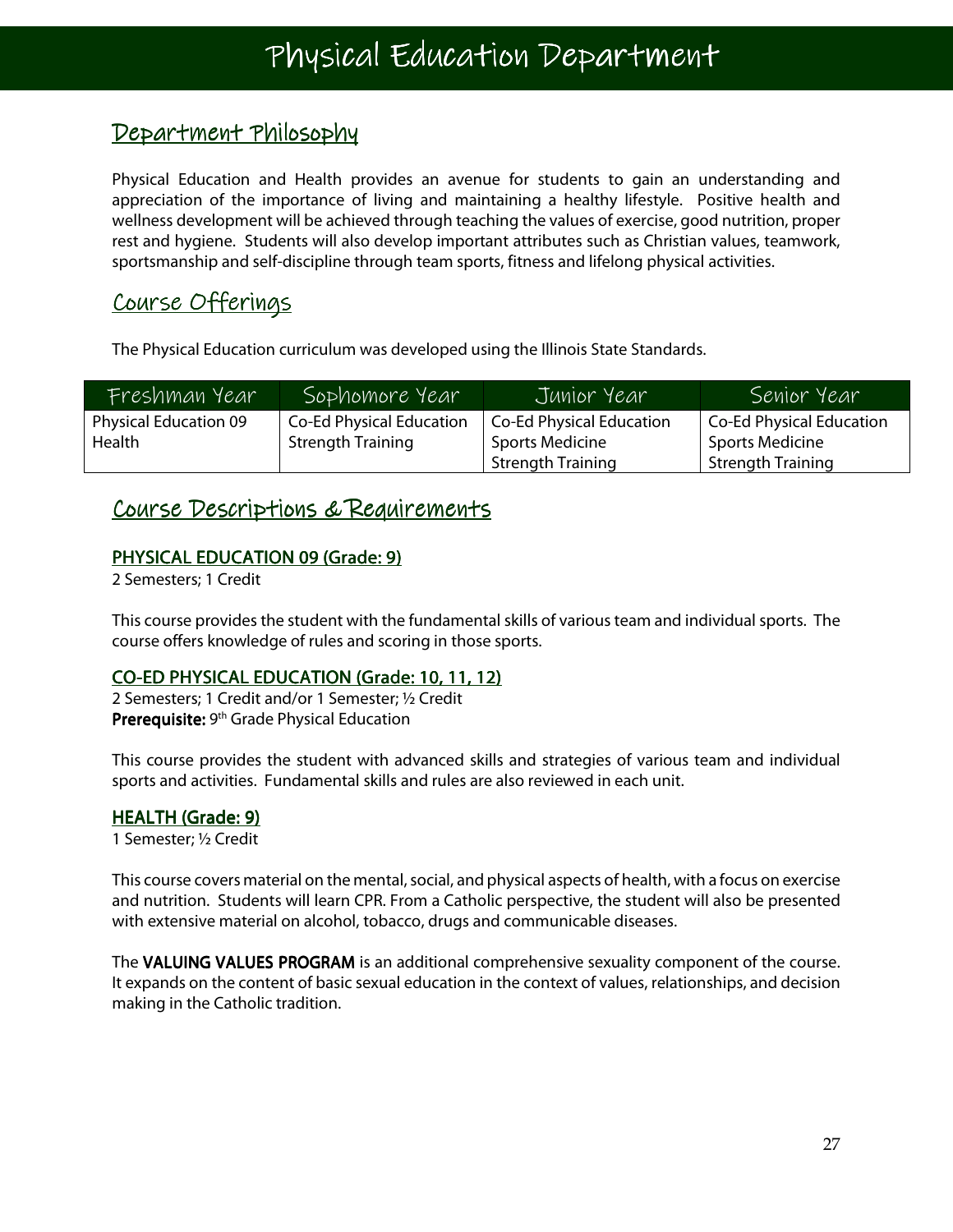#### SPORTS MEDICINE (Grade: 11, 12)

I

1 Semester; ½ Credit Prerequisite: B- or better in last science course

This course is appropriate for those students interested in Athletic Training, Physician's Assistant, Paramedic, Emergency Medical Technician, or another medical or paramedical field. Topics covered will include but not limited to anatomy, physiology, mechanisms or injury, evaluation, and rehabilitation of the athletic population. This course will be taught by the Certified, Licensed Athletic Trainer in the building. This is an elective (½ credit) physical education course that does not meet Providence Catholic High School's graduation requirement.

COURSE REQUIREMENT: One requirement of this course is to assist the Athletic Trainer with one practice a week and two home interscholastic athletic contests during the semester in which the course is taken. Athletes are advised against taking this course during the semester when their sport is in season.

#### STRENGTH TRAINING (Grade: 10, 11, 12)

1 Semester; ½ Credit **Prerequisite:** Health &  $9<sup>th</sup>$  Grade Physical Education

This course provides students with the basic knowledge in the area of strength training, conditioning, and general fitness. The students will also understand how to navigate around the weight room, along with the use of proper warm-up/cool down, and conditioning for personal fitness. They will establish short- and – long-term goals which will promote lifelong healthy lifestyles.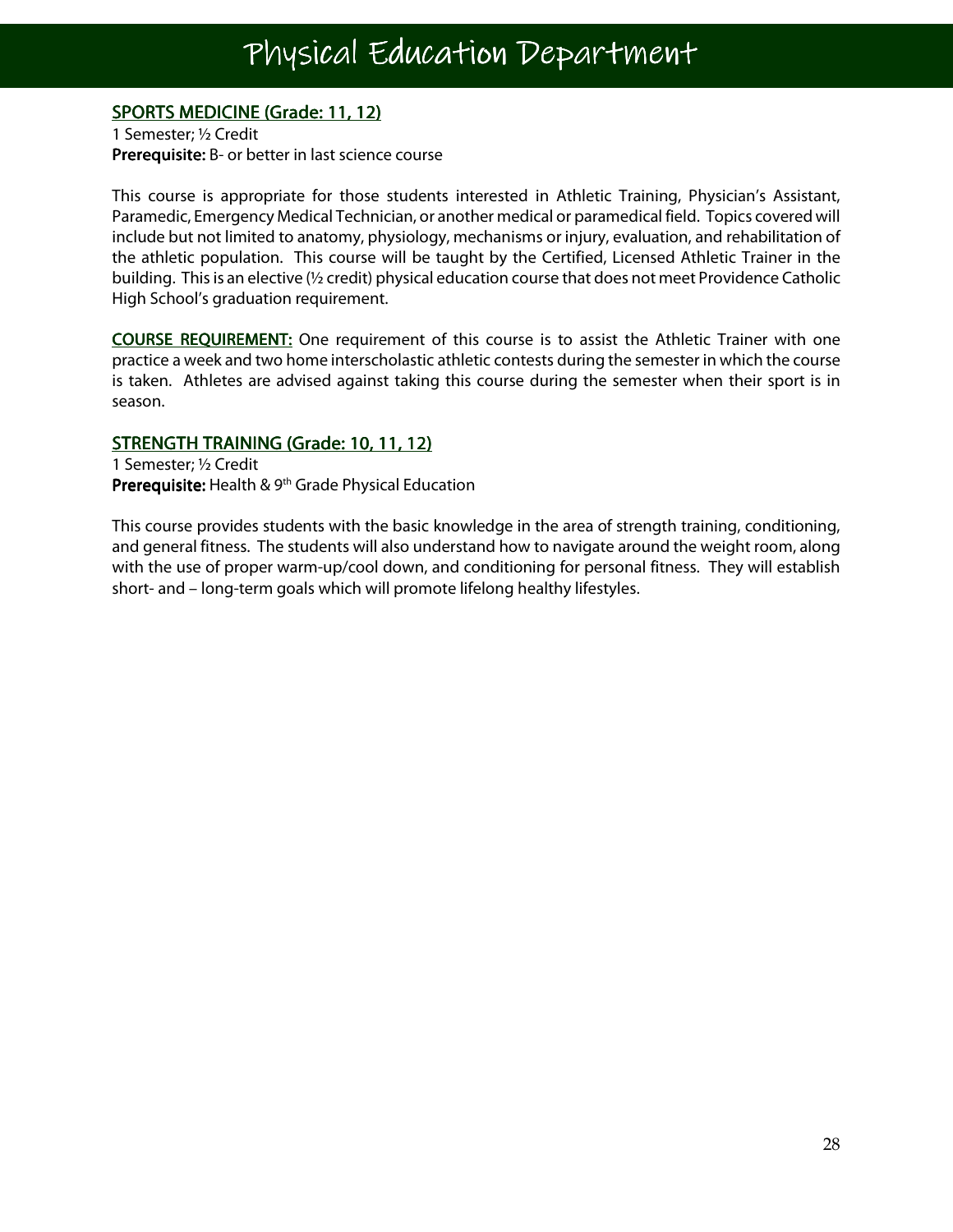#### Department Philosophy

The Science Department instills in each student an appreciation for science as the process to gain empirical truth. We will build fundamental knowledge of the basic concepts of natural phenomena, while examining their causes and effects. Through collections of evidences in an inquiry- based approach, students will gain scientific literacy by integrating science and technology.

#### Course Offerings

The Science Department curriculum was developed using the Next Generation Science Standards.

| Freshman Year         | Sophomore Year          | Junior Year             | Senior Year           |
|-----------------------|-------------------------|-------------------------|-----------------------|
| <b>Biology Honors</b> | Biology                 | AP Biology              | <b>AP Biology</b>     |
| SE/ED                 | Chemistry               | <b>AP Chemistry</b>     | <b>AP Chemistry</b>   |
|                       | <b>Chemistry Honors</b> | Anatomy & Physiology    | <b>AP Physics</b>     |
|                       | SE/ED                   | Chemistry               | Anatomy & Physiology  |
|                       |                         | <b>Chemistry Honors</b> | Chemistry             |
|                       |                         | Physics                 | Physics               |
|                       |                         | <b>Physics Honors</b>   | <b>Physics Honors</b> |

#### Course Descriptions & Requirements

#### SE/ED: SCIENTIFIC EXPERIMENTATION/ENGINEERING DESIGN (Grade: 9, 10)

2 Semesters; 1 Credit

Scientific Experimentation/Engineering Design is a year-long laboratory course designed to introduce students to the scientific process. This course addresses three areas to explore the nature of science: data acquisition and analysis, experimental design, and written and oral communication. Activities will support the development skills across science disciplines and promote an understanding of scientific inquiry. Through scientific content student will gain skills in; data collection and precision, statistical analysis and correlation, evaluation of scientific sources, the peer-review process, and developing questions and hypotheses.

#### BIOLOGY HONORS (Grade: 9, 10)

2 semesters; 1 credit; Weighted Prerequisite: Department Approval or entrance exam scores

Honors Biology is a standard driven and laboratory-based course aligned to the Next Generation Science Standards. In this course, students will utilize scientific practices and an inquiry-based approach to discover overarching concepts and gain knowledge related to life science. Students will recognize unifying themes that integrate the major topics of biology including cytology, biochemistry, cell energetics, cell division, heredity, the interdependence of organisms, how species change over time, biodiversity, and the relationships between structure and function, and several human body systems. The curriculum integrates independent research, writing skills, and critical thinking skills that stress the development of experimental design, detailed observation, accurate recording, data interpretation, and analysis. Students considering this course should be self-directed learners with strong reading comprehension skills.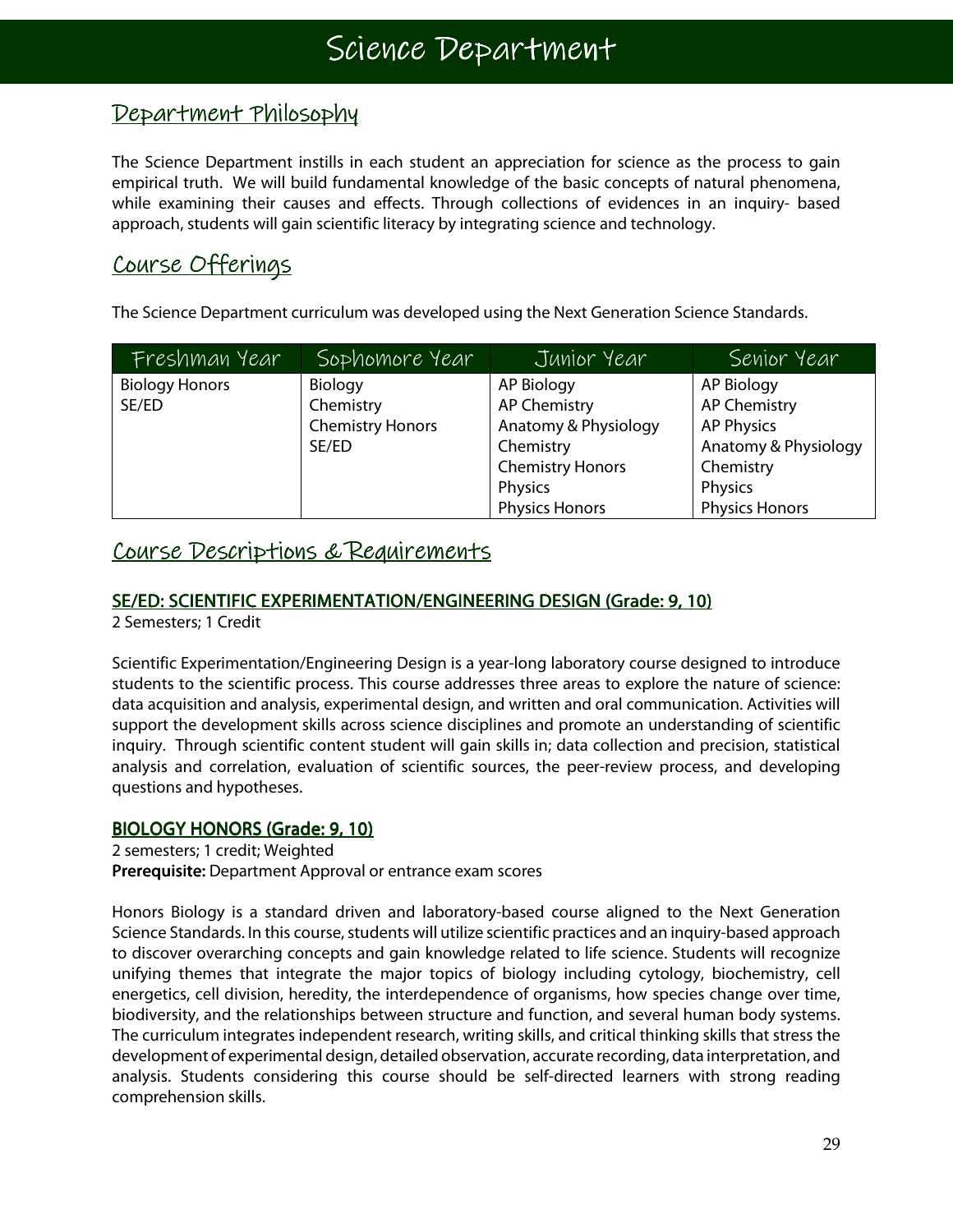#### BIOLOGY (Grade: 10)

2 semesters; 1 credit

Academic Biology is a standard driven and laboratory-based course aligned to the Next Generation Science Standards. Scientific practices and an inquiry-based methodology engages students in the study of life which includes topics such as cellular structures and their processes, ecosystems Sciences and their interactions, heredity, energy flow, cell division, basic biochemistry, evolution and natural selection, and biodiversity. Academic Biology will emphasize critical thinking, data interpretation and analysis, and writing skills. In order to succeed in Academic Biology, students must be willing to work cooperatively and independently during classroom projects and labs.

#### AP BIOLOGY (Grade: 11, 12)

2 Semesters; 1 Credit; Weighted Prerequisite: B Average in Honors Chemistry or Physics; A Average in Regular Chemistry or Physics AND Department Approval

This course is equivalent to a first year, college-level Biology Course. The concepts included are:

- 1. The process of evolution drives the diversity and unity of life.
- 2. Biological systems utilize free energy and molecular building blocks to grow, to reproduce, and to maintain dynamic homeostasis.
- 3. Living systems store, retrieve, transmit, and respond to information essential to life process.
- 4. Biological systems interact, and these systems and their interactions possess complex properties.

Emphasis is on Scientific Inquiry. Students are required to take the Biology Advanced Placement Examination.

Exam: The AP Biology Exam is a 3-hour exam covering a full-year introductory college course in biology with laboratory. The exam contains a 90-minute multiple choice section, including math computation and a 90-minute free response section. Both sections of the exam test students' understanding of ideas understandings, and essential knowledge and the enduring ways in which this understanding can be applied through science practice.

#### ANATOMY AND PHYSIOLOGY (Grade: 10, 11, 12)

2 semesters; 1 credit Prerequisite: Biology or Biology Honors

This course provides students an opportunity to investigate the human body, its structure and function, and how the body reacts to external and internal stimuli. The basics of human anatomy and physiology including anatomical terminology, biochemistry, pathology, cells and tissues and the function of all systems will be investigated. Students will develop an understanding of anatomical structures, functions and the interrelationships with each other. Students will engage in investigations to understand and explain the behavior of the human body in a variety of scenarios that incorporate scientific reasoning, analysis, and communication skills. This course will prepare students with the knowledge to continue their education and pursue a career in an allied health care profession. Laboratory component includes anatomical studies using microscope and dissection of vertebrates.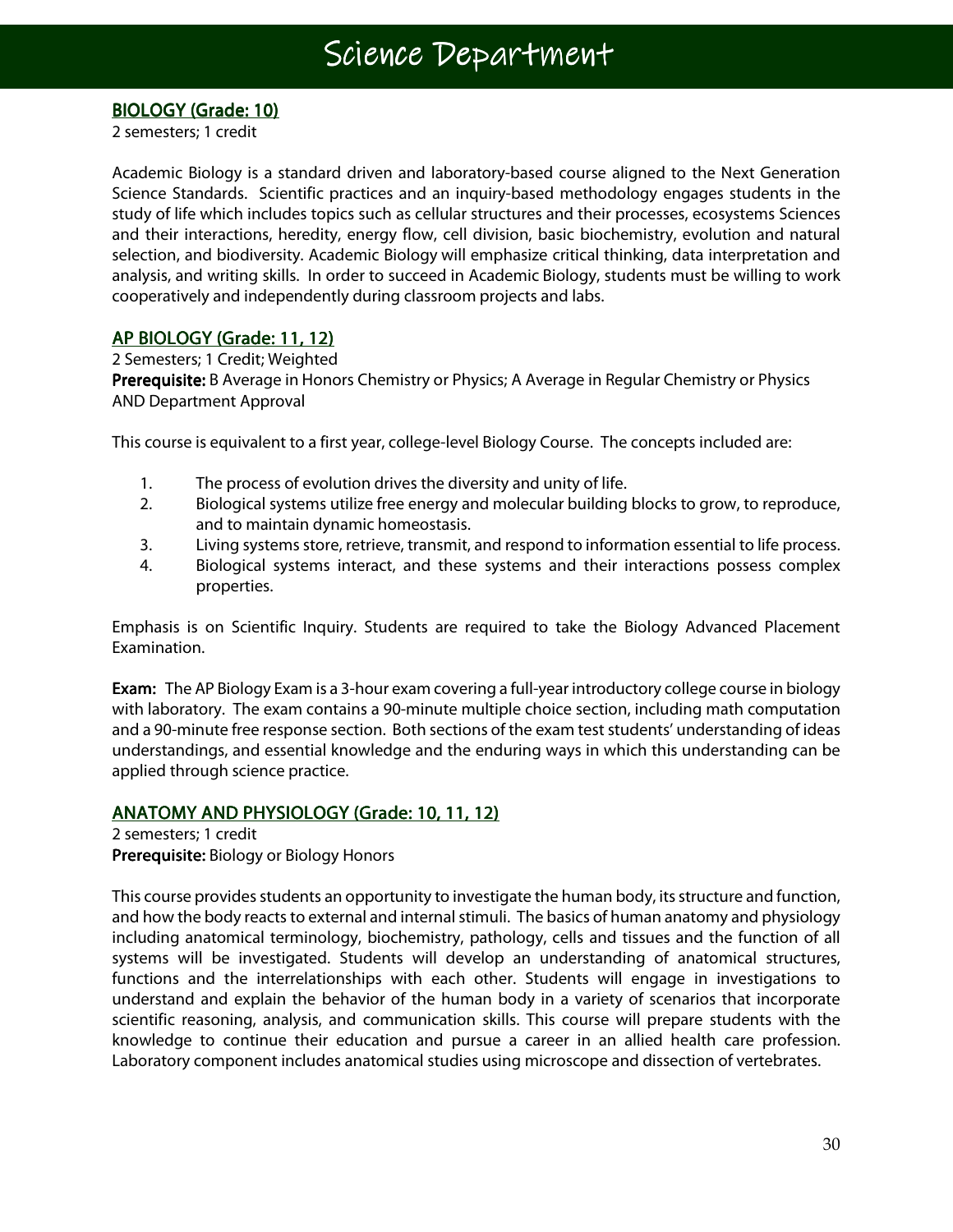### Science Department

 ٦

#### CHEMISTRY (Grade: 10, 11)

2 Semesters; 1 Credit Prerequisite: SE/ED or Biology or Biology Honors

Chemistry is a year-long laboratory course designed to engage the students in foundational concepts in chemistry and to prepare them for advanced study in science. The skills and content explored include: thermodynamics, the periodic table and periodic trends, inorganic nomenclature, writing and balancing equations, bonding, stoichiometric relationships and their applications, and acids and bases. Content will be delivered through guided inquiry, group discussion and direct instruction.

#### CHEMISTRY HONORS (Grades: 10, 11, 12)

2 semesters; 1 credit; Weighted Prerequisite: B Average in Biology Honors or A Average in Biology

Honors Chemistry is a college preparatory class that covers the introductory topics of Chemistry at a more advanced level and requires proficiency in reading and math. It is recommended for students considering a career in science, healthcare, or engineering, and would also benefit students curious about science or environmental issues. This class will provide the skills needed for understanding science through analysis, critical thinking, and problem solving. Weekly lab activities to learn proper lab techniques and reinforce chemistry concepts through hands-on activities will be provided. Students will learn through guided inquiry, models, lab, lecture, cooperative learning, data collecting technology and computer simulations. This class will prepare students for the study of AP Chemistry. Topics studied include the elements, compounds, nomenclature, the periodic table, writing, classifying and balancing chemical reactions, stoichiometry, thermodynamics, atomic structure and periodicity, gas laws and acids/bases.

#### AP CHEMISTRY (Grade: 11, 12)

2 Semesters; 1 Credit; Weighted

Prerequisite: Algebra 2 previously or simultaneously, Chemistry with semester grades of A or better OR Chemistry Honors with grade of B or better AND Department Approval

AP Chemistry is a second-year chemistry course that will cover more advanced topics than those covered in the first-year chemistry course. The course is designed to enrich a student's knowledge of chemistry and should be considered by students desiring to major in science in college or considering a career in the medical field. The importance of the theoretical aspects of chemistry has brought about an increased emphasis on aspects of the content of general chemistry courses. Topics such as the structure of matter, kinetic theory of gases, chemical equilibria, chemical kinetics, and the basic concepts of thermodynamics are presented in considerable depth. Extensive lab experience will be included.

Exam: The AP Chemistry exam is a 3-hour-and-5-minute exam covering a full-year introductory college course with laboratory. Section 1 of the exam is 1 hour and 30 minutes long and contains 75 multiplechoice questions. No calculator use is permitted for Section 1 of the exam. Section 2 of the exam is 1 hour and 35 minutes long and is divided into two parts. Part A, during which calculator use is permitted, is 55 minutes long and contains three quantitative problems, one of which is on chemical equilibrium. Part B, during which no calculator use is permitted, is 40 minutes long and contains one question requiring students to write balanced equations for three chemical reactions (and to answer a short question about each reaction), plus two essay questions. In every exam either one of the quantitative problems or one of the essays will be on the topic of laboratory work. A periodic table is provided for students to use with Sections 1 and 2 of the exam, and a list of commonly used equations and constants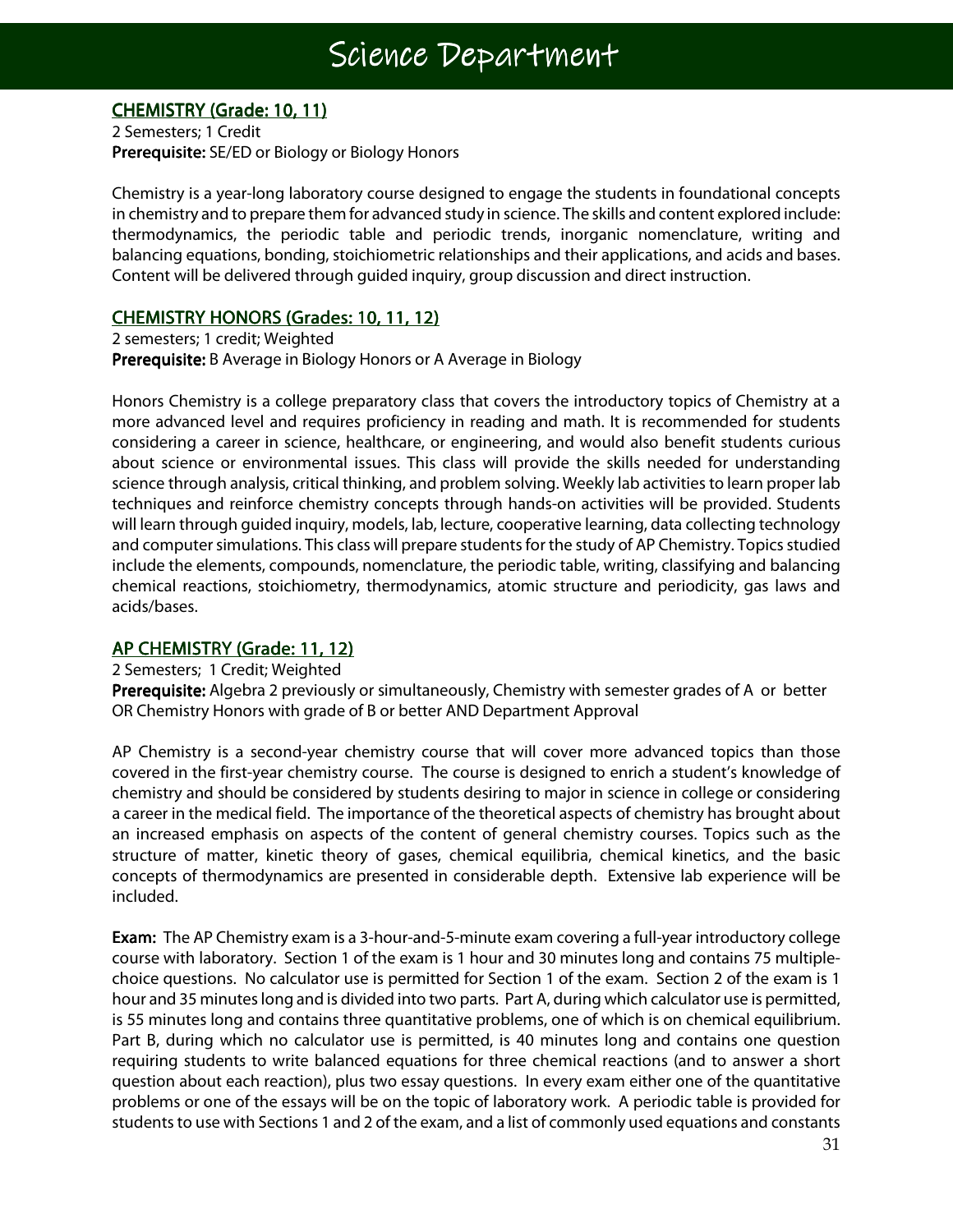### Science Department

is provided during Section 2 of the exam only. Calculator use is permitted only for the problems in Part A of Section 2.

#### PHYSICS (Grade: 11, 12)

2 semesters; 1 credit Prerequisite: B- or better in Algebra 2

This course provides the student with an understanding of the basic concepts of physics in areas such as kinematics, dynamics, energy, electrostatics, as well as an introduction to electrodynamics. The laboratory experiences are designed to be foundational inquiries to discover these basic concepts to be expanded upon through scientific discourse.

#### PHYSICS HONORS (Grade: 11, 12)

2 semesters; 1 credit; Weighted Prerequisite: A or better in Algebra 2

This course provides a rigorous and in-depth inquiry into the basic concepts in physics. The laboratory experiences are designed to be foundational inquiries to discover these basic concepts to be expounded upon through scientific discourse. This course provides a solid foundation in physics for those students entering college in any area of science including a strong foundation to be built upon in AP Physics C: Mechanics and AP Physics C: Electricity and Magnetism.

#### AP PHYSICS C (Grade: 11, 12)

2 semesters; 1 credit; Weighted Prerequisite: B or better in Honors Physics and Pre-Calculus Honors; A or better in Physics. Co-Requisite: AP Calculus BC or Department Approval

This course is the introductory course of a college sequence that serves as the foundation for students who wish to major in physics or engineering. It is taken either after or at the same time as AP Calculus BC course. Methods learned in calculus are used when creating principles of physics and applying those principles. There is a strong emphasis on solving challenging problems relating to physics with a large focus on calculus. The course will be broken up into two semesters, the first being the mechanics and the second being electricity and magnetism. This course will be treated very similarly to the college level course with strong emphasis on high level lab work. Students will be taking an AP exam for each semester for a total of two AP exams.

AP Physics C: Mechanics provides instructions in each of the following content areas: one dimensional motion, planar Motion, Newton's Laws, work/energy/power, impulse/momentum, rotation, angular momentum, gravitation, and simple harmonic motion.

AP Physics C: Electricity and Magnetism provides instructions in each of the following content areas: charge distribution, electric potential, capacitance, circuits, magnetic fields, induction, AC circuits, Maxwell's equations.

**Exams:** Each of the two Physics C exams are 1.5 hours in length. Students are required to take both exams and separate grades are reported for each. The time for each exam is divided equally between a 35-question multiple-choice section and a three-question free-response section. The two sections are weighted equally in the determination of each grade.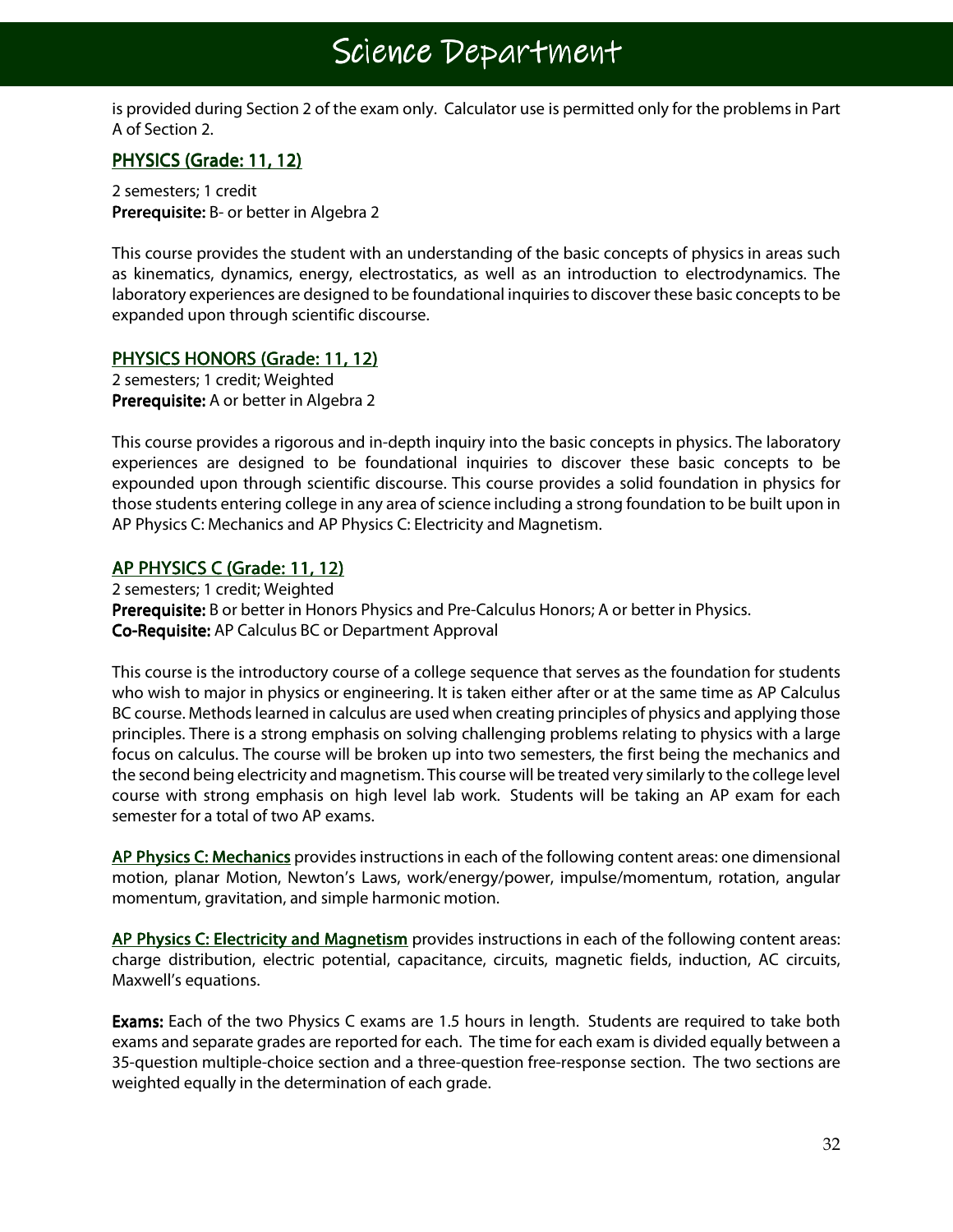#### Department Philosophy

#### Social Science Philosophy

The Social Sciences teach a process of analytical thinking, a comparison of past events with current situations, and an investigation into human behavior. Social Science classes teach students to make decisions based on factual data and conceptual analysis. The department develops in students an appreciation for and an understanding of the major themes, events, and schools of thought within the context of each of the Social Science courses.

#### Business Philosophy

Through business courses, students are instructed in developing skills consistent with the outside business world and develop skills necessary for future careers.

#### Course Offerings

The Social Science & Business Department curriculum was developed using the Illinois State Standards.

| Sophomore Year              | Junior Year                 | Senior Year                 |
|-----------------------------|-----------------------------|-----------------------------|
| Accounting                  | Accounting                  | Accounting                  |
| AP European History         | <b>American Government</b>  | American Government         |
| AP US History               | AP European History         | AP European History         |
| <b>US History</b>           | AP US Government            | <b>AP Microeconomics</b>    |
| <b>Western Civilization</b> | Economics                   | AP Psychology               |
|                             | <b>Macro Economics</b>      | AP US Government            |
|                             | <b>Western Civilization</b> | Economics                   |
|                             | <b>INCubatoredu Honors</b>  | Macro Economics             |
|                             |                             | Psychology                  |
|                             |                             | <b>Western Civilization</b> |
|                             |                             | <b>INCubatoredu Honors</b>  |

#### Social Science Course Descriptions & Requirements

#### U.S. HISTORY (Grade: 10)

2 Semesters; 1 Credit

This course develops an understanding and appreciation of the major themes and events effecting the development of the United States. A chronological approach covers North American colonization to the present with special emphasis on the development of the American Government and the impact of major political, military and economic events. The course incorporates various projects and activities that require library research, group work, presentations, the use of primary sources and debates in order to develop student skills in these areas. The course will guide students to an understanding of American History and the major events that have impacted it.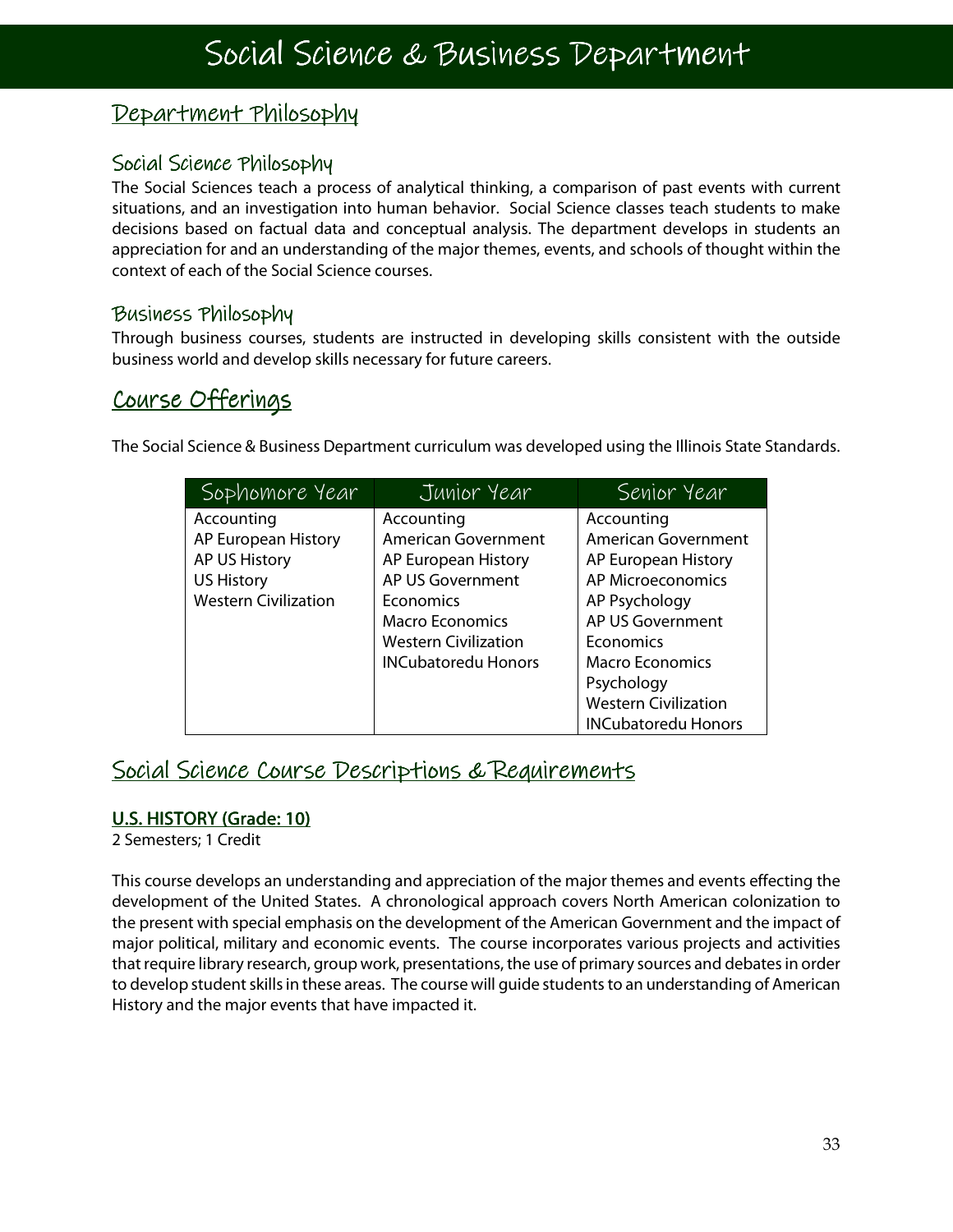#### WESTERN CIVILIZATION (Grade: 10, 11, 12)

2 Semesters; 1 Credit

This course is designed to acquaint students with the general concepts and events important to the development of Western European history and its unique civilization. Special emphasis is placed on intellectual history, early democratic ideas, the Renaissance, the foundations of modern industrialization and technology, and the "isms" (nationalism, imperialism, etc.). The effects of the Western European political, economic, and military ideas on the rest of the world are also explored. Skill development such as note-taking, outlining, memorization, analysis and synthesis are explored.

#### AP U.S. HISTORY (Grade: 10)

2 Semesters; 1 Credit; Weighted Prerequisite: English honors with semester grades of B or better or high academic English with semester A's

The AP U.S. History course is designed to provide students with the analytic skills and factual knowledge necessary to deal critically with the topics and challenges in U.S. history. The program prepares students for intermediate and advanced college courses by making demands upon them equivalent to those made by full-year introductory college courses. Students should learn to assess historical materials their relevance to a given interpretive problem, reliability, and importance—and to weigh the evidence and interpretations presented in historical scholarship. An AP U.S. History course should thus develop the skills necessary to arrive at conclusions on the basis of an informed judgment and to present reasons and evidence clearly and persuasively in essay format.

This course amplifies all topics covered in the standard U.S. History class, but at a far more accelerated rate comparable to that of a college course. There is increased emphasis on writing, reading, and research skills. Special attention is also given to the demands of the A.P. Exam, work on database questions and multiple-choice items. The course goes from colonial times to the Reagan administration.

**Exam:** The AP U.S. History exam is a 3-hour and 15-minute exam covering a full-year introductory college course. The exam contains 55 minutes of multiple-choice questions, a 15-minute reading period, a 45-minute document-based question (DBQ), and three 40-minute essays and one long essay question. The exam covers political institutions and behavior; public policy; social and economic change; diplomacy and international relations; and cultural and intellectual developments.

#### AMERICAN GOVERNMENT (Grade: 11, 12)

2 Semesters; 1 Credit Prerequisite: U.S. History previously or concurrently

This course will familiarize students with the fundamentals and mechanics of American government, American political systems and institutions, and federal and state constitutions. Students will examine their rights and responsibilities as American citizens through the lens of contemporary public issues. American Government examines law (with emphasis on the US Constitution), and how law guides our government and affects our everyday life. It examines the Presidency, Congress, the Judiciary, criminal law, court case studies, foreign policy, National Defense, state and local government, and meets the ISBE requirements for Civics and service learning.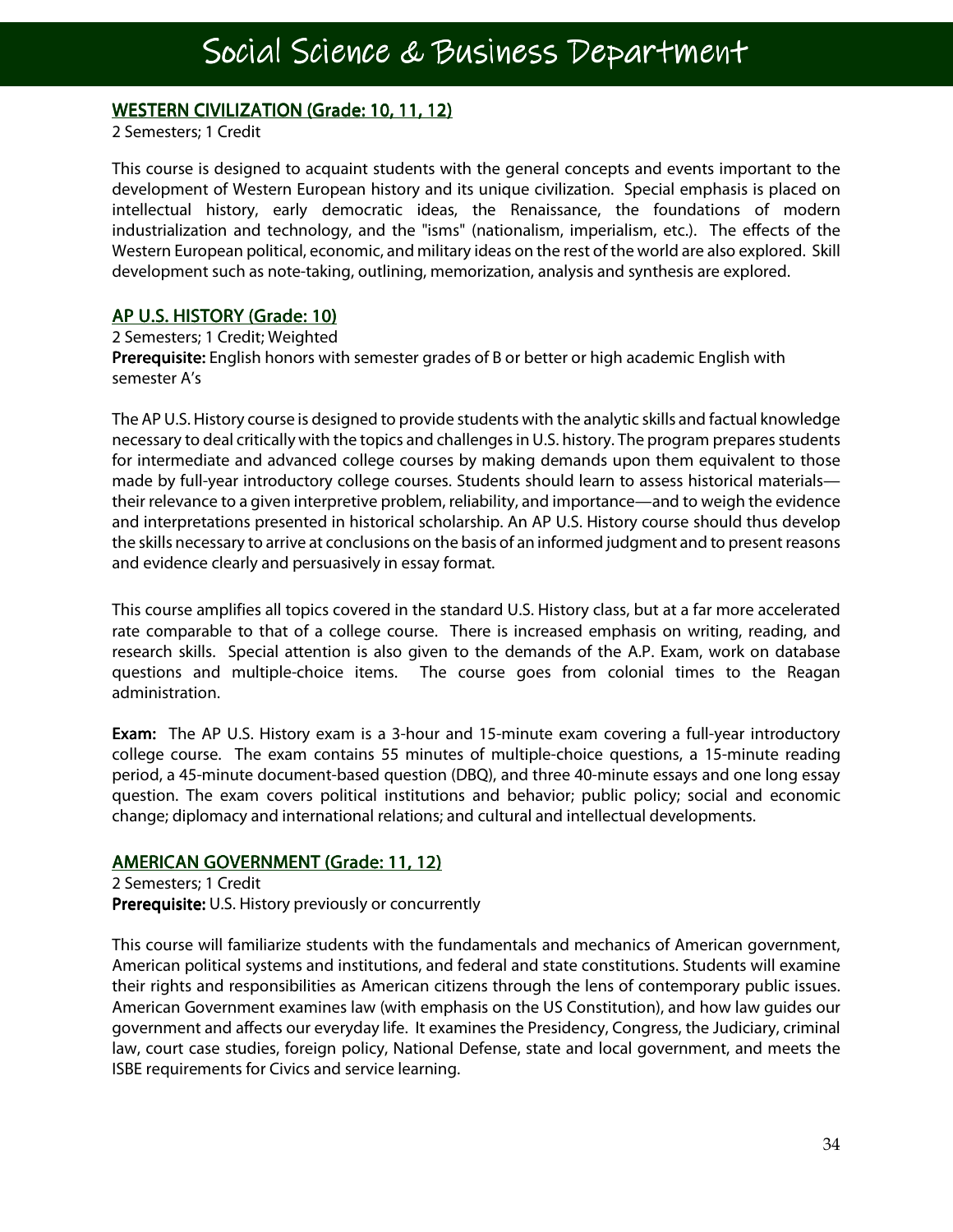### Social Science & Business Department

### AP U.S. GOVERNMENT & POLITICS (Grade: 11)

#### 2 Semesters; 1 Credit; Weighted

Prerequisite: At least semester B's in all Social Science courses taken English Honors with semester grades of B or better or regular English with all semester A's

AP U.S. Government & Politics emphasizes an analytical perspective on government and politics in the United States. By interpreting United States politics and analyzing specific examples and issues, the course examines the institutions, groups, beliefs, and ideas that constitute American politics. The major content areas include the constitutional foundations of American Government; political beliefs and behaviors, political parties, interest groups and mass media; institutions of the national government: the executive, legislative and judicial branches; public policy; civil rights and civil liberties.

Exam: The 2-hour and 25-minute exam covers material from a one-semester introductory college course. The exam contains 45 minutes of multiple-choice questions and 1 hour and 40 minutes of freeresponse questions. The AP United States Government and Politics Exam covers constitutional underpinnings of U.S. government; political beliefs and behaviors; political parties, interest groups, and mass media; institutions of national government (the Congress, the presidency, the bureaucracy, and the federal courts); public policy; and civil rights and civil liberties.

#### AP EUROPEAN HISTORY (Grade: 10, 11, 12)

#### 2 Semesters; 1 Credit; Weighted

Prerequisite: All Social Science and Honors English classes with semester grades of B or better or semester A's in regular English classes; Consent of Department Chairperson

The study of European history since 1450 introduces students to cultural, economic, political, and social developments that played a fundamental role in shaping the world in which they live. In addition to providing a basic narrative of events and movements, the goals of AP European History are to develop:

- $\circ$  An understanding of some of the principal themes in modern European history.
- o An ability to analyze historical evidence and historical interpretation.
- o An ability to express historical understanding in writing.

This course touches all the themes covered in the standard Western Civilization class but at a far more accelerated rate, a rate comparable to that of a college course. There is increased emphasis on writing and research skills, as well as more complex and extensive reading related to history and philosophy. A greater emphasis is placed on social economic and intellectual history in this course.

**Exam:** A 3-hour and 15-minute exam covering a full-year introductory college course. The exam contains 55 minutes of multiple-choice questions, a 15-minute reading period, a 45-minute documentbased question (DBQ), and three 40-minute thematic essays and one long essay question. Questions on intellectual-culture, political-diplomatic, and social-economic history form the basis of every section of the exam.

#### PSYCHOLOGY (Grade: 12)

2 Semesters; 1 Credit

The Psychology course is designed to introduce students to the systematic and scientific study of behavior and mental process of human beings. Students will be exposed to psychological facts and principles associated with each of the major sub fields of Psychology. They will also learn about ethics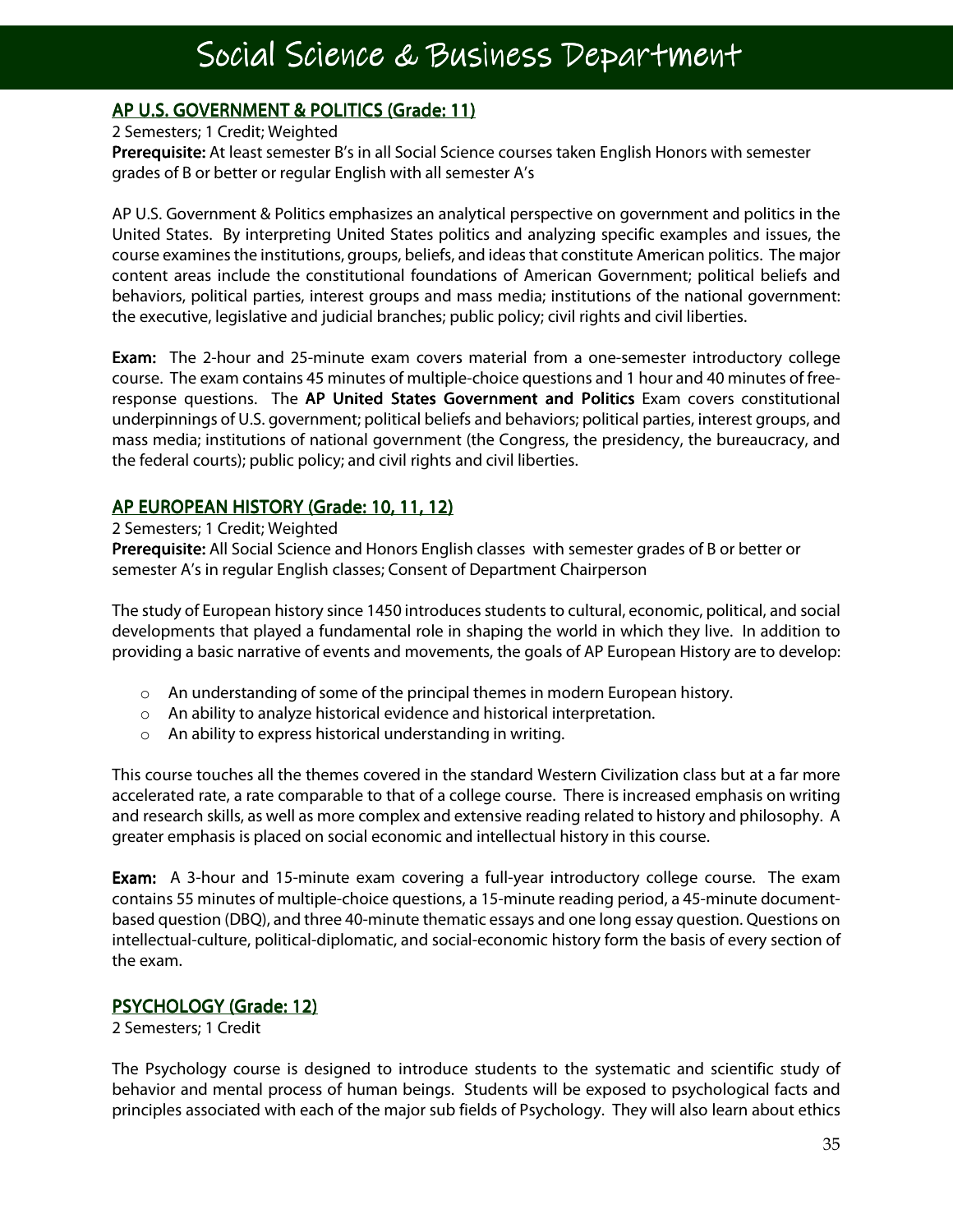### Social Science & Business Department

and methods psychologists use in their practice. The course incorporates small and large group discussions, group work and presentations to develop students' knowledge of the material.

#### AP PSYCHOLOGY (Grade: 12)

2 Semesters; 1 Credit; Weighted Prerequisite: B or better in all previous AP Social Science classes, OR all A's in US History & Government; Consent of Department Chairperson

The Advanced Placement Psychology course is designed for those students who wish to complete studies in the secondary school that would be equivalent to an introductory Psychology course at the college level. The AP Psychology course is designed to introduce students to the Engineering Science and scientific study of behavior and mental processes of human beings. Students will be exposed to psychological facts and principles associated with each of the major sub fields of Psychology. They will also learn about ethics and methods psychologists use in their practice.

**Exam:** The Psychology exam is a two-hour exam covering a one-semester introductory college course. The exam contains 1 hour and 10 minutes of multiple-choice questions and 50 minutes of free-response questions. The exam covers history and approaches; research methods; biological bases of behavior; sensation and perception; states of consciousness; learning; cognition; motivation and emotion; developmental psychology; personality; testing and individual differences; abnormal psychology; treatment of psychological disorders; and social psychology.

#### Business Course Descriptions & Requirements

#### ACCOUNTING (Grade: 10, 11, 12)

2 Semesters; 1 Credit

The student will learn the rules and procedures of accounting for profit motivated businesses. Through computer application, students will understand and use the various accounting books of entry and various forms and documents. Students will receive an introduction to payroll procedures, cash controls, depreciation, and accounting for sale proprietorships and corporations as they achieve mastery of the complete accounting cycle.

#### ECONOMICS (Grade: 11, 12)

1 Semester ½ Credit

Students study the interaction of consumers and government in the American economic systems. Consumer activities, such as career choices, personal money management, and buying habits are studied in conjunction with their influence on our economy. Governmental influence is emphasized in the students' body of basic economic principles, such as supply and demand, business organization, and competition in this market.

#### MACROECONOMICS (Grade: 11, 12)

1 Semester; ½ Credit

Students learn the workings of the American economic system through a study of four distinct topics:

o Supply and demand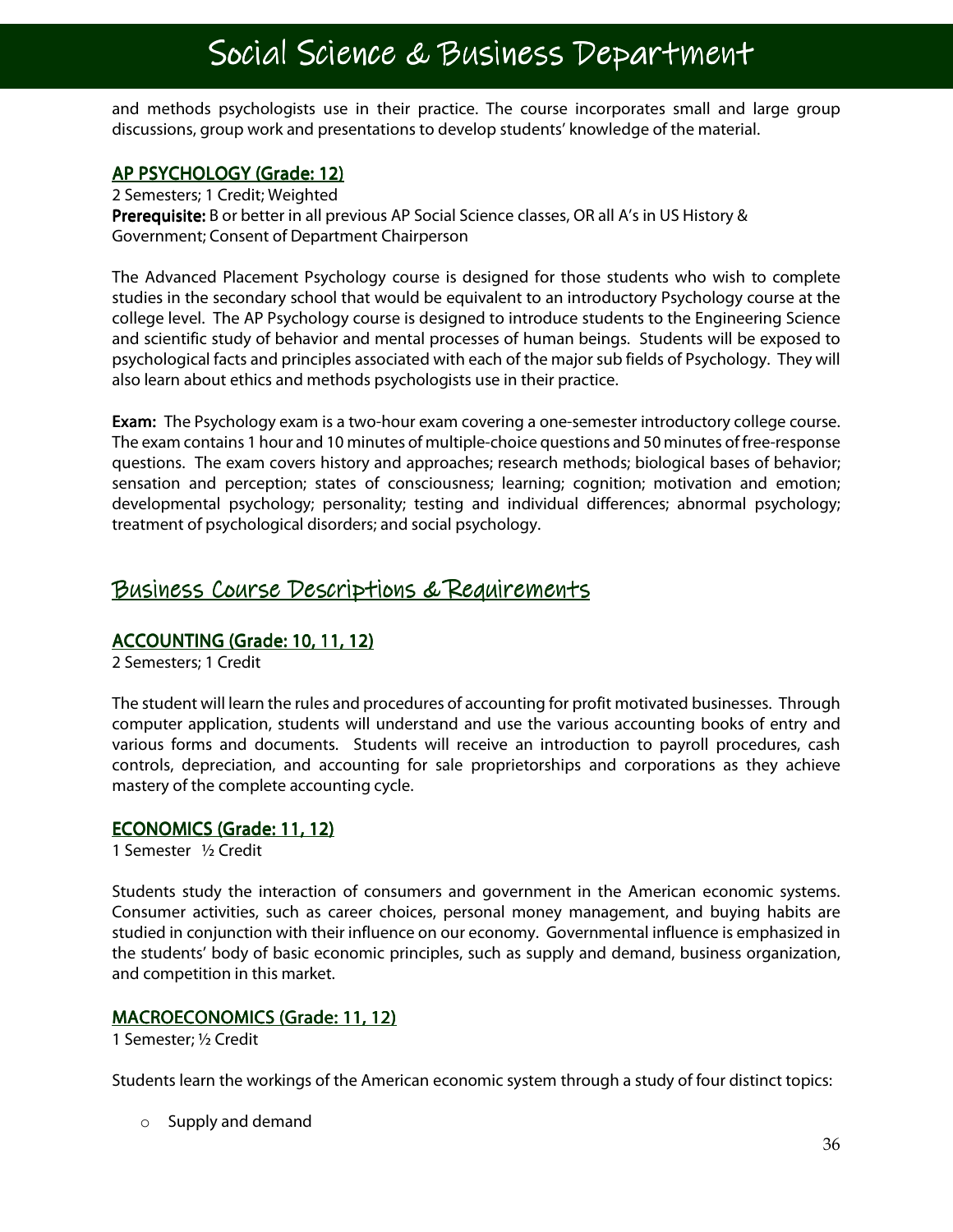### Social Science & Business Department

Ξ

- o Banking, money and the Federal Reserve
- o International trade and other economic systems
- o Consequences and possible solutions to various economic issues

#### AP MICROECONOMICS (Grade: 12)

2 Semesters; 1 Credit; Weighted

Prerequisite: Economics or Macroeconomics with a semester grade of A or better

This year long course is equivalent to a one-semester college introductory course in Microeconomics. The purpose of an AP course in microeconomics is to give students a thorough understanding of the principles of economics that apply to the functions of individual decision makers, both consumers and producers, within the economic systems. It places primary emphasis on the nature and functions of product markets and includes the study of factor markets and of the role of government in promoting greater efficiency and equity in the economy.

**Exam:** The AP Microeconomics Exam is a little over 2 hours long. The exam consists of a 70- minute multiple-choice section and a 60-minute free-response section. Some questions in the free response section require graphical analysis. The free-response section begins with a mandatory 10-minute reading period. During this period, students are advised to read each of the questions, sketch graphs, make notes and plan their answers. Students then have 50 minutes to write their answers. The multiplechoice section accounts for two-thirds of the student's exam score and the free-response section for the remaining one-third.

#### INCubatoredu HONORS (Grade: 11, 12)

2 Semesters; 1 Credit Weighted

This innovative class offers students and authentic collaborative entrepreneurship experience. Students have the opportunity to create and fully develop their own product or service. Entrepreneurs and business experts serve as volunteer coaches and mentors who guide the student teams through the Lean processes along with foundational business topics such as marketing and finance.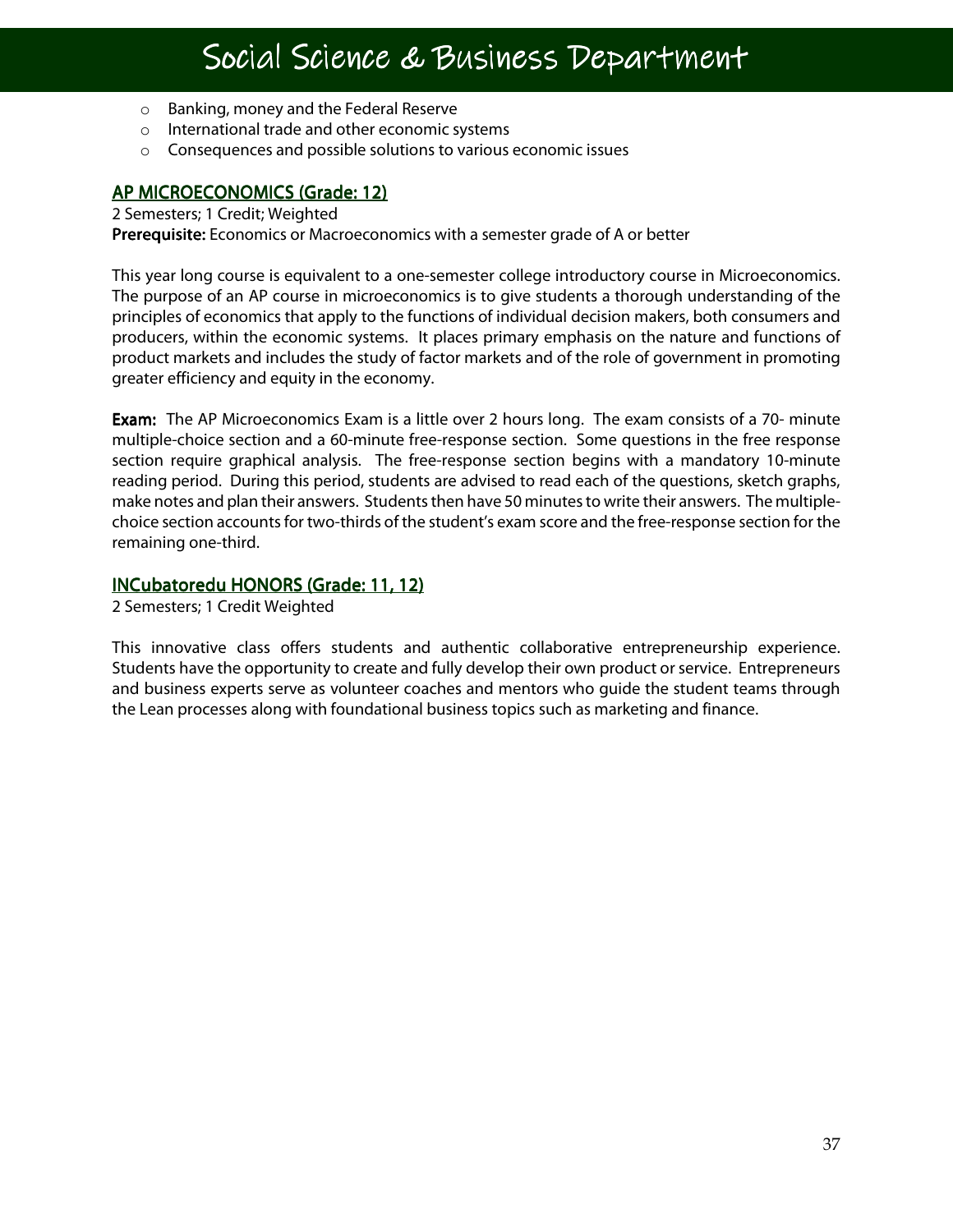### Engineering Science Program

Ξ

#### Program Philosophy

Engineering Science is an Honors program for inquisitive students who are active learners wishing to identify and solve authentic problems. Engineering Science students utilize self-directed and collaborative learning in the integrated fields of Science, Computer Science & Applications, Engineering and Mathematics.

The Engineering Science program is designed for students starting their sophomore year, continuing through their senior year. Over the course of those 3 years, Engineering Science classes will replace students' traditional Science classes on their course schedule.

All courses in the Engineering Science program will develop the students' ability to use scientific procedures in the laboratory to collect and analyze data while drawing conclusions. These topics are encountered through an immersive and integrated curriculum incorporating Math and Computer Science & Applications skills. Content will be delivered through guided inquiry, group discussion and direct instruction with a focus on implementation of the engineering design cycle aligned to national standards. Each unit of study incorporates real life applications of the topics covered and highlights the connections between Biology, Chemistry and Physics.

Students are invited to apply for the Engineering Science program in late Fall of their freshman year. Students are admitted based on their application, teacher recommendations, and evaluation of performance in Engineering Science workshops.

#### Engineering Science Course Descriptions & Requirements

#### ENGINEERING SCIENCE BIOLOGY (Grade 10)

2 Semesters; 1 Credit Prerequisite: Acceptance into the Engineering Science Program

Engineering Science Biology is a year-long laboratory-based sophomore course in which students will gain an understanding in fundamental biological concepts. The course focuses on the history of life on earth, biological processes fundamental to cellular function, and the interactions between organisms and the environment, all within an evolutionary context.

#### **ENGINEERING SCIENCE CHEMISTRY (Grade 10)**

2 Semesters; 1 Credit Prerequisite: Acceptance into the Engineering Science Program

Engineering Science Chemistry is a year-long laboratory course designed to engage the students in foundational concepts in chemistry and to prepare them for advanced study in science. The skills and content explored include thermodynamics, the periodic table and periodic trends, inorganic nomenclature, writing and balancing equations, bonding, stoichiometric relationships and their applications, and acids and bases.

#### **ENGINEERING SCIENCE SE/ED (Grade 10)**

2 Semesters; 1 Credit Prerequisite: Acceptance into the Engineering Science Program, Completion of Honors Biology in Freshmen year.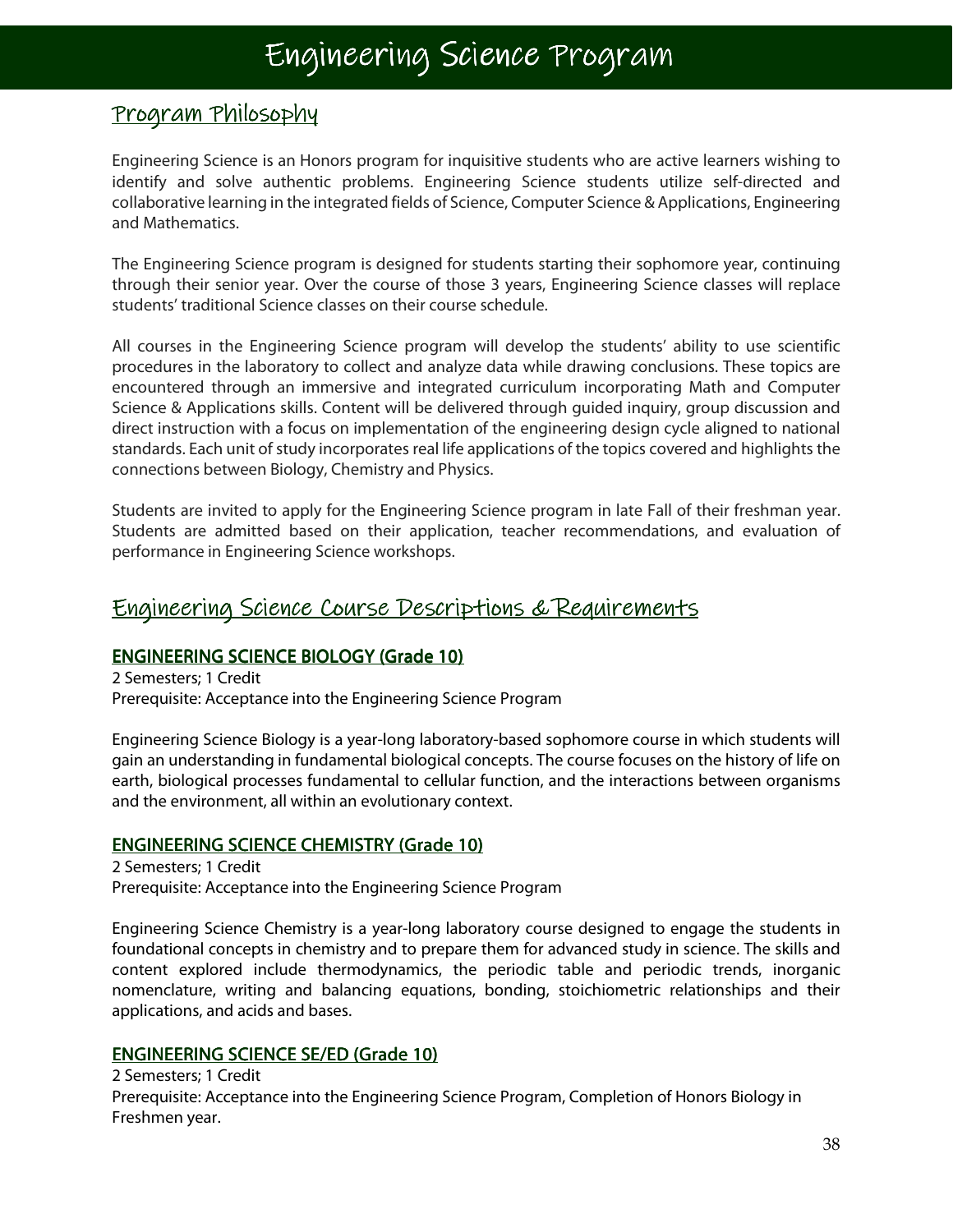### Engineering Science Program

Ξ

Engineering Science Scientific Experimentation/Engineering Design is a year-long laboratory course designed to introduce students to the scientific process. This course addresses three areas to explore the nature of science: data acquisition and analysis, experimental design, and written and oral communication. Activities will support the development skills across science disciplines and promote an understanding of scientific inquiry. Through specific Chemistry and Physics content, students will gain skills in; data collection and precision, statistical analysis and correlation, evaluation of scientific sources, the peer-review process, and developing questions and hypotheses.

#### ENGINEERING SCIENCE PHYSICS I AND ENGINEERING PHYSICS II(Grade 11) (Grade 11)

2 Semesters; 1 Credit Prerequisite: Continuation of Engineering Science

Engineering Science Physics is a year-long, laboratory-based course. The course addresses the fundamental principles of classical mechanics including Newton's Laws of Motion, conservation laws of momentum/energy, mechanical waves and simple harmonic motion. The course will secondarily address the fundamentals of electricity and magnetism including statics, dynamics, circuits, magnetism, and optics.

#### SENIOR ELECTIVES

Prerequisite: Continuation of Engineering Science 1 Semester each; ½ Credit Each

During their third year of the Engineering Science Program, seniors will take electives based on student interest. Examples of topics include: Microbiology, Light and Optics, Computer Networking, Machines and Robotics, CAD and Nutrition. The electives will be inquiry driven and will incorporate scientific, mathematical and technical content skills. Students will formulate questions, research and investigate, and collaborate with peers and professionals. They will share their results through public presentations and publications.

#### **ENGINEERING SCIENCE SENIOR SEMINAR (Grade 12)**

Senior seminar is a class that students take during their last semester in the Engineering science program. This course focuses on learning through communication with others in the class, independent study and group projects. Students during this semester will select a subject they were exposed to in the previous Engineering Science courses to explore further. They will be tasked with independent research, presentation, and product development regarding that topic. This semester will culminate with a final presentation to the Engineering Science community about their research and development.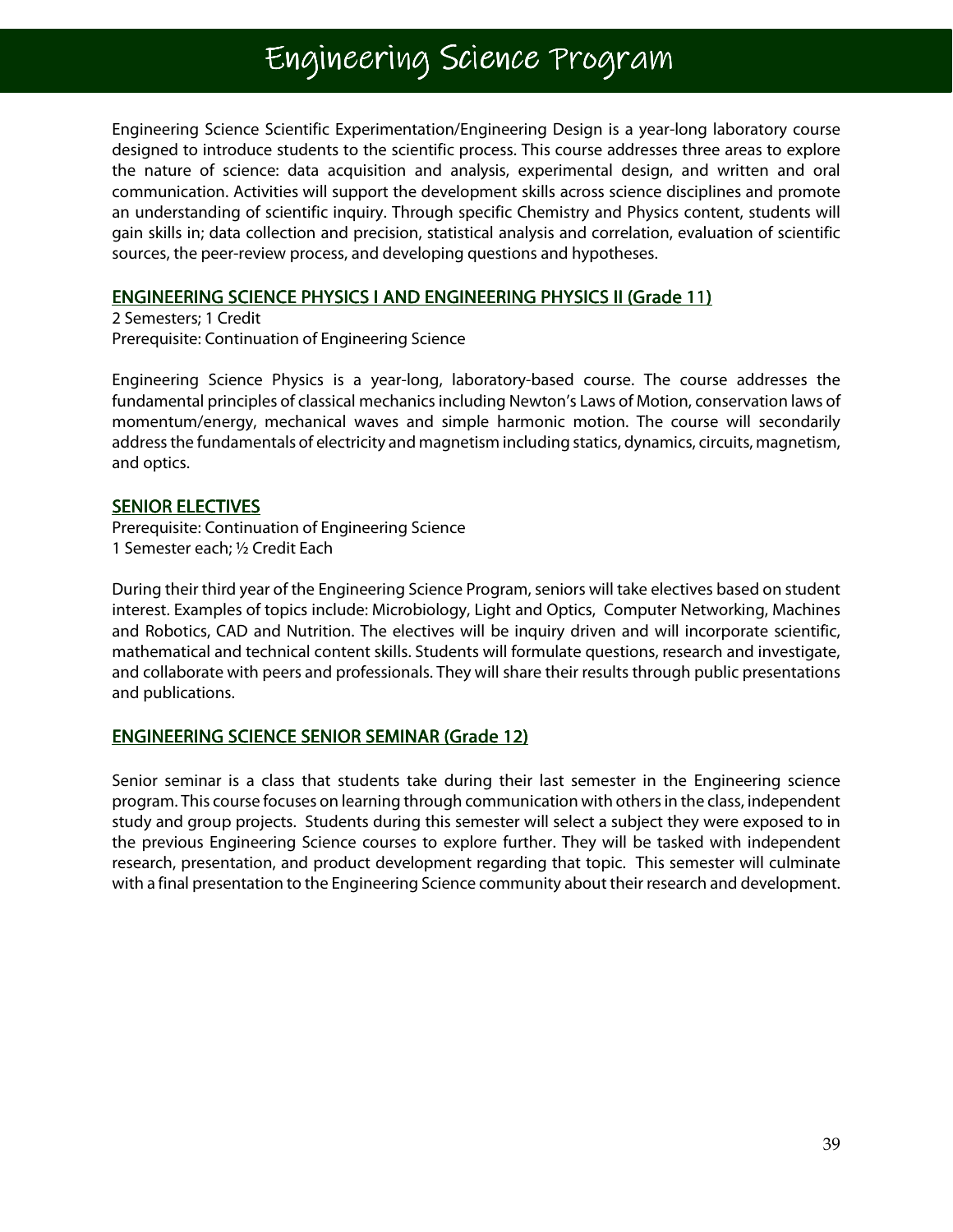Ξ

#### Department Philosophy

The Theology Department promotes the spiritual, intellectual, and emotional maturity of its students. Our theology curriculum strives to integrate growth in all three areas.

The Theology Department believes in the value of each person as a unique expression of God's love, created in the image and likeness of God (Gn 1:26). The human person is on a journey of self-discovery and, according to St. Augustine, the "search for self" coincides with the search for God. This search is not conducted in isolation. An individual encounters fellow seekers who form a community of faith.

Within a community of faith, students will develop an understanding of and an appreciation for Holy Scripture and the history and tradition of Catholic teaching. With this understanding, students will critically reflect on their life, society, and religion to discover and live out their personal call from God.

#### Course Offerings

#### Classes of 2023, 2024 & 2025

| - Freshman Year'     | Sophomore Year            | Junior Year                     | Senior Year             |
|----------------------|---------------------------|---------------------------------|-------------------------|
| A.C.T.S. Program     | A.C.T.S. Program          | A.C.T.S. Program                | A.C.T.S. Program        |
| Intro to Catholicism | <b>New Testament</b>      | <b>Catholic Church History</b>  | Sacraments              |
| Old Testament        | <b>Christian Morality</b> | <b>Catholic Social Teaching</b> | St. Augustine for Today |
|                      |                           |                                 | <b>World Religions</b>  |

#### Class of 2026 & Beyond

The Theology Department is introducing a new freshman level class and course sequence beginning with the Class of 2026. The new sequencing is outlined below:

| Freshman Year     | Sophomore Year       | Junior Year                     | Senior Year             |
|-------------------|----------------------|---------------------------------|-------------------------|
| A.C.T.S. Program  | A.C.T.S. Program     | A.C.T.S. Program                | A.C.T.S. Program        |
| Foundations 1 & 2 | Old Testament        | Christian Morality              | Catholic Tradition      |
|                   | <b>New Testament</b> | <b>Catholic Social Teaching</b> | St. Augustine for Today |
|                   |                      |                                 | <b>Senior Seminar</b>   |

#### <u>The "A Call To Serve" (A.C.T.S.) Program</u>

The "A Call To Serve Program" (A.C.T.S.) is another opportunity for our students to practice their faith. The primary focus of A.C.T.S. is to bring the message of Jesus Christ to life by providing an experience of Christian service in the everyday world. By virtue of our Baptism, we are not just passive members of Christ's body; we are also called to serve. Because Providence Catholic takes community service so seriously, the following is a graduation requirement.

Freshmen are responsible for 10 hours of volunteer service and a reflection paper. The hours may be accomplished by service at their home, for their church, for Providence Catholic (up to 5 hours) or for any legitimate community charity (approved by Freshman A.C.T.S. Coordinator). Failure to complete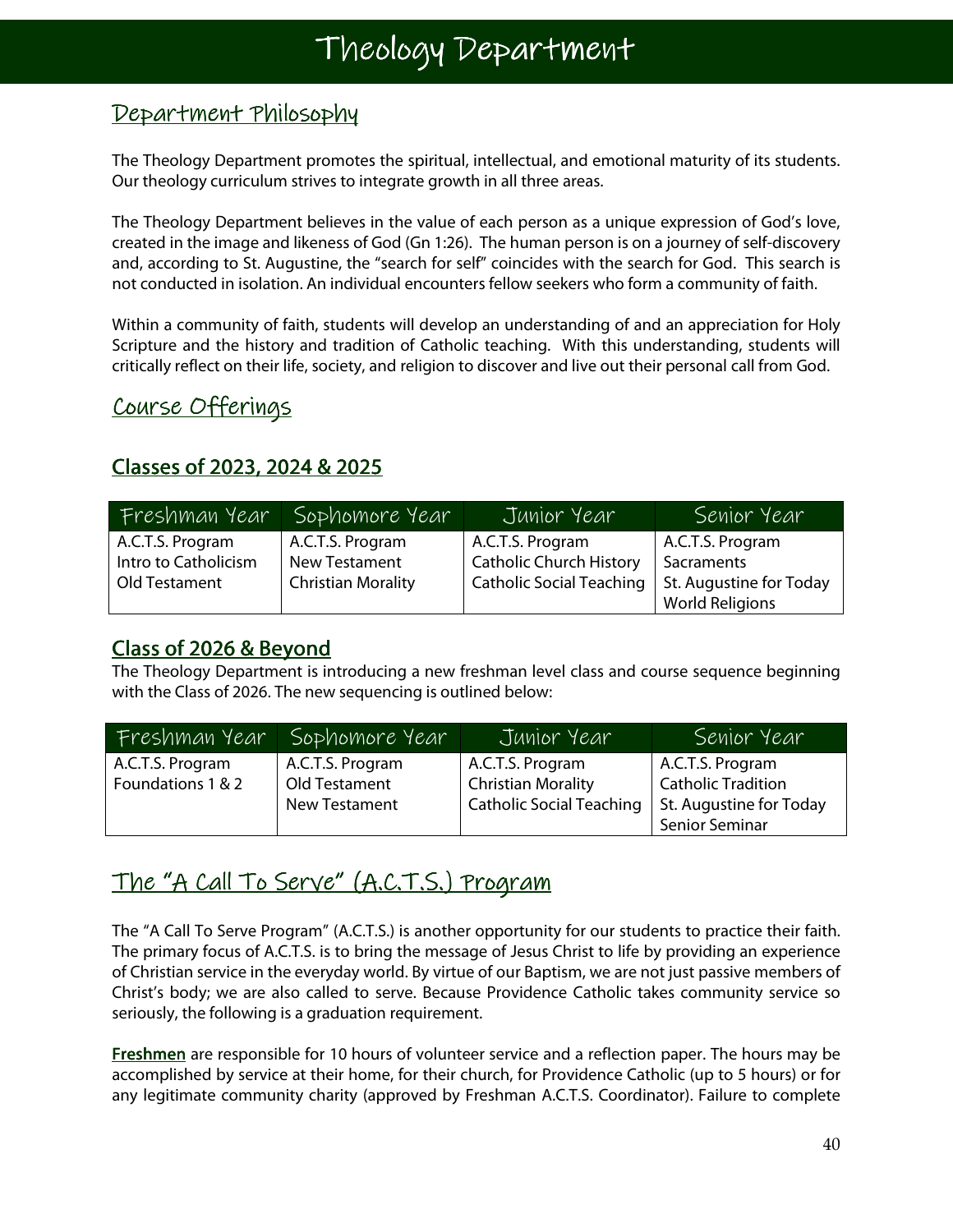### Theology Department Theology Department Theology Department Department

either requirement will result in being locked out of the student portal and not advancing to the next grade until the requirement is completed.

Sophomores are responsible for 10 hours of volunteer service plus a reflection paper. The hours may be accomplished by service for Providence Catholic (up to 5 hours), for their church or for any legitimate community charity (approved in advance by the Sophomore A.C.T.S. Coordinator). Failure to complete either requirement will result in being locked out of the student portal and not advancing to the next grade until the requirement is completed.

**Juniors** are responsible for 15 hours of volunteer service plus a reflection paper. The hours may be accomplished by service for PCHS (up to 7 hours), for their church or for any legitimate community charity (approved in advance by the Junior A.C.T.S. Coordinator). Failure to complete either requirement will result in being locked out of the student portal and not advancing to the next grade until the requirement is completed.

Seniors are responsible for 25 hours of volunteer service plus a reflection paper. The hours may be accomplished by service for PCHS (up to 10 hours), for their church or for any legitimate community charity (approved in advance by the Senior A.C.T.S. Coordinator). Failure to complete either requirement will result in failing the second semester Theology class. Diplomas and transcripts will be withheld until the requirement is completed.

#### Course Descriptions & Requirements

#### CATHOLIC CHURCH HISTORY

1 Semester; ½ Credit

This course traces the history of Catholic – Christianity from its origins to its evolution in modern society. Within the context of history, themes including the development of scripture, the evolution of sacraments, and the presence of the Church within the global society will be explored. Students will learn about the important issues and people that have shaped the Church into what it is today. Specific attention will be given to the early Church, the Catholic Reformation, and the Catholic Church in the  $21<sup>st</sup>$  century. The course will encourage students to apply what they have learned to current issues and contemporary times to help shape the Church of the future.

#### **CATHOLIC SOCIAL TEACHING**

1 Semester; ½ Credit

Justice is at the core of the gospel message. The church challenges us to a hope that envisions justice and peace in the world. The faith of Christian men and women has always been energized by this hope and informed by the belief that all of us are created in the image and likeness of God, possessed of an unsurpassable dignity because of that, and entitled, therefore, to be treated with the full dignity which that requires. Students will learn these basic principles as they are expressed in scripture and papal teaching and apply them to a variety of modern issues in a spirit of compassion, forgiveness, freedom, openness, and courage, reflecting and changing their own societally influenced attitudes in the process.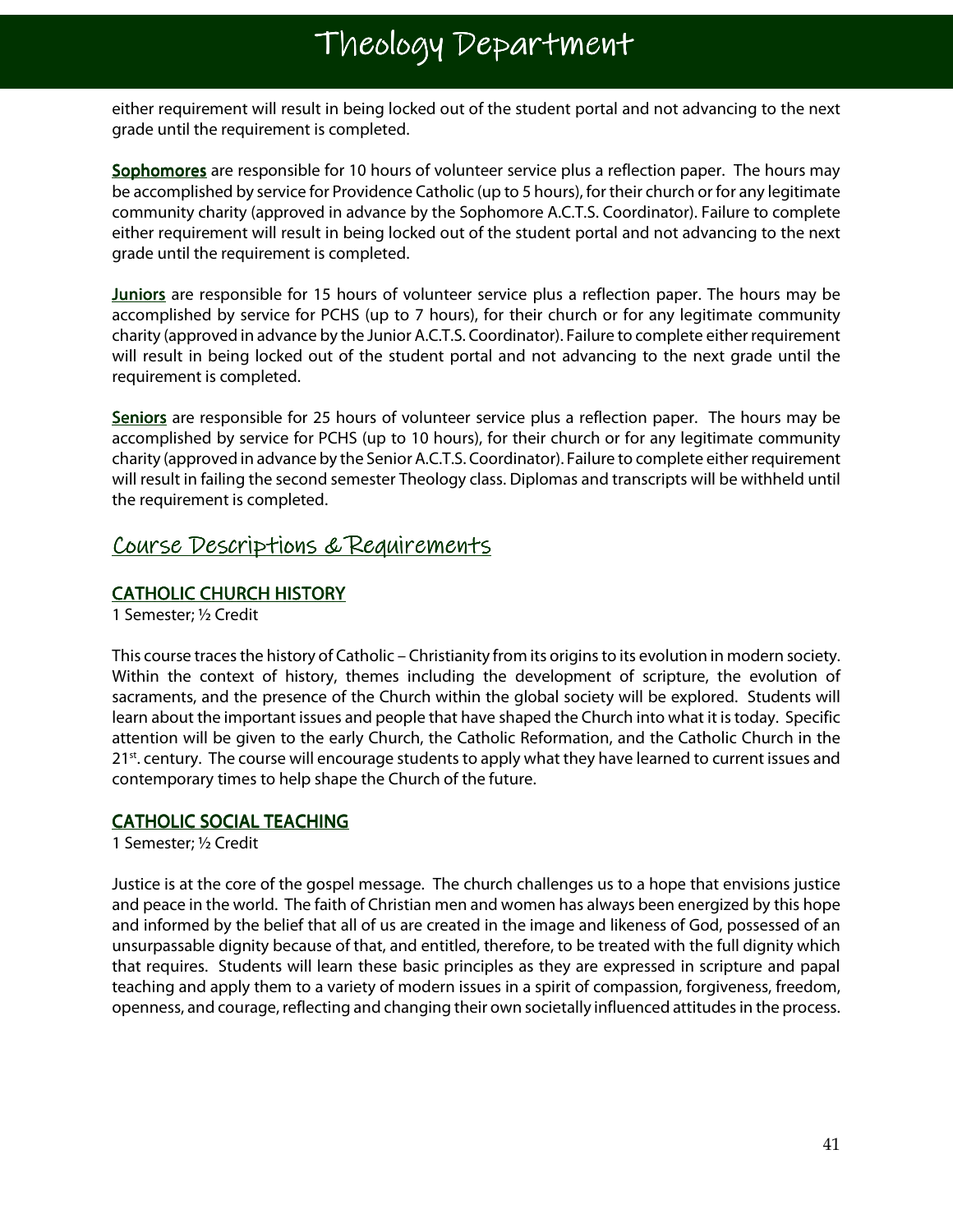### **CATHOLIC TRADITIONS AND CATHOLICISM TODAY**

1 Semester; ½ Credit NEW for Class of 2026 & Beyond: May elect to take this class first semester of your senior year.

This elective course will explore from a thematic perspective and various dimensions of Church Tradition (people, prayer, polity, and culture). The course will help students to understand how the Tradition of the Church is both alive and relevant in the world today through an analysis of various aspects of what it means to be Catholic Christian. Major topics for this course will include interreligious dialogue and ecumenism, the relationship between the Church and the State, and the challenge of the Gospel in response to working for human and civil rights.

#### CHRISTIAN MORALITY

1 Semester; ½ Credit

This course gives the students practical assistance and experience in making intelligent, logical and compassionate moral decisions. It focuses on specific aspects, such as the basis of morality, developing moral convictions, the problem of moral dilemmas, formation of conscience and Catholic Christian moral principles.

#### **FOUNDATIONS OF CATHOLICISM I**

Who We Are, What We Believe, How We Live 1 Semester; ½ Credit Class of 2026 & Beyond

This first half of the *Foundations of Catholicism* course seeks to deepen the students understanding of the way God reveals Himself through history, scripture, Jesus, and the Church, especially through the lens of Tradition. This will be done through Church documents as well as other pertinent documents/resources. The students will have the opportunity to explore their own understanding of God. They will also be presented with an introduction to contemporary scriptural scholarship which will provide them insights into the Old and New Testaments. Students will be offered the context to help them recognize Jesus as someone they can relate to and be challenged by. Their own lives will also be used to engage them with the subject area as above as well as Christian Living.

Along with the above components, students will be engaged in study regarding Theology of the Body, and the life of St. Augustine. This first semester is a time for them to learn how to think theologically as well as begin to master the art of theological reflective writing.

#### **FOUNDATIONS OF CATHOLICISM II**

How We Pray – Encountering God Through the Liturgy and the Sacraments; How We Live the Liturgy and Sacraments In Our Daily Lives 1 Semester; ½ Credit Class of 2026 & Beyond

Building upon Foundations I, Foundations II moves the students to a greater understanding of the Liturgy and Sacraments, not just in their symbols and rituals, but also in how they are encounters with God as well as ways to embody and express each individual student's relationship with God as Trinity, as a disciple of Jesus, and as a member of the wider Church and human family.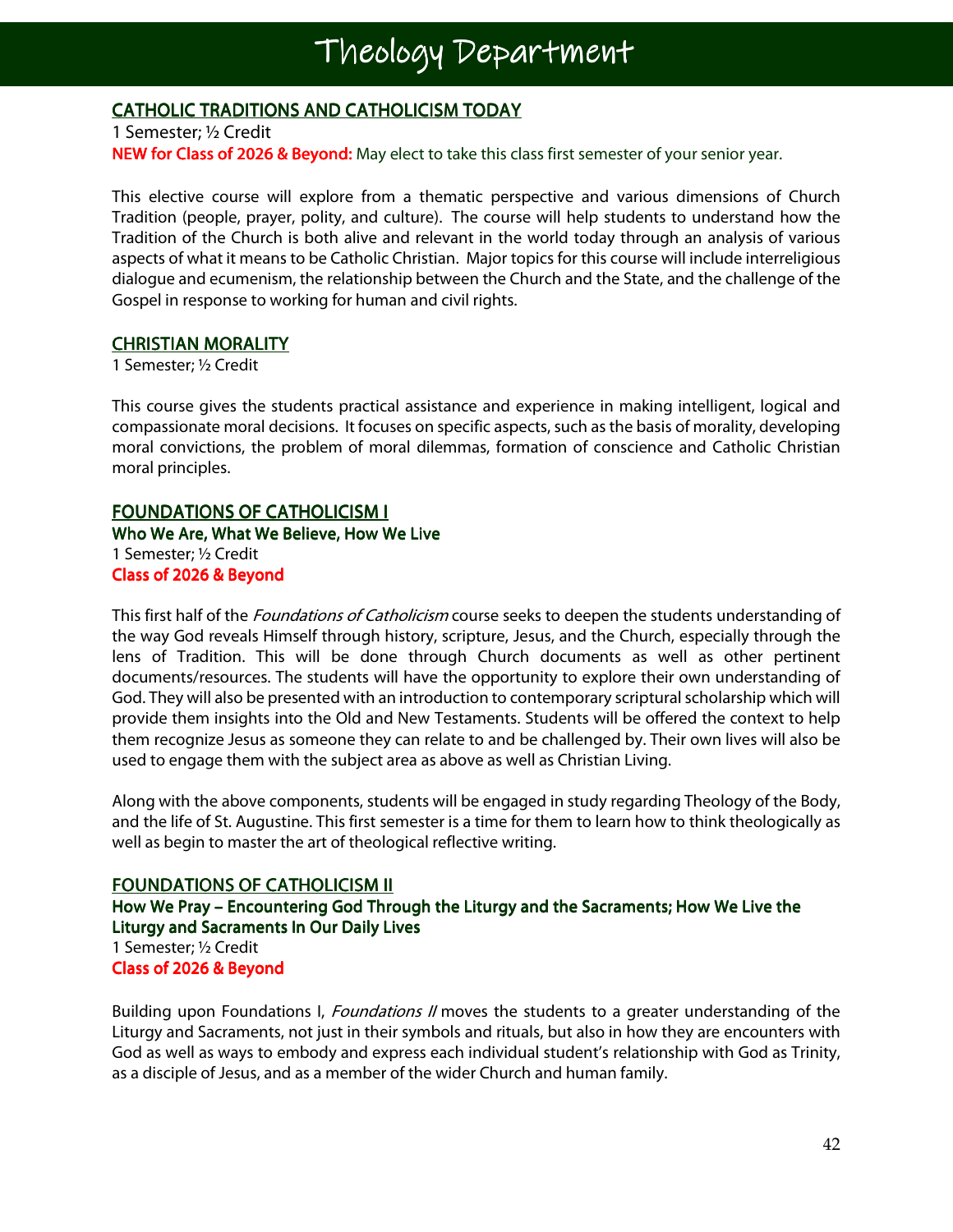Students will also explore aspects of spirituality and other prayer forms that are part of the Church's life and history. They will deepen their theological thinking and skills in theological reflective writing.

#### **NEW TESTAMENT**

1 Semester; ½ Credit

This course guides the students in a study of the content and development of the New Testament, in the message of the Gospels, the revelation of Jesus, and the experience of the early Christian community. Students will learn the historical background of the New Testament and how to use it as a primary source. Through reflection, students are encouraged to find the meaning of Jesus in their lives.

Students will continue to practice engaging with the Scriptures through hermeneutics, writing exegesis, and formulating homilies, reflections and/or articles based on their reading.

#### OLD TESTAMENT

1 Semester; ½ Credit

This course guides the students to a better understanding of the Old Testament. The Old Testament is related to their social, moral, sacramental and spiritual growth. The course also examines the topics and themes of the creation story, sin and temptation, morality, God's will, vocation, Exodus, the Ten Commandments, the Kingdom of God and the prophets.

Students will practice engaging with the Scriptures using the hermeneutic method of Paul Ricoeur.

#### **SACRAMENTS**

1 Semester; ½ Credit

Sacraments is offered first semester of Senior year. This course presents a solid foundation for understanding the seven sacraments of the Catholic Church, both in history and symbol. The text promotes an appreciation of the unity of cultural diversity, which is the historical heritage of the Catholic tradition and the means of communicating and celebrating the mystery of Christ.

#### Senior students may choose either World Religions or St. Augustine for Today for their second semester Theology class.

#### ST. AUGUSTINE FOR TODAY (Elective Sr. Year)

#### 1 Semester; ½ Credit

Classes of 2023, 2024 and 2025: You may elect to take this class second semester your senior year. Class of 2026 and beyond may elect to take this class first semester your senior year.

This course explores the life and times of St. Augustine, his spirituality, his thought, and his ministry. Students will dialogue with insights from St. Augustine as a way to reflect upon their own existential questions, and they will also engage critically with issues and questions that emerge from other disciplines and world events.

Students will deepen their understanding of Augustinian spirituality and the Augustinian charism as it is expressed in their own lives, in school, in the Church, and in the world. The class will pivot around the writings of St. Augustine, especially *Confessions* and the *Rule of St. Augustine*, supplemented with other of his writings, as well as Augustinian scholars and those who are part of the Augustinian family.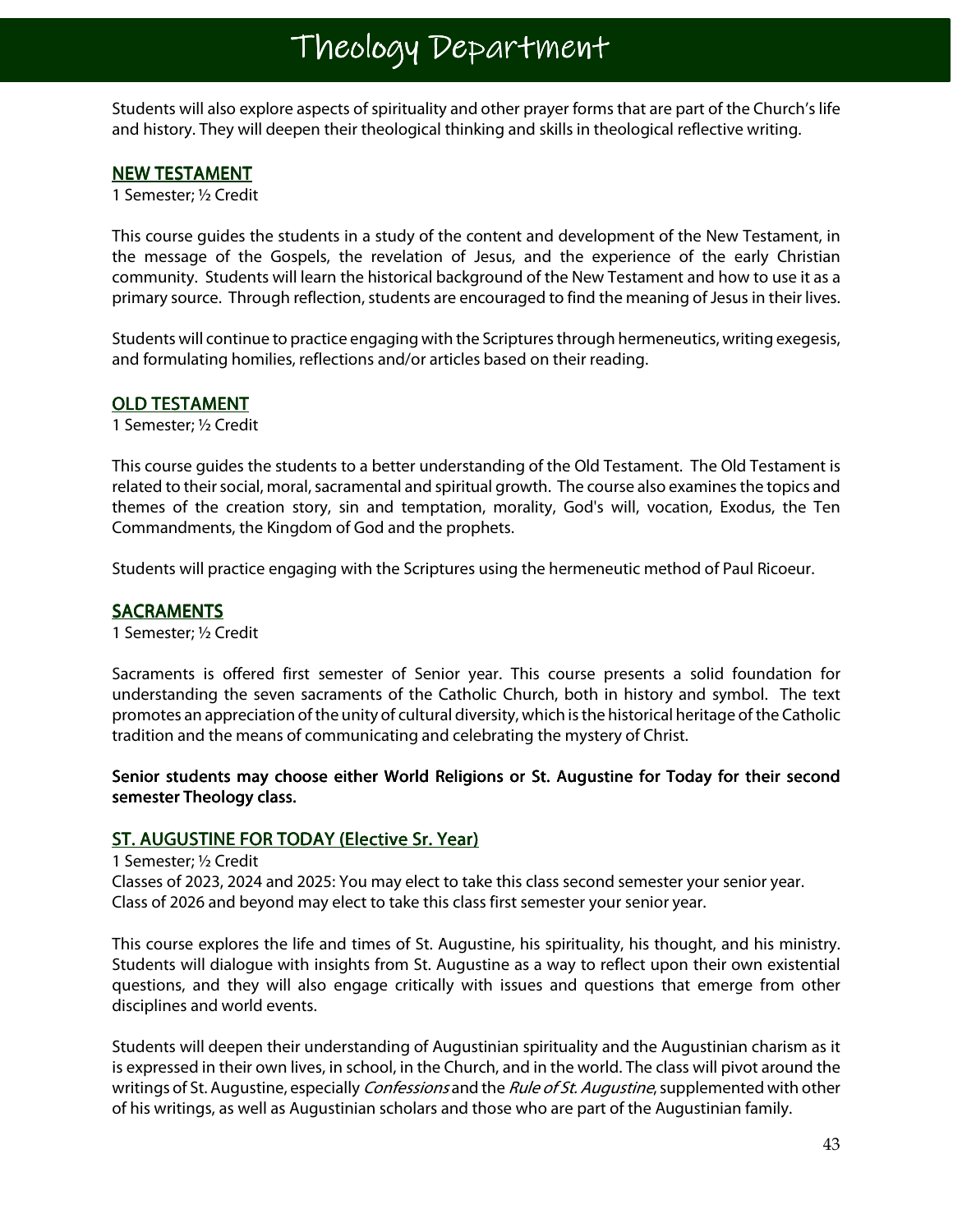Other Church and Augustinian documents will be used as appropriate. A foundational component of this class is an integrative paper/project that will allow students to explore a topic that interests them, grounded in an Augustinian perspective.

#### **SENIOR SEMINAR**

1 Semester; ½ Credit NEW for Class of 2026 & Beyond: This is your second semester Theology class senior year.

For their last semester at Providence Catholic High School, seniors participate in the Senior Seminar: Doing Theology. This class is a review and application of what the students have learned in previous semesters as an exercise in practicing Augustinian theology: "Faith seeking understanding." Part of this class is the development of a capstone project, where they put into practice what they have learned about theology, theological methods, and especially how to integrate what they have learned in a theological construct that is rooted in their own lives and interests. Although the capstone project is foundational, there are conversations regarding how faith intersects with peoples' lives in the world, as well as guided discussion and lectures which will delve further into concepts like mystery, virtue, common good, etc.

#### WORLD RELIGIONS (Elective Sr. Year)

1 Semester; ½ Credit Classes of 2023, 2024 and 2025: You may elect to take this class second semester senior year.

This course explores the history of religion and surveys the major world religions, probing the common characteristics and focusing on the distinctive features of each. The relationship among religion, science, and culture, as well as the role of faith in facing life's ultimate questions is considered. The course invites students to begin to understand the basic human quest for meaning in a theological framework.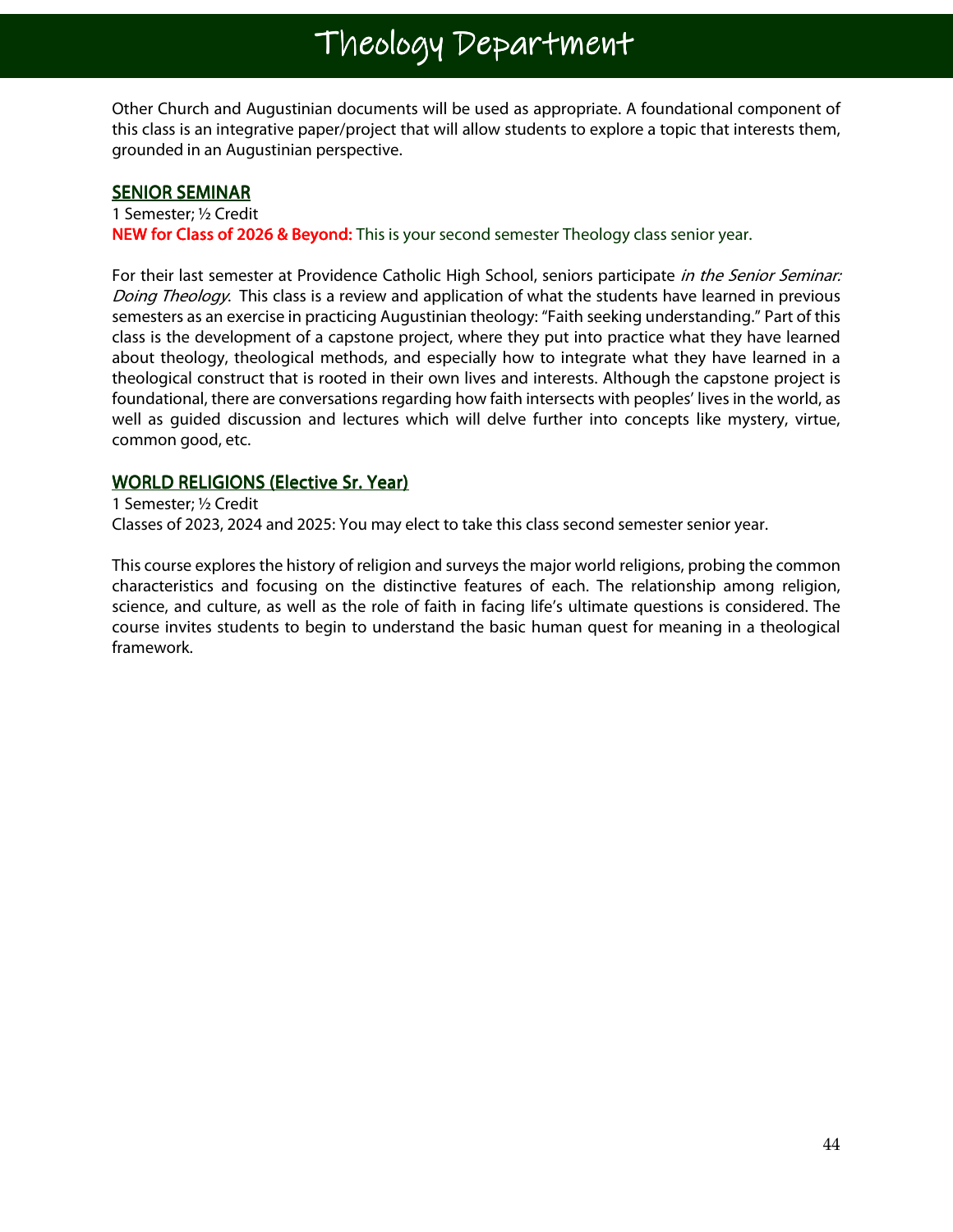#### Department Philosophy

The World Language Department believes that the study of foreign language enriches one's life. In keeping with the Christian values of tolerance and acceptance, it strives to instill an understanding, an appreciation, and a respect for the language and culture of other peoples. The department encourages the development of the unique potential of each student, as well as the ability to interact with the multicultural communities of the greater world.

#### Course Offerings

The World Languages Department curriculum was developed using the World-Readiness Standards.

| Freshman Year    | Sophomore Year   | Junior Year      | Senior Year         |
|------------------|------------------|------------------|---------------------|
| French 1         | French 1         | French 1         | AP Spanish          |
| French 2 Honors  | French 2         | French 2         | French <sub>2</sub> |
| Spanish 1        | French 2 Honors  | French 3 Honors  | French 3 Honors     |
| Spanish 2 Honors | French 3 Honors  | AP French        | French 4 Honors     |
|                  | Spanish 1        | Spanish 1        | AP French           |
|                  | Spanish 2        | Spanish 2        | Spanish 2           |
|                  | Spanish 2 Honors | Spanish 2 Honors | Spanish 2 Honors    |
|                  | Spanish 3        | Spanish 3        | Spanish 3           |
|                  | Spanish 3 Honors | Spanish 3 Honors | Spanish 4           |
|                  |                  | Spanish 4        | Spanish 4 Honors    |
|                  |                  | Spanish 4 Honors |                     |

#### Course Descriptions & Requirements

#### **FRENCH 1 (Grade: 9, 10, 11)**

2 Semesters; 1 Credit

Students communicate information related to their daily lives and activities. Students will be able to communicate using simple sentences in the present, past, and future tenses. Students become familiar with the cultures of the French-speaking world through readings, films, and projects. Technology will be used throughout the course for practice in listening and speaking. An online, interactive textbook allows for students to continue to practice their listening and speaking skills outside of the classroom.

#### FRENCH 2 (Grade: 9, 10, 11, 12)

2 Semesters; 1 Credit Prerequisite: For Grade 9, placement through proficiency exam

Building on skills acquired in Level 1, French 2 students continue to communicate about their lives as well as to communicate their basic needs as if in the foreign culture. Longer and more complex sentences incorporating a variety of tenses will be used by the teacher and the students. Cultural information related to the French-speaking world is integrated throughout the course using the textbook, films, projects, and presentations. An online, interactive textbook allows for students to continue to practice their listening and speaking sills outside of the classroom.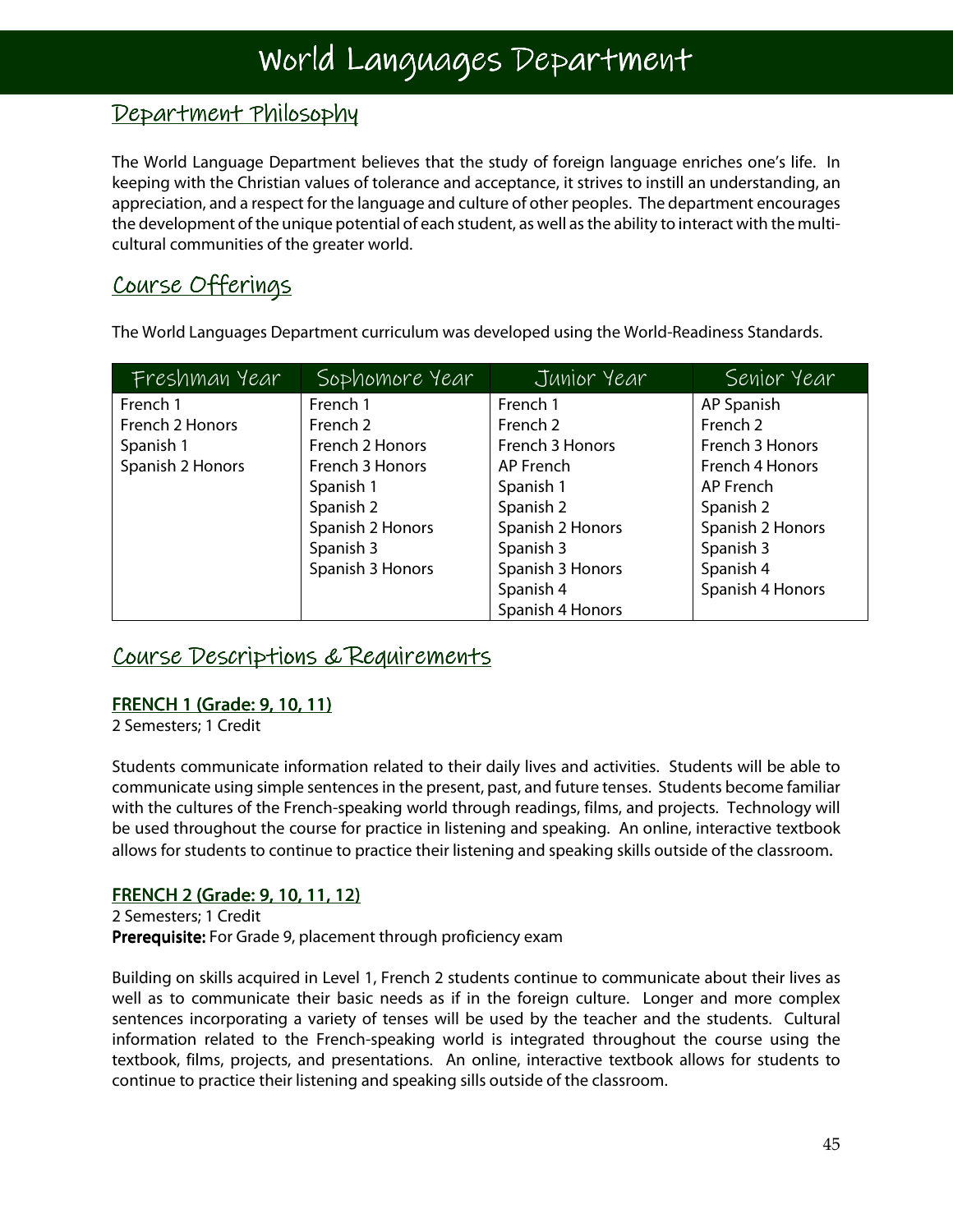#### FRENCH 2 Honors (Grade: 9, 10, 11, 12)

2 Semesters; 1 Credit Prerequisite: French 1 with semester grades of A or better

Building on skills acquired in Level 1, French 2 students continue to communicate about their lives as well as to communicate their basic needs as if in the foreign culture. Longer and more complex sentences incorporating a variety of tenses will be used by the teacher and the students. Cultural information related to the French-speaking world is integrated throughout the course using the textbook, films, projects, and presentations. An online, interactive textbook allows for students to continue to practice their listening and speaking sills outside of the classroom.

#### **FRENCH 3 HONORS (Grade: 10, 11, 12)**

2 Semesters; 1 Credit; Weighted

Prerequisite: French 2 with semester grades of A or better; French 2 Honors with semester grades of B or better

French 3 Honors is designed to engage students in increasingly advanced skill development through authentic materials. Students learn, think critically, and express themselves about a variety of topics in the French language. Students study geography of the French-speaking world, contemporary literature and culture in the target language. Grammar from levels 1 and 2 is reviewed and refined. The class is conducted primarily in French so that students may maximize listening and speaking skills. Technology will be used throughout the course to practice listening and speaking skills. An online, interactive textbook allows students to always have with them all the materials used in the classroom for further review and practice.

#### FRENCH 4 HONORS (Grade: 11, 12)

2 Semesters; 1 Credit; Weighted Prerequisite: French 3 with semester grades of A or better

Students in French 4 Honors will continue to refine and perfect their skills in spoken and written French. Through the use of an online, AP-style textbook the students will read and listen to authentic cultural artifacts such as podcasts, radio interviews, magazine articles, and contemporary literature. The focus of the course is on understanding, processing information, and expressing one's thoughts and ideas in French. Students are engaged in contemporary French culture through readings, films, audio recordings, and presentations. Grammar from previous courses is reviewed and refined allowing students to be more precise in their spoken and written French language skills. The class is conducted extensively in French so that students may maximize listening and speaking skills on a daily basis.

#### AP FRENCH LANGUAGE AND CLUTURE (Grade: 11, 12)

2 Semesters; 1 Credit; Weighted Prerequisite: French 4 Honors with semester grades of A or better

The AP French Language and Culture is a comprehensive French course equivalent to an intermediate level college course in French. Students cultivate their understanding of French language and culture by applying interpersonal, interpretive, and presentational modes of communication in real-life situations as they explore concepts related to family and community, personal and public identity, beauty and aesthetics, science and technology, contemporary life, and global challenges. The focus of the course is to perfect student communication in French while preparing the student to take the Advanced Placement French Language and Culture Exam at the end of the year.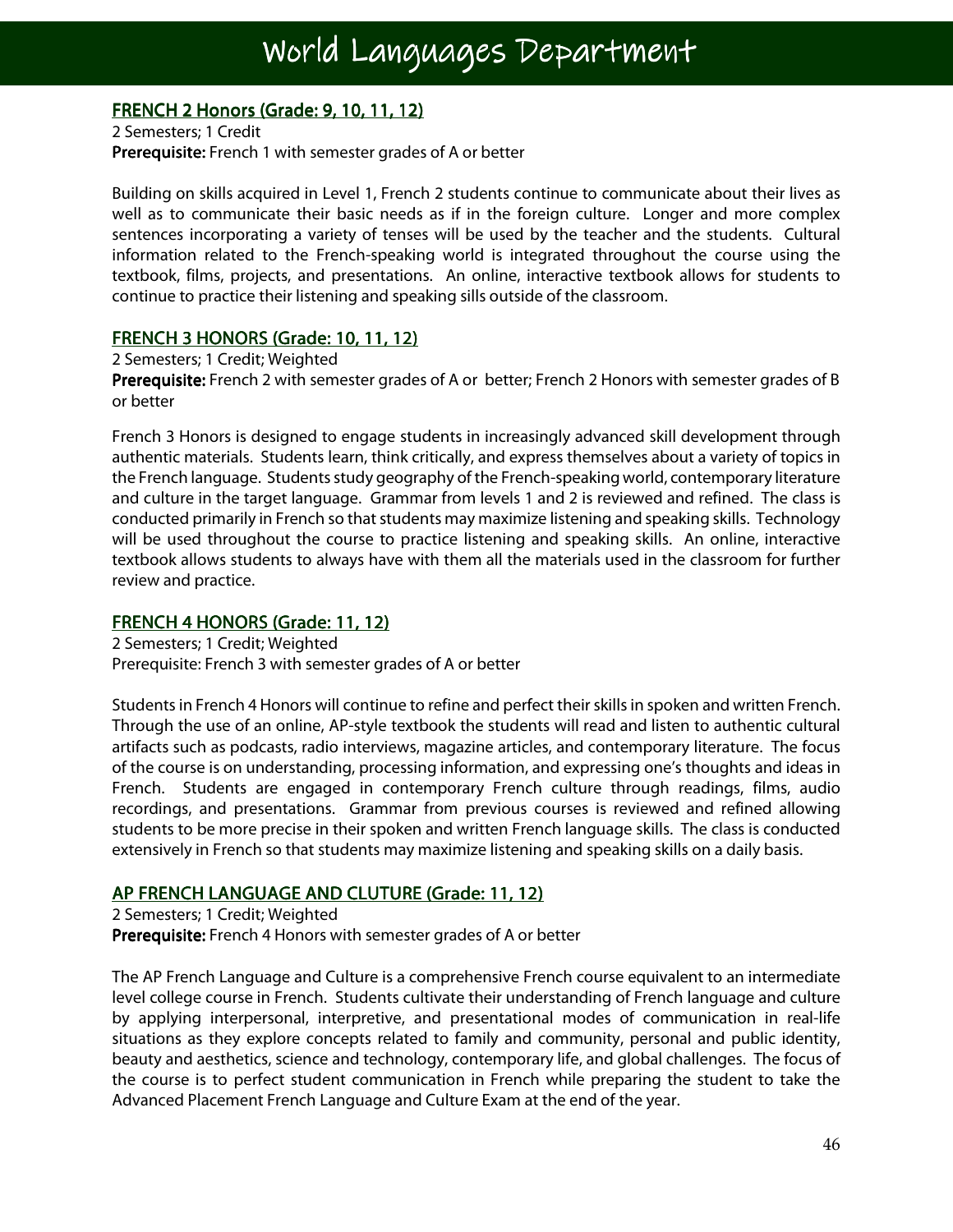### World Languages Department

Exam: The Advanced Placement French Language and Culture exam is approximately 3 hours long and consists of 65 multiple-choice questions and 4 free-response questions. The multiple-choice section is approximately 1 hour and 30 minutes and tests the student's skills in reading interpretive texts and skills in listening comprehension. The free-response portion of the text is approximately 1 hour and 30 minutes and tests the student's abilities in both spoken and written communication in French through a formal email response, an argumentative essay, a conversation, and a cultural comparison. The freeresponse questions combine several skills (listening, reading, speaking, and writing) and make use of interpersonal, interpretive, and presentational modes of communication.

#### SPANISH 1 (Grade: 9, 10, 11)

2 Semesters; 1 Credit

Spanish 1 is designed to introduce students to the basic skills of listening, speaking, reading, and writing. Vocabulary and grammar are presented through oral and written drills, dialogues, and skits. In addition, students are introduced to Hispanic culture through readings, songs, films, and research projects. By the end of the first year, the students should be able to express and understand basic Spanish and should be able to communicate simply but effectively in the target language as well as demonstrate an understanding of the Hispanic world.

#### SPANISH 2 (Grade: 10, 11, 12)

2 Semesters; 1 Credit Prerequisite: Spanish 1 with semester grades of C- or better

Spanish 2 is a review and continuation of Spanish 1 grammar and vocabulary but with a higher degree of implementation. Sentence structure at this level uses the present tense and the past tense. Hispanic history, customs, folk art, and outstanding personalities are studied through readings, videos, and research projects. By the end of the 2<sup>nd</sup> year of Spanish students should be able to communicate with greater fluency and accuracy.

#### SPANISH 2 HONORS (Grade: 9, 10, 11, 12)

2 Semesters; 1 Credit; Weighted

Prerequisite: Spanish 1 with semester grades of A or better; Placement through proficiency exam

Spanish 2 Honors is a review and continuation of Spanish 1 grammar and vocabulary but with a higher degree of implementation. Sentence structure at this level uses the present tense and the past tense. Hispanic history, customs, folk art, and outstanding personalities are studied through readings, videos, and research projects. This course also requires the reading of authentic texts and compositional writing.

#### SPANISH 3 (Grade: 10, 11, 12)

2 Semesters; 1 Credit Prerequisite: Spanish 2 with semester grades of C- or better.

This course presents a thorough review of grammar concepts introduced in the first and second years of Spanish, and students will be introduced to several new verb tenses. Students are expected to study brief, authentic texts in-class. Students will fulfill several independent and in-class paragraph writing assignments. Learners will continue to develop conversational skills of listening and speaking. Also, this course will present a comparative study of American culture and cultures of Spanish-speaking countries.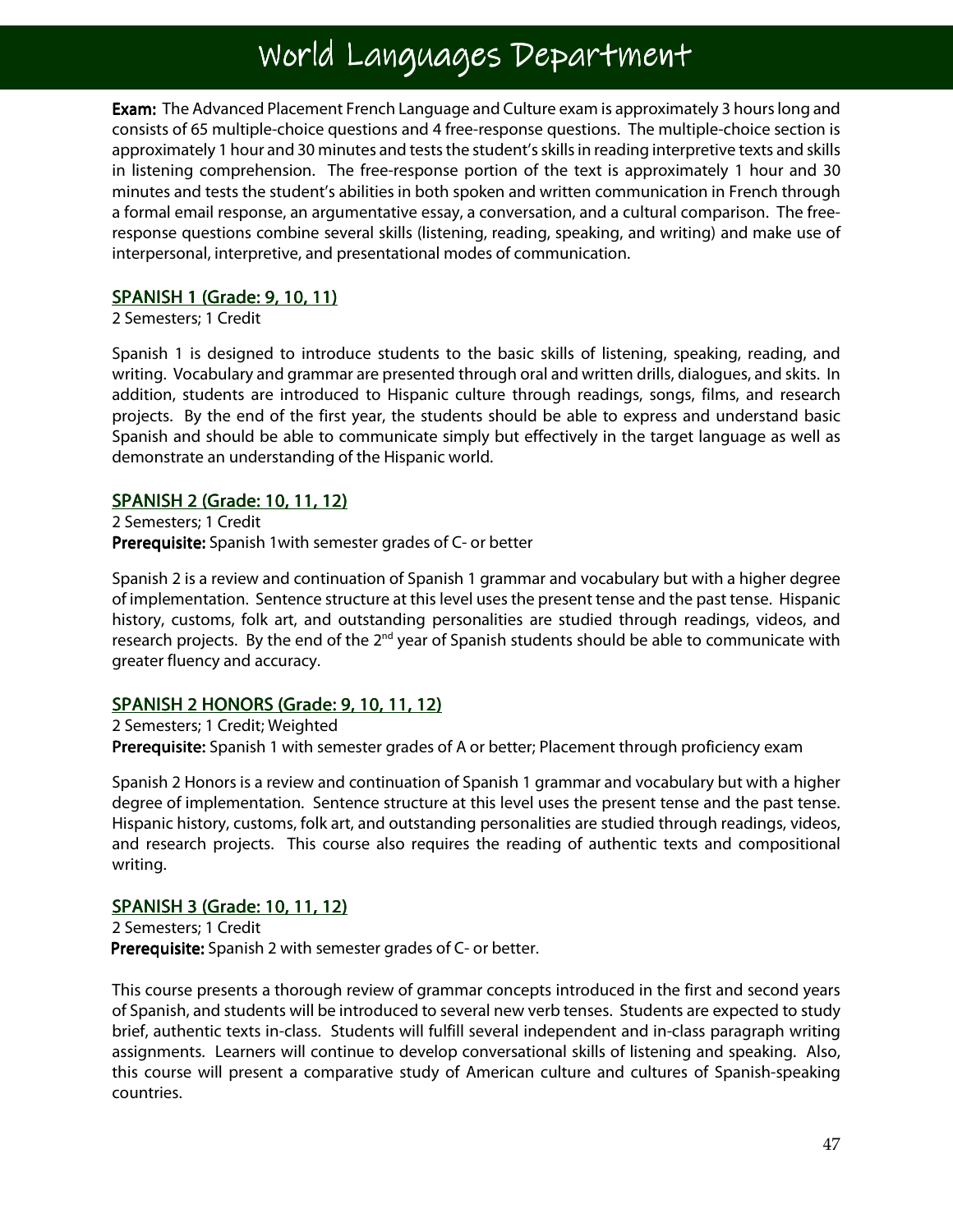### World Languages Department

Ξ

#### SPANISH 3 HONORS (Grade: 10, 11, 12)

2 Semesters; 1 Credit; Weighted Prerequisite: Spanish 2 with semester grades of A or better; Spanish 2 Honors with semester grades of B or better

This course consists of a review of grammar concepts introduced in the first and second years of Spanish and introduces new and advance verb tenses. Students will practice intense, independent composition writing skills. The course also requires the reading and study of authentic texts both in-class and independently. Spanish 3 Honors also focuses on the further development of conversational skills of listening and speaking. Additionally, the course includes a comparative study of American culture and cultures of Spanish-speaking countries.

#### SPANISH 4 (Grade: 11, 12)

2 Semesters; 1 Credit Prerequisite: Spanish 3 with semester grades of C- or better

This course focuses upon through review and application of grammar concepts introduced in the first three years of Spanish. The course includes in-class reading and study of brief, authentic texts with a focus on reading comprehension. Students complete independent and in-class paragraph writing requirements. The course provides further development and assessment of conversational skills including speaking and listening. Additionally, the course includes a comparative study of American cultures of Spanish-speaking countries.

#### SPANISH 4 HONORS (Grade: 11, 12)

2 Semesters; 1 Credit; Weighted Prerequisite: Spanish 3 Honors with semester grades of B or better; Spanish 3 with semester grades of A.

This course consists of reviewing and mastering grammar concepts introduced in the first three years of Spanish. Spanish 4 Honors is an introduction to advanced grammatical structures not studied in other Spanish course offerings. Students are required to complete in-class and independent reading and study of authentic texts moving beyond reading comprehension by focusing on symbolism, historical pertinence and theme. This course focuses on the development of independent, advanced composition writing skills. The course provides further development and assessment of conversational skills including speaking and listening. Spanish 4 Honors also offers a comparative study of American culture and cultures of Spanish-speaking countries.

#### AP SPANISH LANGUAGE (Grade: 12)

2 Semesters; 1 Credit; Weighted

Prerequisite: Spanish 4 with semester grades of A or better; Spanish 4 Honors with semester grades of B or better

The AP Spanish Language course should help prepare students to demonstrate a high level of Spanish proficiency across three communicative modes (Interpersonal [interactive communication], Interpretive [receptive communication], and Presentational [productive communication]), and the five goal areas outlined in the *Standards for Foreign Language Learning in the 21st Century* (Lawrence, Kan: Allen Press, 1999)(Communication, Cultures, Connections, Comparisons, and Communities). The course is meant to be comparable to third year (fifth or sixth semester) college and university courses that focus on speaking and writing in the target language at an advanced level.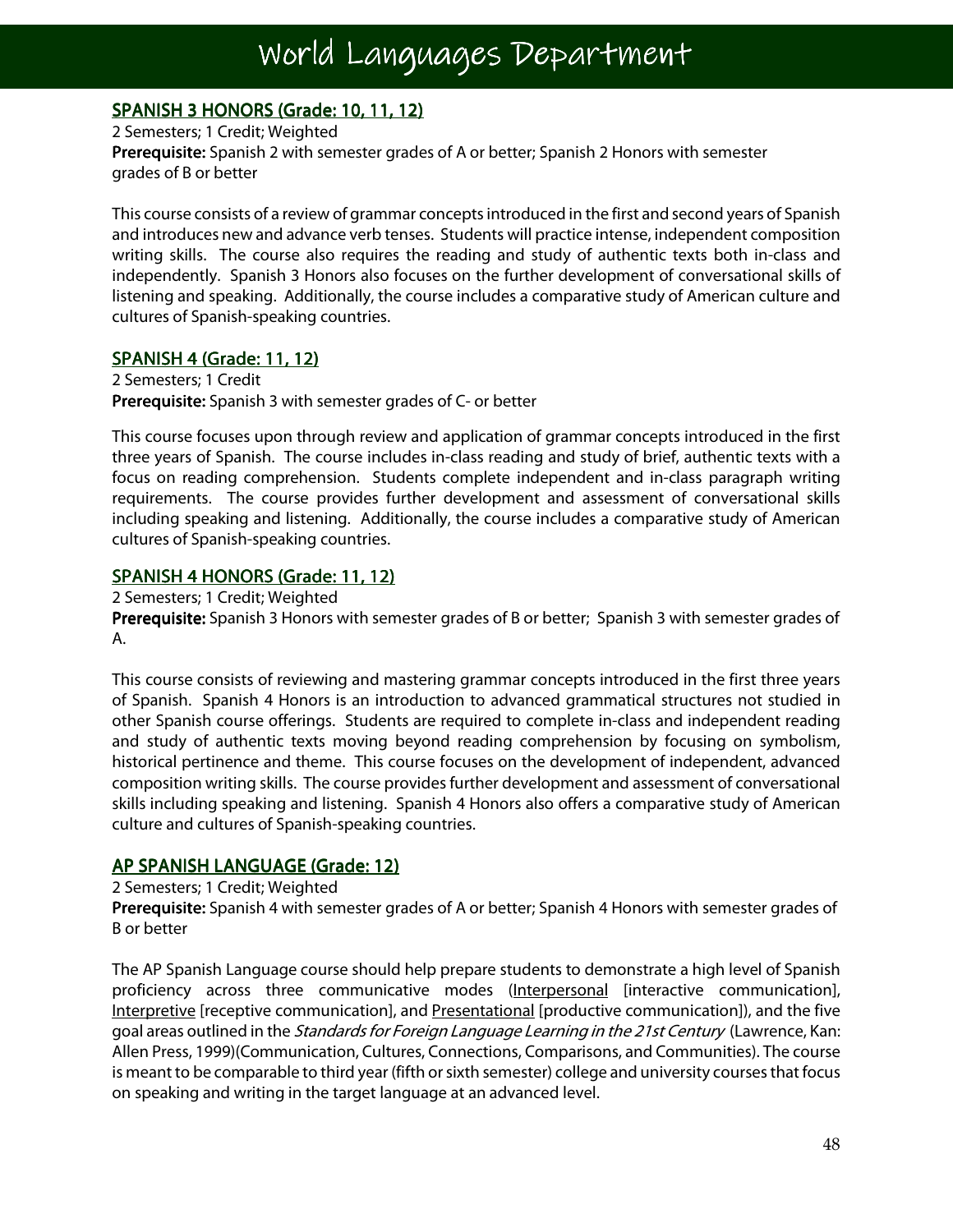### World Languages Department

AP Spanish Language is a comprehensive Spanish course designed to fit the needs and abilities of advanced students. The Spanish language is taught at a pace similar to most intermediate level university courses with emphasis placed on the following items: conversational skills in grammar, literature, history, and Latin culture. While the overall goal of the course is to further develop the students' Spanish skills, considerable time is spent in preparing the student for the Advanced Placement Exam.

Exam: The AP Spanish Language Exam is approximately 3 hours and 10 minutes in length and covers a third-year college course in advanced Spanish. The exam contains roughly 1 hour and 30 minutes of multiple-choice questions and 1 hour and 40 minutes of free-response questions. The multiple-choice section measures listening and reading comprehension in the interpretive mode. The free-response section tests the productive skills of speaking and writing as well as command of standard Spanish grammar and usage. Some of the questions in the free-response section integrate several skills (speaking, writing, listening, and reading) and use of interpersonal, interpretive, and presentational modes.